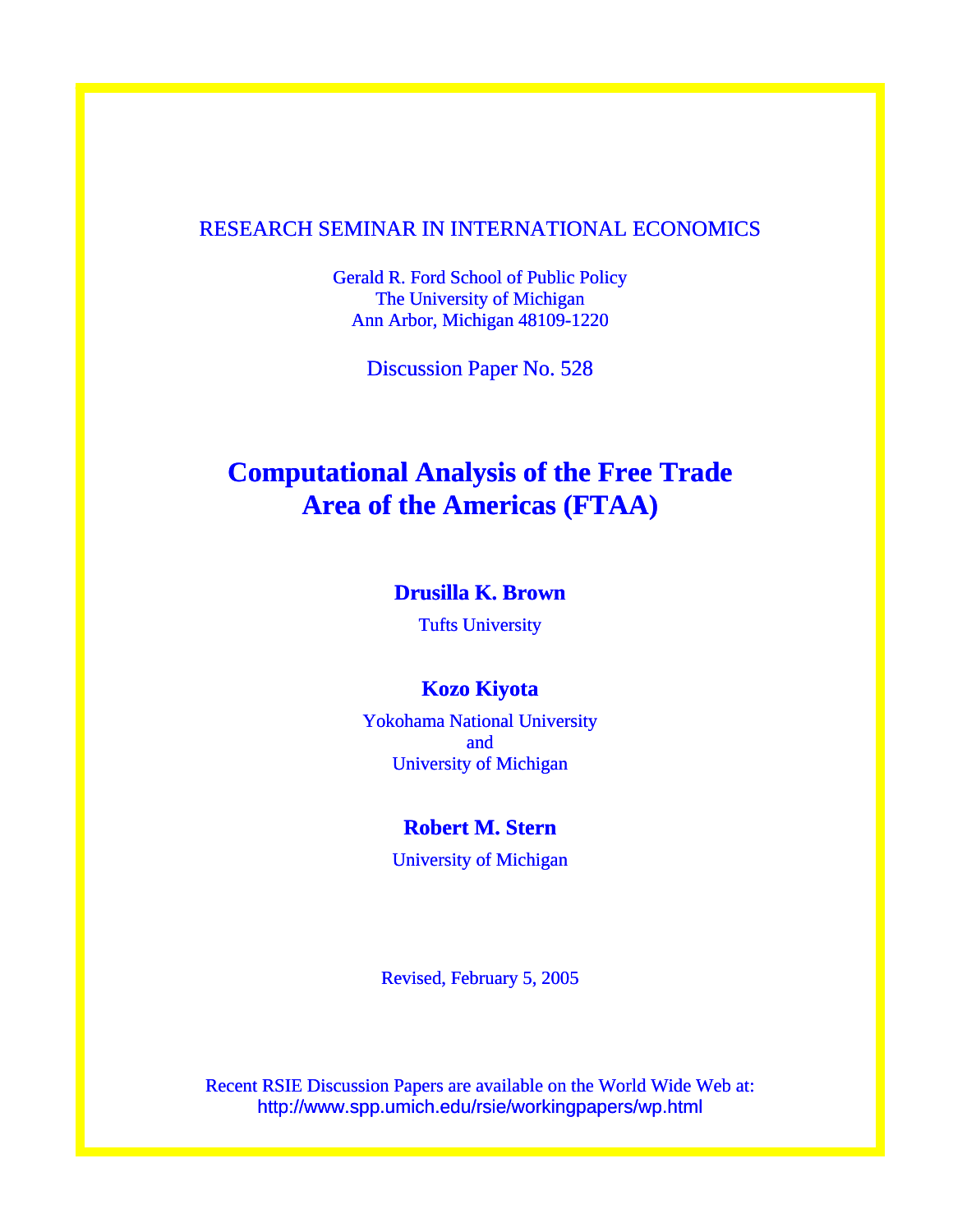## **COMPUTATIONAL ANALYSIS OF THE FREE TRADE AREA OF THE AMERICAS (FTAA)**

### **Drusilla K. Brown, Tufts University Kozo Kiyota, Yokohama National University Robert M. Stern, University of Michigan**

#### **Abstract**

We use the Michigan Model of World Production and Trade to assess the economic effects of the Free Trade Area of the Americas (FTAA) that is currently being negotiated among the 34 countries in the region. The model covers 18 economic sectors in each of 22 countries/regions and is based on Version 5.4 of the GTAP database for 1997 together with specially constructed estimates of services barriers and other data on sectoral employment and numbers of firms. The distinguishing feature of the model is that it incorporates some aspects of trade with imperfect competition in the manufacturing and services sectors, including monopolistic competition, increasing returns, and product variety. The modeling focus is on the effects of the bilateral removal of tariffs on agriculture and manufactures and services barriers. Rules of origin and other restrictive measures and the non-trade aspects of the FTAA are not taken into account due to data constraints. The computational results indicate that the FTAA would increase the economic welfare of the FTAA member countries by \$118.8 billion, with the largest increases accruing to the United States, \$67.6 billion, and to South America, \$31.0 billion. The FTAA is trade diverting for most of the rest-of-world, with a welfare reduction of \$9.3 billion. In comparison, if the FTAA countries were to adopt unilateral free trade, total FTAA member welfare would increase by \$476.8 billion and global welfare by \$812.7 billion. If multilateral free trade were adopted by all countries/regions in the global trading system, the welfare effects would be considerably larger, \$751.2 billion for the FTAA members and \$2.7 trillion globally.

Revised February 5, 2005

Address correspondence to:

Robert M. Stern Department of Economics University of Michigan Ann Arbor, MI 48109-1220

Tel. 734-764-2373 Fax 734-763-9181 E-mail rmstern@umich.edu

Keywords: Free Trade Agreements, Unilateral Liberalization, Multilateral Liberalization JEL: F10; F13; F15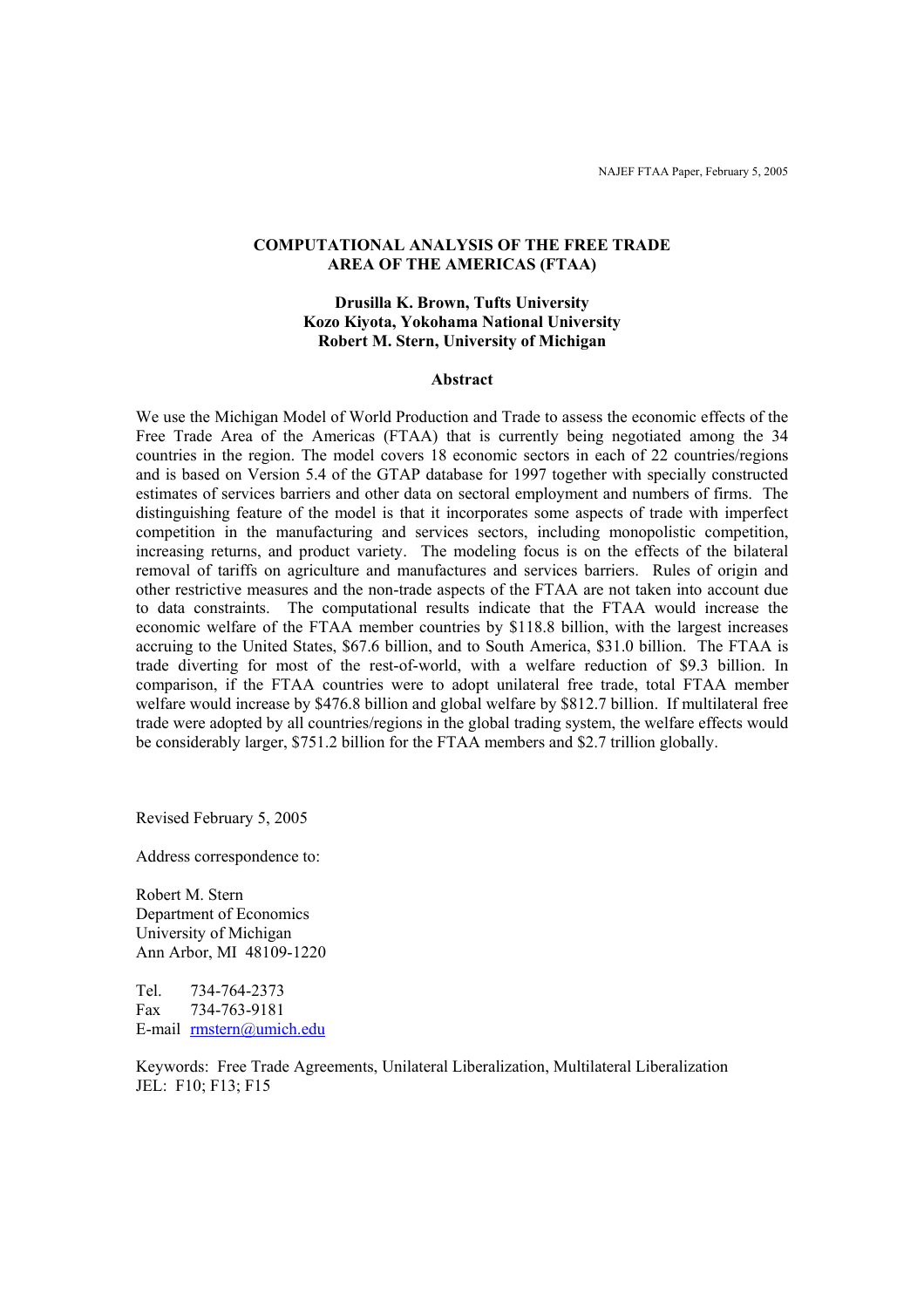## **COMPUTATIONAL ANALYSIS OF THE FREE TRADE AREA OF THE AMERICAS (FTAA)<sup>Ü</sup>**

## **Drusilla K. Brown, Tufts University Kozo Kiyota, Yokohama National University á Robert M. Stern, University of Michigan**

#### **I. Introduction**

This paper presents a computational analysis of the economic effects of the Free Trade Area of the Americas that is currently being negotiated by the 34 countries in the region. The initiative for the FTAA was first announced in December 1994 at the Summit of the Americas in Miami and is supposed to be completed in 2005. The analysis of the FTAA is based on the Michigan Model of World Production and Trade. This is a multi-country/multi-sectoral computable general equilibrium (CGE) model of the global trading system that has been used for over three decades to analyze the economic effects of multilateral, regional, and bilateral trade negotiations and a variety of other changes in trade and related policies.

In Section II following, we present a brief description of the main features and data of the Michigan Model. In Section III, we present brief background information on the FTAA and U.S. FTAA negotiating proposals together with presentation of the modeling results of the potential economic effects of the FTAA on the economic welfare, trade, output, and employment for the United States, Canada, Chile, Mexico, and aggregates of 19 countries in Central America and the Caribbean (excluding Cuba) and 11 countries in South America (excluding Chile). In Section IV, we provide a broader perspective on the FTAA that takes into account the effects of the unilateral removal of trade barriers by the aforementioned FTAA countries/regions and the effects of global free trade in which all countries/regions covered in the model are assumed to remove their

 $\overline{a}$ 

<sup>&</sup>lt;sup>†</sup> The research in this paper was funded by the U.S. Department of Labor (DOL). The analysis and conclusions are those of the authors and do not necessarily reflect those of the DOL or the U.S. Government. Helpful comments on an earlier version of the paper were provided by Greg Schoepfle and anonymous referees.

á Kozo Kiyota was a Visiting Scholar at the University of Michigan when this research was undertaken and would like to thank the Kikawada Fellowship Program for providing financial support.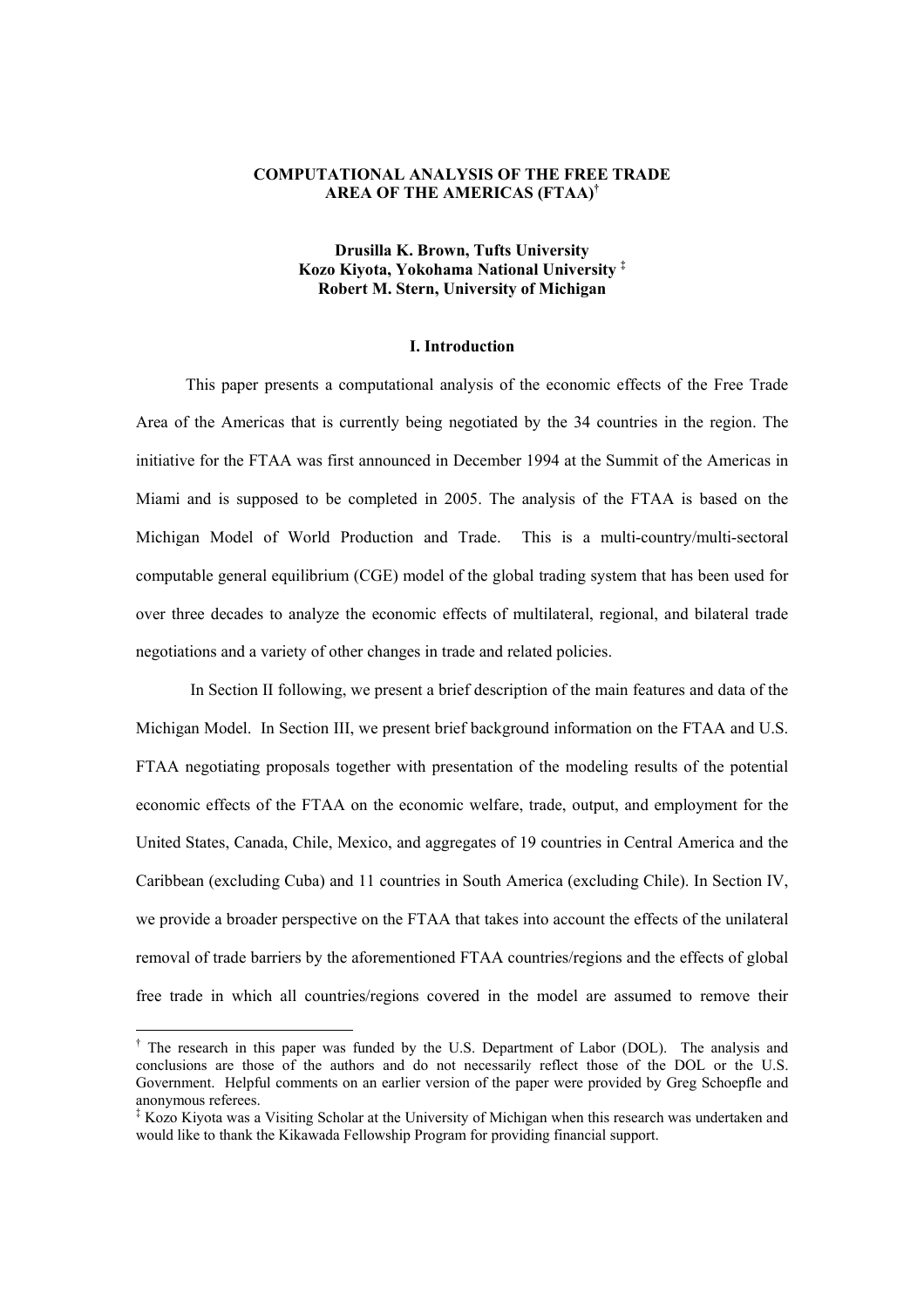existing trade barriers on a multilateral basis. Section V contains a summary and concluding remarks.

#### **II. The Michigan Model of World Production and Trade**

#### **Overview of the Michigan Model**

The version of the Michigan Model that we use in this paper covers each of 22 countries/regions and 18 economic sectors, including agriculture, manufactures, and services. The distinguishing feature of the Michigan Model is that it incorporates some aspects of trade with imperfect competition, including monopolistic competition, increasing returns to scale, and product variety. A more complete description of the formal structure and equations of the model can be found on line at www.Fordschool.umich.edu/rsie/model/.<sup>1</sup>

#### *Interpreting the Modeling Results*

To help the reader interpret the modeling results to be presented, it is useful to review the features of the model that serve to identify the various economic effects to be reflected in the different applications of the model. Although the model includes the aforementioned features of imperfect competition, it remains the case that markets respond to trade liberalization in much the same way that they would with perfect competition. That is, when tariffs or other trade barriers are reduced in a sector, domestic buyers (both final and intermediate) substitute towards imports and the domestic competing industry contracts production while foreign exporters expand. Thus, in the case of multilateral liberalization that reduces tariffs and other trade barriers simultaneously in most sectors and countries, each country's industries share in both of these effects, expanding or contracting depending primarily on whether their protection is reduced more or less than in other sectors and countries.

<sup>&</sup>lt;sup>1</sup> See also Deardorff and Stern (1990, esp. pp. 9-46), Brown and Stern (1989a,b), and Brown, Kiyota, and Stern (2005a,b).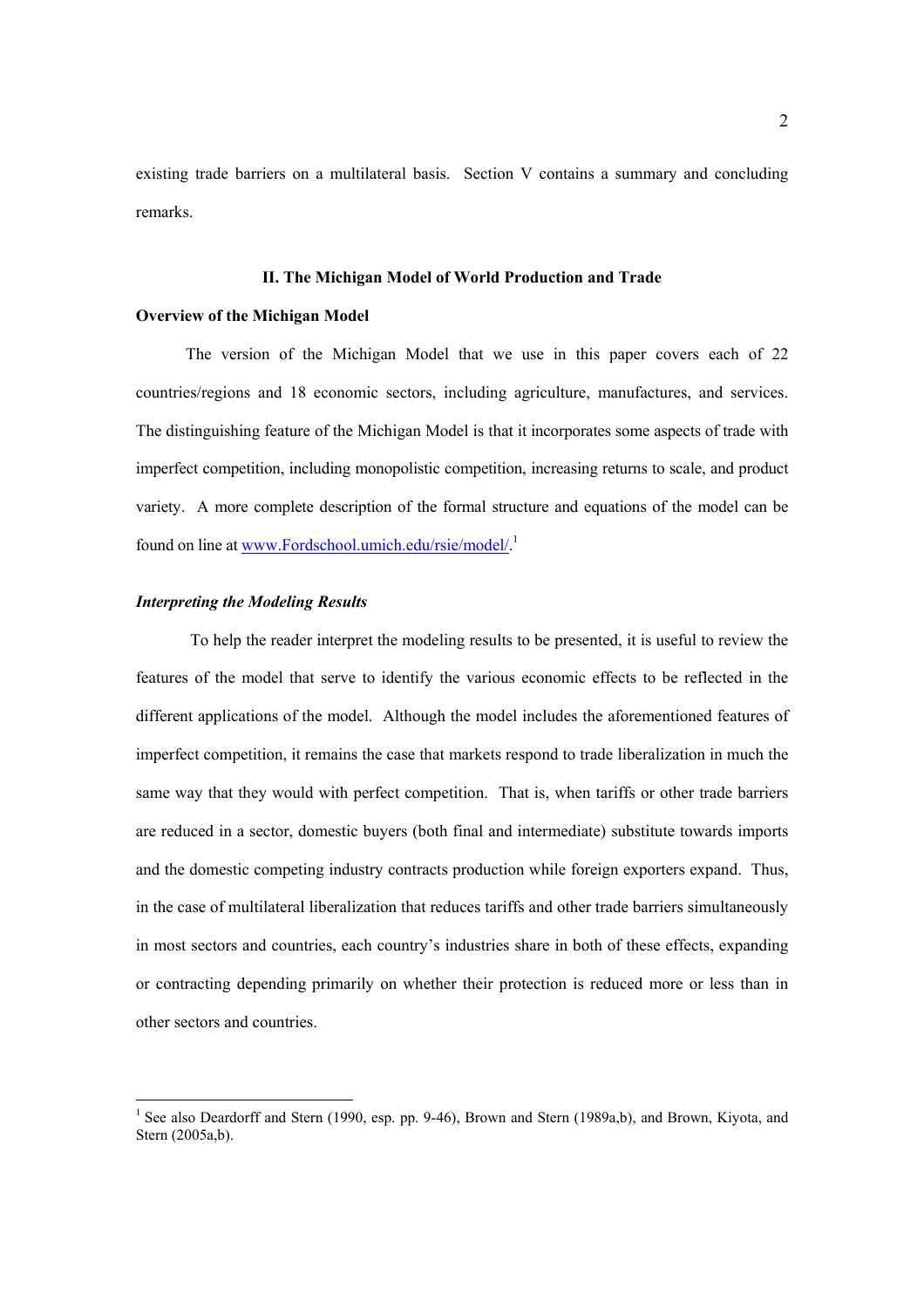Worldwide, these changes cause increased international demand for all sectors. World prices increase most for those sectors where trade barriers fall the most.<sup>2</sup> This in turn causes changes in countries' terms of trade that can be positive or negative. Those countries that are net exporters of goods with the greatest degree of liberalization will experience increases in their terms of trade, as the world prices of their exports rise relative to their imports. The reverse occurs for net exporters in industries where liberalization is slight  $-$  perhaps because it may already have taken place in previous trade rounds.

 The effects on the welfare of countries arise from a mixture of these terms-of-trade effects, together with the standard efficiency gains from trade and also from additional benefits due to the realization of economies of scale. Thus, we expect on average that the world will gain from multilateral liberalization, as resources are reallocated to those sectors in each country where there is a comparative advantage. In the absence of terms-of-trade effects, these efficiency gains should raise national welfare measured by the equivalent variation for every country, although some factor owners within a country may lose, as will be noted below. However, it is possible for a particular country whose net imports are concentrated in sectors with the greatest liberalization to lose overall, if the worsening of its terms of trade swamps these efficiency gains.

 On the other hand, although trade with imperfect competition is perhaps best known for introducing reasons why countries may lose from trade, actually its greatest contribution is to expand the list of reasons for gains from trade. Thus, in the Michigan Model, trade liberalization permits all countries to expand their export sectors at the same time that all sectors compete more closely with a larger number of competing varieties from abroad. As a result, countries as a whole gain from lower costs due to increasing returns to scale, lower monopoly distortions due to greater competition, and reduced costs and/or increased utility due to greater product variety.<sup>3</sup>

<sup>&</sup>lt;sup>2</sup> The price of agricultural products supplied by the rest of the world is taken as the numeraire in the model, and there is a rest-of-world against which all other prices can rise.

<sup>&</sup>lt;sup>3</sup> As noted in Brown, Kiyota, and Stern (2005a,b), there have been many computational studies using the standard GTAP model, which assumes constant returns to scale, perfect competition, and product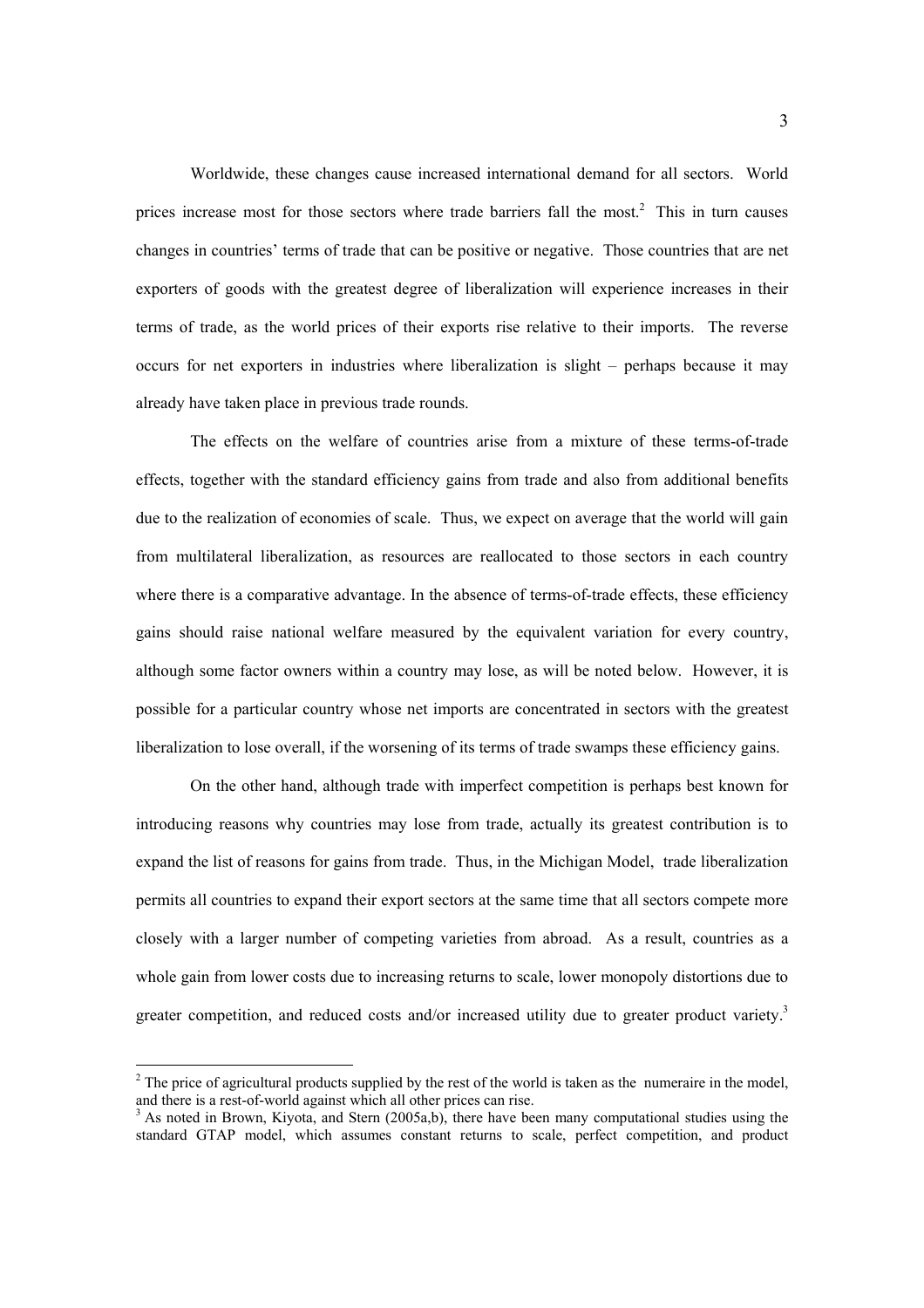All of these effects make it more likely that countries will gain from liberalization in ways that are shared across the entire population.4

 The various effects just described in the context of multilateral trade liberalization will also take place when there is unilateral trade liberalization, although these effects will depend on the magnitudes of the liberalization in relation to the patterns of trade and the price and output responses involved between the liberalizing country and its trading partners. Similarly, many of the effects described will take place with the formation of bilateral or regional free trade agreements (FTAs). But in these cases, there may be trade creation and positive effects on the economic welfare of FTA-member countries together with trade diversion and negative effects on the economic welfare of non-member countries. The net effects on economic welfare for individual countries and globally will thus depend on the economic circumstances and policy changes implemented.<sup>5</sup>

In the real world, all of the various effects occur over time, some of them more quickly than others. However, the Michigan Model is static in the sense that it is based upon a single set of equilibrium conditions rather than relationships that vary over time.  $6$  The model results

<sup>6</sup> Macroeconomic closure in the model involves the equivalent of having expenditure equal to the sum of earned incomes plus redistributed net tax revenues. However, the actual solution is attained indirectly, but

differentiation by country of origin (the so-called Armington assumption). The Armington assumption implies that countries have monopoly power in their trading relationships, and that trade liberalization may thus have sizable terms-of-trade effects, depending on the structure and pattern of trade. In the Michigan Model, manufactures and services products are distinguished by firm, so that countries have much less leverage over their terms of trade. It should furthermore be noted that, while the GTAP framework is structured to take shifts of productive resources into account and generates results for effects on real wages and the return to capital, the GTAP framework does not permit calculation of shifts in the sectoral employment of workers as is done in the Michigan Model.

<sup>&</sup>lt;sup>4</sup> In perfectly competitive trade models such as the Heckscher-Ohlin Model, one expects countries as a whole to gain from trade, but the owners of one factor – the "scarce factor" – to lose through the mechanism first explored by Stolper and Samuelson (1941). The additional sources of gain from trade due to increasing returns to scale, competition, and product variety, however, are shared across factors, and we routinely find in our CGE modeling that both labor and capital gain from multilateral trade liberalization.

<sup>&</sup>lt;sup>5</sup> It may be noted that, in a model with perfect competition, bilateral trade liberalization should have the effect of contracting trade with excluded countries, thereby improving the terms of trade for FTA members vis-‡-vis the rest of world. But in a model with scale economies, the pro-competitive effect of trade liberalization can generate a cut in price and increase in supply to excluded countries. The terms of trade of FTA members may therefore deteriorate in this event. It should also be mentioned that rules of origin may offset some of the potential welfare benefits of FTAs insofar as they may lead to higher input costs and consequent reduction of preference margins. In this connection, see Krishna (2005).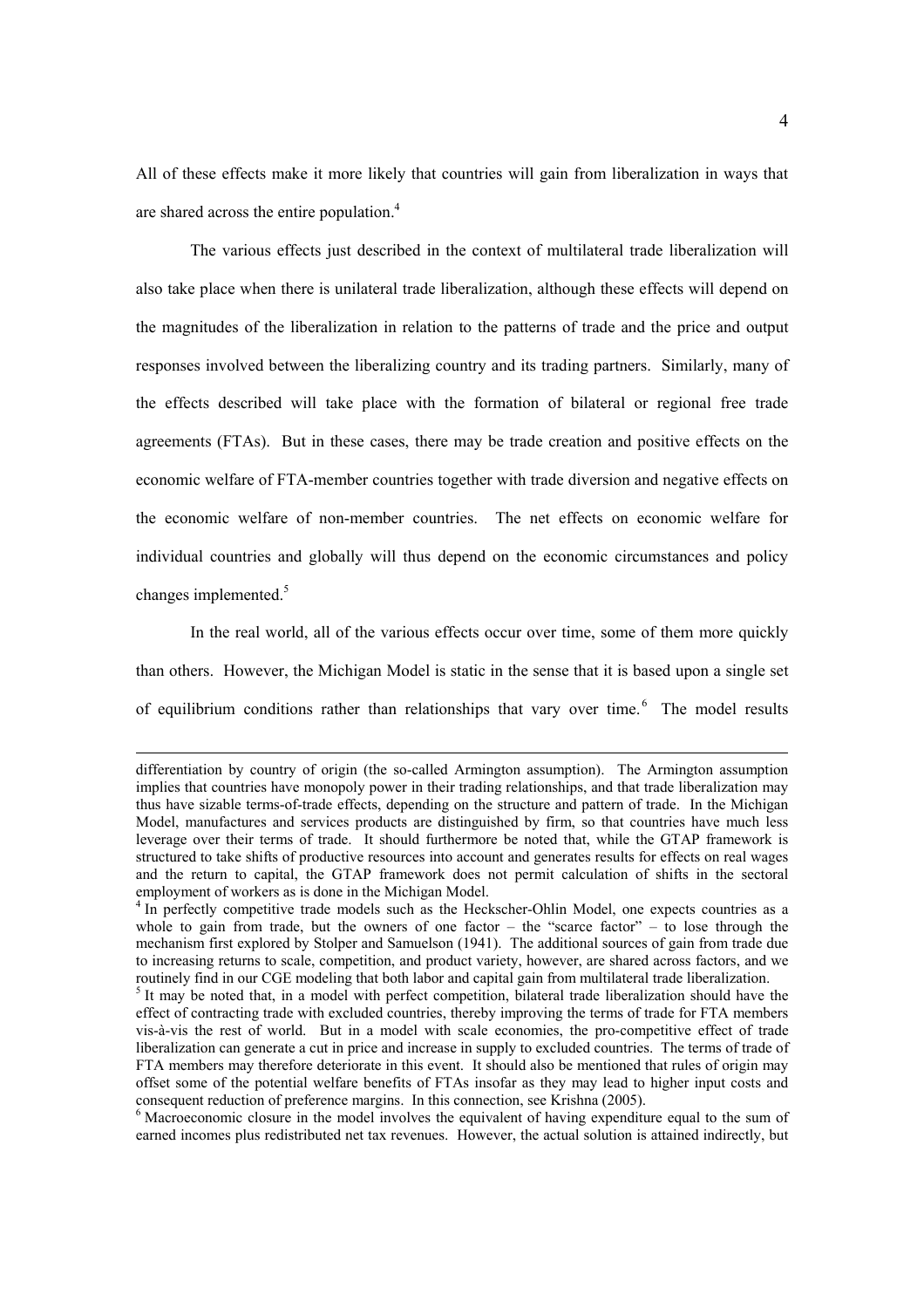therefore refer to a time horizon that depends on the assumptions made about which variables do and do not adjust to changing market conditions, and on the short- or long-run nature of these adjustments. Because the supply and demand elasticities used in the model reflect relatively long-run adjustments and it is assumed that markets for both labor and capital clear within countries,<sup>7</sup> the modeling results are appropriate for a relatively long time horizon of several years – perhaps two or three at a minimum. On the other hand, the model does not allow for the very long-run adjustments that could occur through capital accumulation, population growth, and technological change. The modeling results should therefore be interpreted as being superimposed upon longer-run growth paths of the economies involved. To the extent that these growth paths themselves may be influenced by trade liberalization, therefore, the model does not capture such effects.

#### **Benchmark Data**

The main data source used in the model is "The GTAP-5.4 Database" of the Purdue University Center for Global Trade Analysis Project (Dimaranan and McDougall, 2002). The benchmark data are described in the Appendix and in the Appendix tables below. The tariff data, which are noted in Table A-1, indicate for the United States, that the highest tariffs for manufactures are recorded for textiles, wearing apparel, and leather products & footwear, both globally and bilaterally. The highest tariff rates for Canada are in food, beverages & tobacco, textiles, wearing apparel, and leather products  $\&$  footwear. Chile's manufactures tariffs are

equivalently, by imposing a zero change in the trade balance. Since the model allows for all net tax and tariff revenues to be redistributed to consumers, when tariffs are reduced with trade liberalization, the model implicitly imposes a non-distorting tax to recoup the loss in tariff revenues.

<sup>&</sup>lt;sup>7</sup> The analysis in the model assumes throughout that the aggregate, economy-wide, level of employment is held constant in each country. The effects of trade liberalization are therefore not permitted to change any countryís overall rates of employment or unemployment. This assumption is made because overall employment is determined by macroeconomic forces and policies that are not contained in the model and would not themselves be included in a negotiated trade agreement. The focus instead is on the composition of employment across sectors as determined by the microeconomic interactions of supply and demand resulting from the liberalization of trade.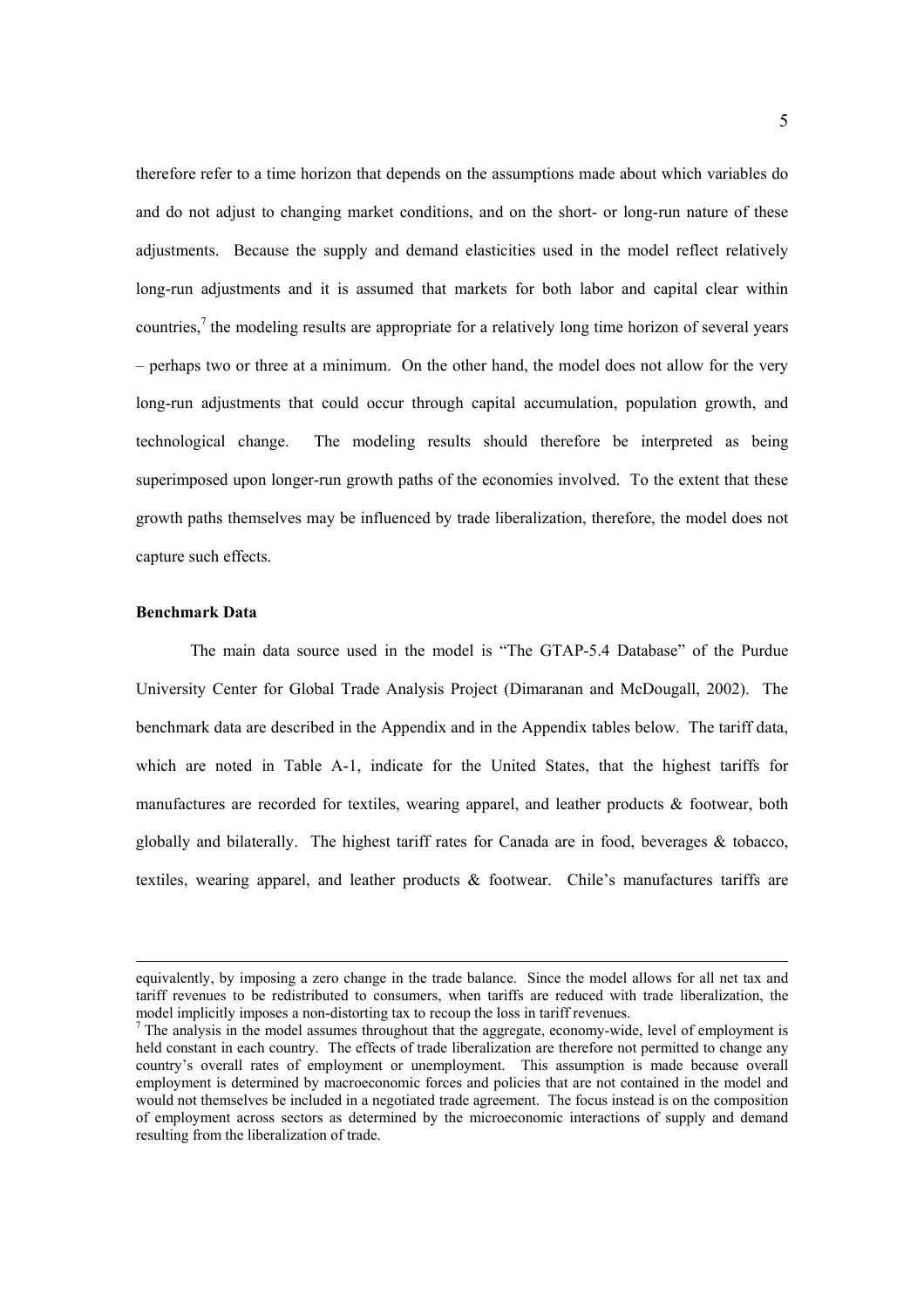uniform at around the  $10\%$  level. Mexican tariffs are relatively low across sectors.<sup>8</sup> CAC tariffs are relatively high across manufactures, especially in textiles, wearing apparel, leather products & footwear, non-metallic mineral products, and other manufactures. Tariffs on manufactures imports range between 8 and 20% for the aggregate of South American countries.

The constructed services barriers are considerably higher than the import barriers on manufactures. While possibly subject to overstatement, it is generally acknowledged that many services sectors are highly regulated and thus considerably restrain international services transactions.

 The values and shares of U.S. exports and imports of goods and services for 1997 are broken by sector according to destination and origin in Table A-2. U.S. exports to other FTAA countries/regions were \$268.4 billion in 1997 and were 31.5% of total U.S. exports. The largest U.S. exports to the other FTAA countries/regions consisted of wood  $\&$  wood products, chemicals, metal products, transportation equipment, and machinery & equipment. The United States also had sizable exports of textiles and wearing apparel especially to Mexico and the CAC, reflecting presumably their use as inputs into the production process in these countries. U.S. imports from other FTAA countries/regions were \$317.3 billion in 1997 and were 31.0% of U.S. total imports. The sectoral and geographical composition of U.S. imports of manufactures is similar to the composition of U.S. exports noted. In addition, the United States had sizable imports of agricultural products and food, beverages & tobacco especially from Canada, Mexico, the CAC, and South America, as well as sizable imports of mining products from Canada, Mexico, and South America.

 The sectoral shares and total values of exports and imports by destination and origin for Canada, Chile, Mexico, the CAC, and South America are given in Tables A-3 and A-4 for 1997.<sup>9</sup>

<sup>&</sup>lt;sup>8</sup> The negative entries for Mexico in agriculture and food, beverages  $\&$  tobacco in the GTAP 5.4 database apparently reflect domestic policies that result in lower domestic as compared to world prices.<br><sup>9</sup> The values and shares of the total experts and imports of the 24 ETAA equation are evailed

The values and shares of the total exports and imports of the 34 FTAA countries are available from the authors on request.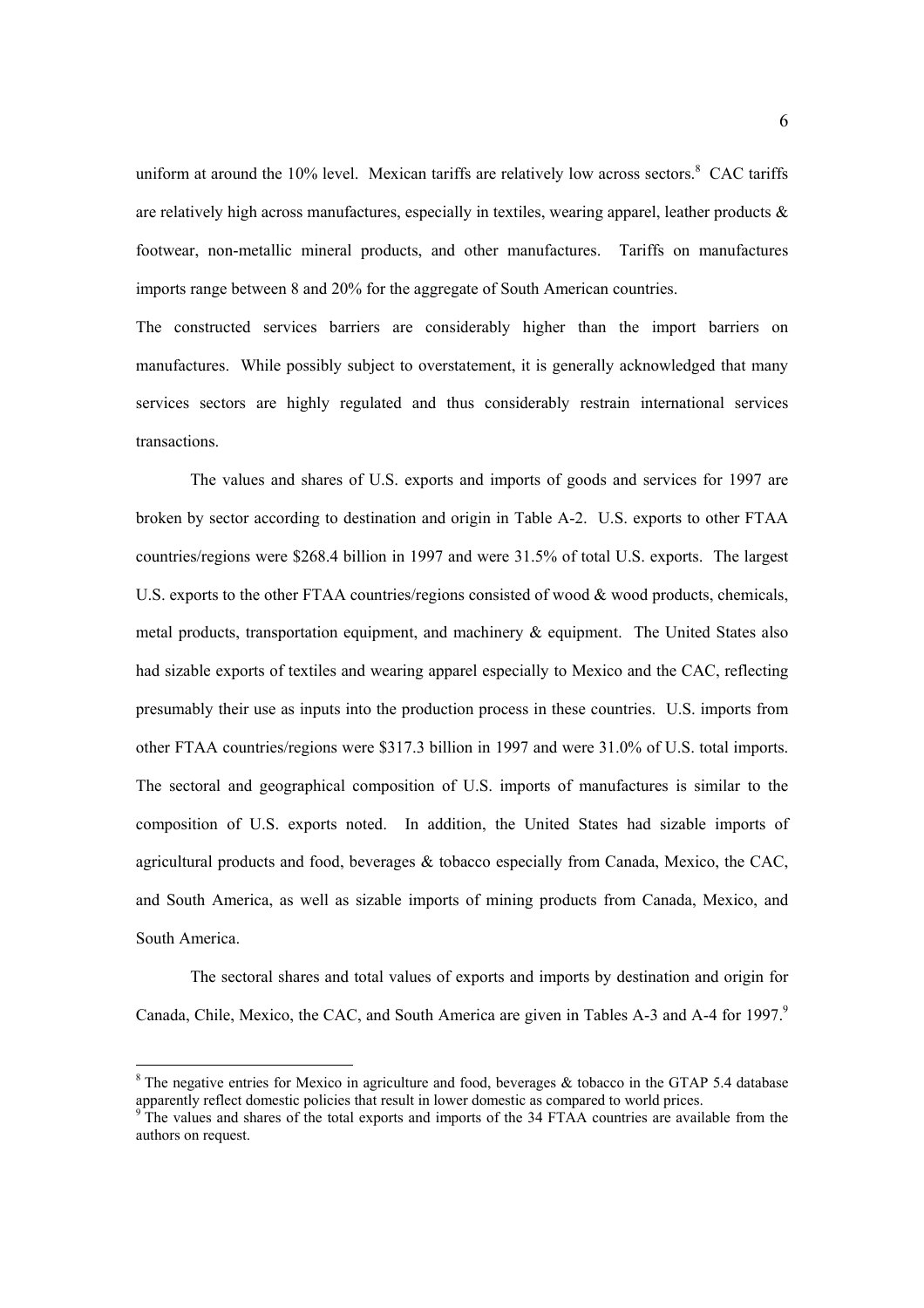It can be seen that the United States accounted for over 70% of Canada's total exports and imports and higher percentages in many of the individual sectors shown. This is the case also for Mexico, with the United States accounting for 75% of the values of Mexico's exports and imports. The U.S. shares of total exports and total imports were 14% for Chile, 41% for the CAC, and 24% for South America. The shares of exports and imports can be seen to vary somewhat across sectors for the FTAA countries/regions but appear to be quite similar on the whole. The trade data in Tables A-2—A-4 reflect the "revealed" cooperative of the various FTAA members and will provide an indication of how trade may respond to the FTAA removal of bilateral trade barriers.

 Employment by sector is indicated in Table A-5. Nearly 80% of U.S. employment is in the services sectors and the remainder spread across agriculture and manufacturing. This is the case for Canada as well. Agriculture accounts for 14.4% of total employment in Chile, 24.2% in Mexico, 25.8% in the CAC, and 18.1% in South America. The services sectors account for 67.4% of total employment in Chile, 58.4% in Mexico, 57.8% in the CAC, and 67.3% in South America.

 Information on the stock of U.S. foreign direct investment (FDI) abroad in 2002 is indicated in Table A-6. The other FTAA countries/regions accounted for \$424.9 billion of the total of \$1,521 billion, or 27.9%. It is evident from the details in Table A-6 that the United States has considerable FDI interests in many of the FTAA countries/regions.

#### **III. An Assessment of the Economic Effects of the FTAA**

#### **Background Information on the FTAA**

As noted in the website, Free Trade of the Americas  $-$  FTAA (2004), "Antecedents of the FTAA Process" (www.ftaa-alca.org/View\_e.asp), the effort to unite the 34 countries (excluding Cuba) in the Western Hemisphere was initiated at the Summit of the Americas in Miami in December 1994. The objective was to attain progressive elimination of barriers to trade and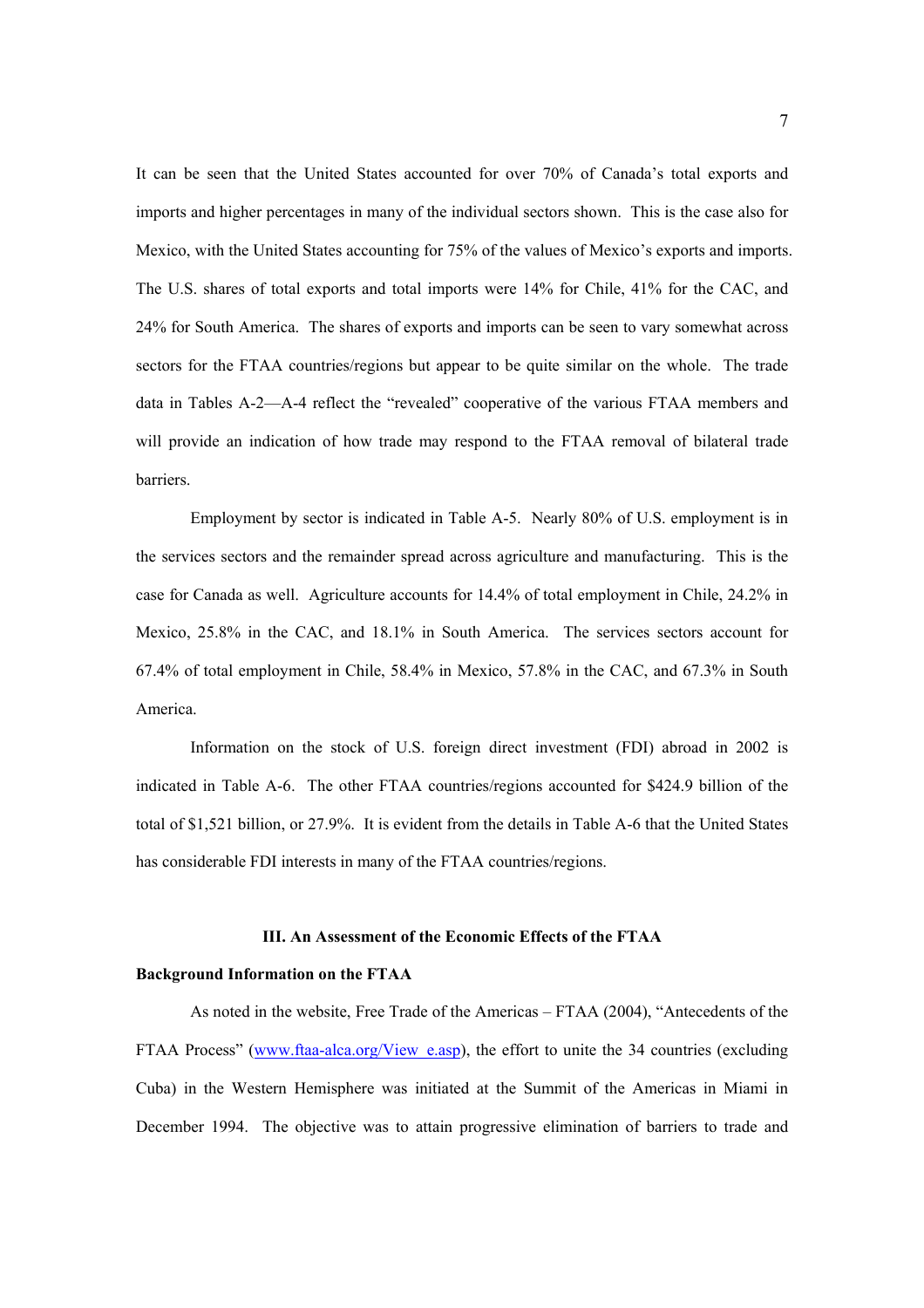investment and to complete the negotiations by 2005 and have the agreement enter into force by

December 2005. In the Ministerial Declaration issued on November 20, 2003, the following vision of the FTAA was expressed (www.ftaa-alca.org/Ministerials/Miami/Miami\_e.asp):

 ìWe, the Ministers, reaffirm our commitment to the successful conclusion of the FTAA negotiations by January 2005, with the ultimate goal of achieving an area of free trade and regional integration. The Ministers reaffirm their commitment to a comprehensive and balanced FTAA that will most effectively foster economic growth, the reduction of poverty, development, and integration through trade liberalization. Ministers also recognize the need for flexibility to take into account the needs and sensitivities of all FTAA partners.

 We are mindful that negotiations must aim at a balanced agreement that addresses the issue of differences in the levels of development and size of economies of the hemisphere, through various provisions and mechanisms.

 Taking into account and acknowledging existing mandates, Ministers recognize that countries may assume different levels of commitments. We will seek to develop a common and balanced set of rights and obligations applicable to all countries. In addition, negotiations should allow for countries that so choose, within the FTAA, to agree to additional obligations and benefits. One possible course of action would be for these countries to conduct plurilateral negotiations within the FTAA to define the obligations in the respective individual areas.

 We fully expect that this endeavor will result in an appropriate balance of rights and obligations where countries reap the benefits of their respective commitments."

The Ministers also issued the following general instructions:

 ìThe Agreement will include measures in each negotiating discipline, and horizontal measures, as appropriate, that take into account the differences in the levels of development and the size of the economies, and are capable of implementation. Special attention will be given to the needs, economic conditions (including transition costs and possible internal dislocations) and opportunities of small economies, to insure their full participation in the FTAA process."

It is evident from the foregoing FTAA Ministerial statements that individual countries

reserve the right to opt out of specific elements of the FTAA negotiations and to pursue specific negotiations with other FTAA countries. This means that the FTAA negotiations may not be concluded with the full set of rights and obligations assumed by all of the member countries at the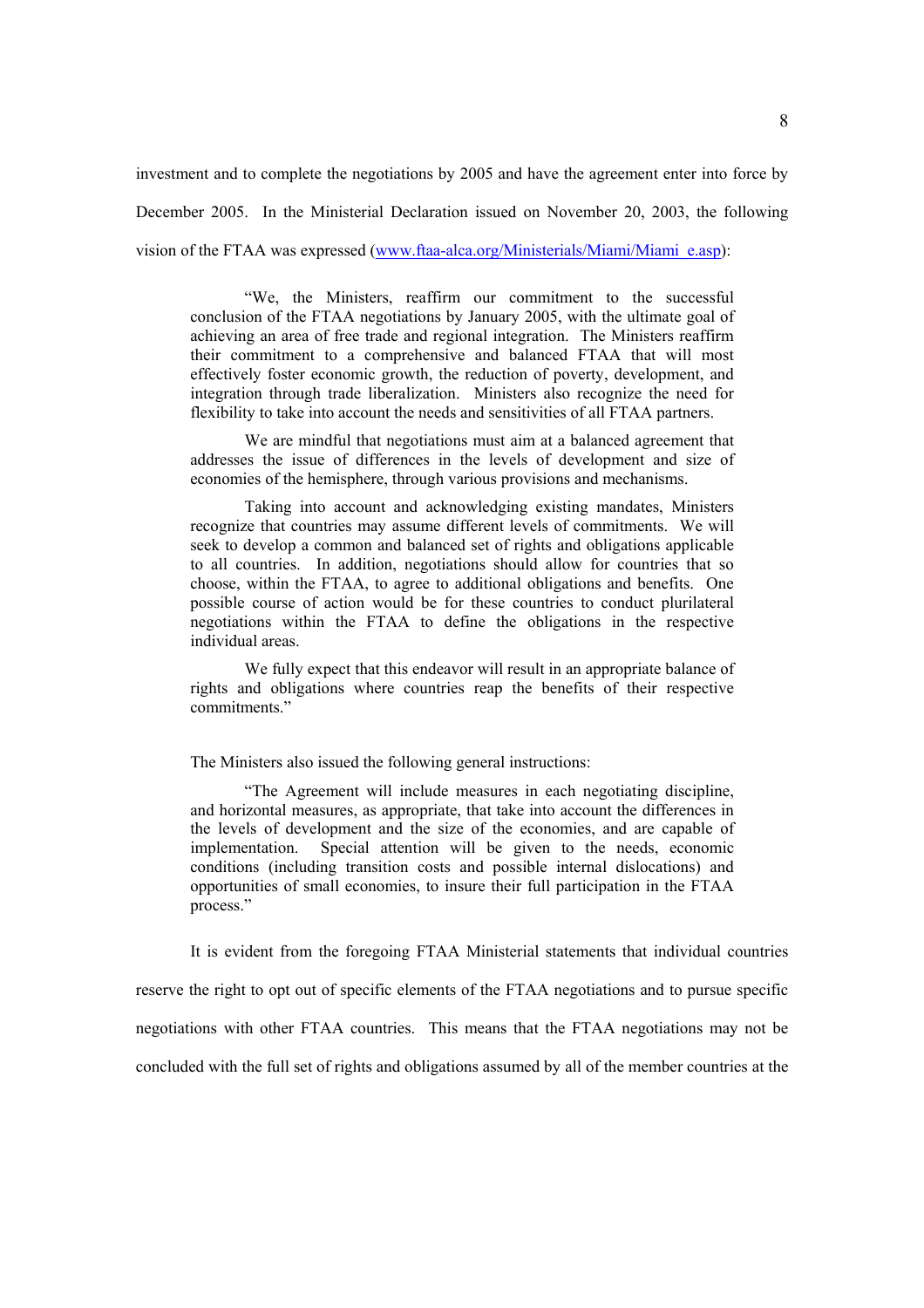same time, and that the negotiating process may be ongoing for an undetermined period after 2005.10

#### **U.S. FTAA Negotiations Proposals**

 $\overline{a}$ 

 It is interesting in connection with the process leading up to and beyond the November 2003 FTAA Ministerial Meeting in Miami to take note of the proposals that the United States tabled prior to the Miami Ministerial that were designed to expedite the conclusion of the negotiations in 2005. The U.S. proposals for the FTAA negotiations were set out in the USTR Press Release 03-08 on February 11, 2003 and in "Trade Facts. Free Trade Area of the Americas: The Opportunity for a Hemispheric Marketplace" (www.ustr.gov, February 11, 2003).

 The U.S. proposals were designed to provide momentum to the FTAA negotiating process and to elicit offers from the other FTAA countries in an effort to bring the FTAA negotiations to a conclusion in 2005. But as already noted, it remains to be seen how the negotiating process will unfold in terms of the comprehensiveness of participation of the 34 FTAA countries in removing their trade barriers against each other and the time periods over which the liberalization will take place. In addition, the FTAA countries will have to address and to provide a timetable for dealing with many important non-trade issues of policy reform and institutional change that in their own right may generate benefits and costs that need to be assessed with care. This suggests that the realization of the FTAA may evolve over a considerable period of time, and that the process of negotiation could be encumbered by less than full compliance on the part of some of the FTAA member countries. There is the further political question in the United States of obtaining Congressional approval of the negotiated agreement. A

<sup>&</sup>lt;sup>10</sup> It is also not clear, given that the FTAA negotiating process is supposed to reach its final stage in 2005, how rules of origin are to be handled in the FTAA agreement. But it appears that the rules of origin in bilateral and sub-regional FTAs would take precedence over the provisions for rules of origin in the FTAA. By the same token, it is conceivable that the product coverage of rules of origin in existing agreements could be extended and administrative procedures become more burdensome and costly in the context of the FTAA.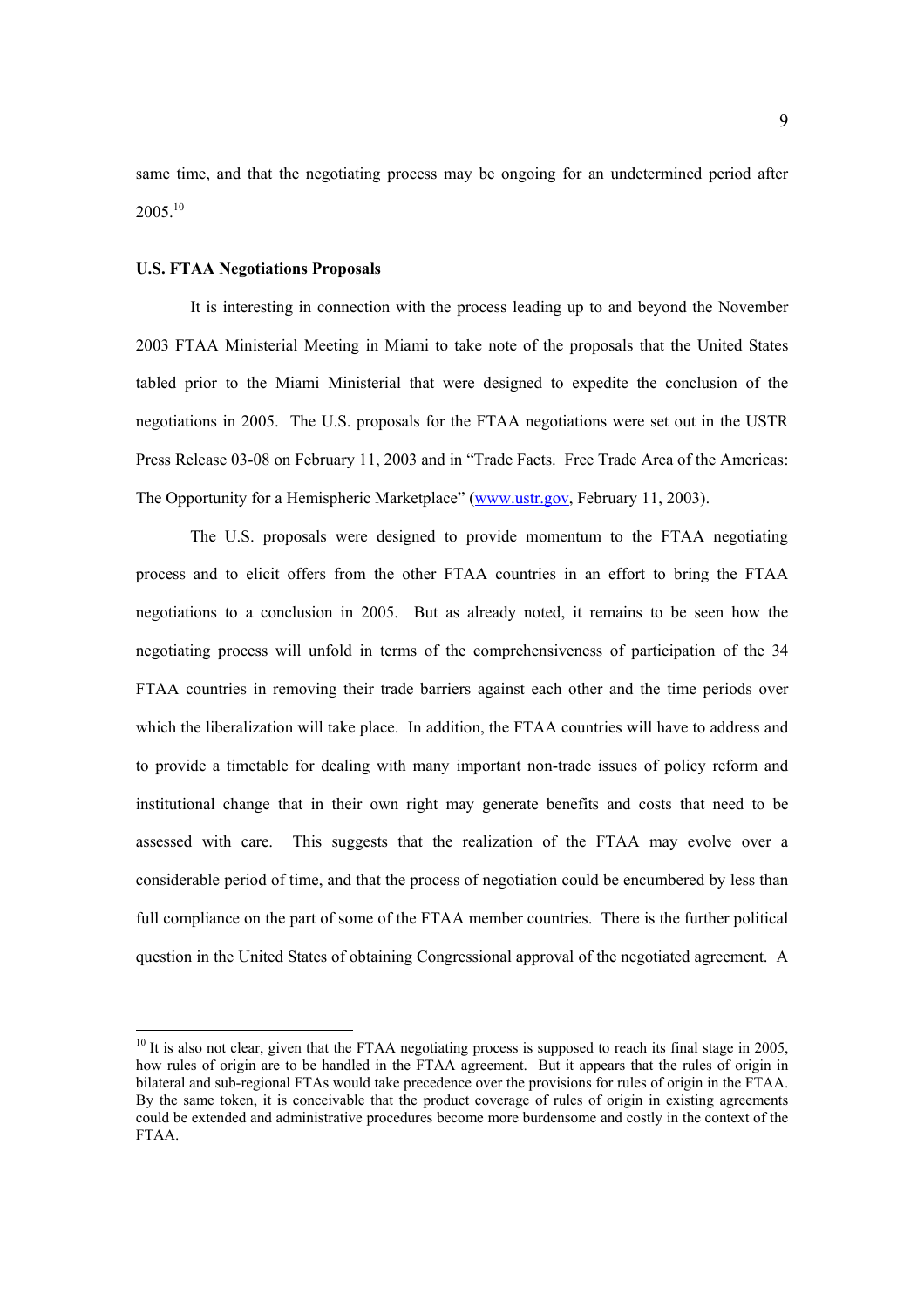final issue is how the FTAA negotiations will be tied into and possibly affected by the multilateral Doha Development Agenda negotiations that are in process under WTO auspices.

## **Computational Results of the FTAA**

To shed some light on the FTAA issues, we turn now to our computational analysis, which is based on the Michigan Model of World Production and Trade. For modeling purposes, we use as inputs into the model the bilateral tariff rates and estimates of services barriers discussed above. It is assumed that the FTAA countries/regions covered in the model reduce their bilateral trade barriers at a single point in time and thus adopt the measures for trade liberalization that the FTAA agreement is designed to achieve.

The global welfare effects of the FTAA are shown in Table  $1<sup>11</sup>$  Total welfare for the FTAA members is increased by \$118.8 billion. The increase in U.S. economic welfare is \$67.6 billion (0.7% of GNP), Canada, \$5.8 billion (0.7% of GNP), Chile, \$3.4 billion (3.6% of GNP), Mexico, \$6.6 billion (1.3% of GNP), CAC, \$7.8 billion (6.5% of GNP), and South America \$27.6 billion  $(1.5\% \text{ of GNP})$ .<sup>12</sup> The decomposition of the results for the FTAA members shows relatively small welfare changes from agricultural liberalization, sizable welfare increases from manufactures liberalization, and the largest welfare increases from services liberalization. As

<sup>&</sup>lt;sup>11</sup> See the Appendix below for sensitivity analyses of the results for alternative values of some key parameters in the model.

 $1<sup>2</sup>$  It should be noted in the computational results that there tend to be larger absolute welfare gains and smaller percent changes in welfare for the large countries as compared to the small countries. In this connection, the expectation is that, under conditions of perfect competition, a small country may appropriate a large share of the absolute gains from trade liberalization because the prices of the small country will tend to move towards the prices in the large country. Since large price changes give rise to large gains from trade, the small country may be expected therefore to realize greater gains from liberalization than the large country.

But when scale effects are present, as in the Michigan Model, the foregoing distributional logic may not hold. That is, scale gains will be substantial for countries that specialize in sectors with significant unrealized scale economies, and it may well be that large countries are in a better position to realize big scale gains. Also, the pro-competitive effects resulting from liberalization may produce efficiency gains throughout an industry. As a consequence, the absolute gain will be proportional to the industry's/country's size. With regard to percent changes, however, there is reason to believe that a large country will exert stronger pro-competitive forces on a small country, than vice versa. We might therefore expect to observe larger percent changes in scale in small as compared to large countries. This is borne out in our calculations of scale effects for the countries/regions in the various liberalization scenarios that we have run, the results of which are available on request.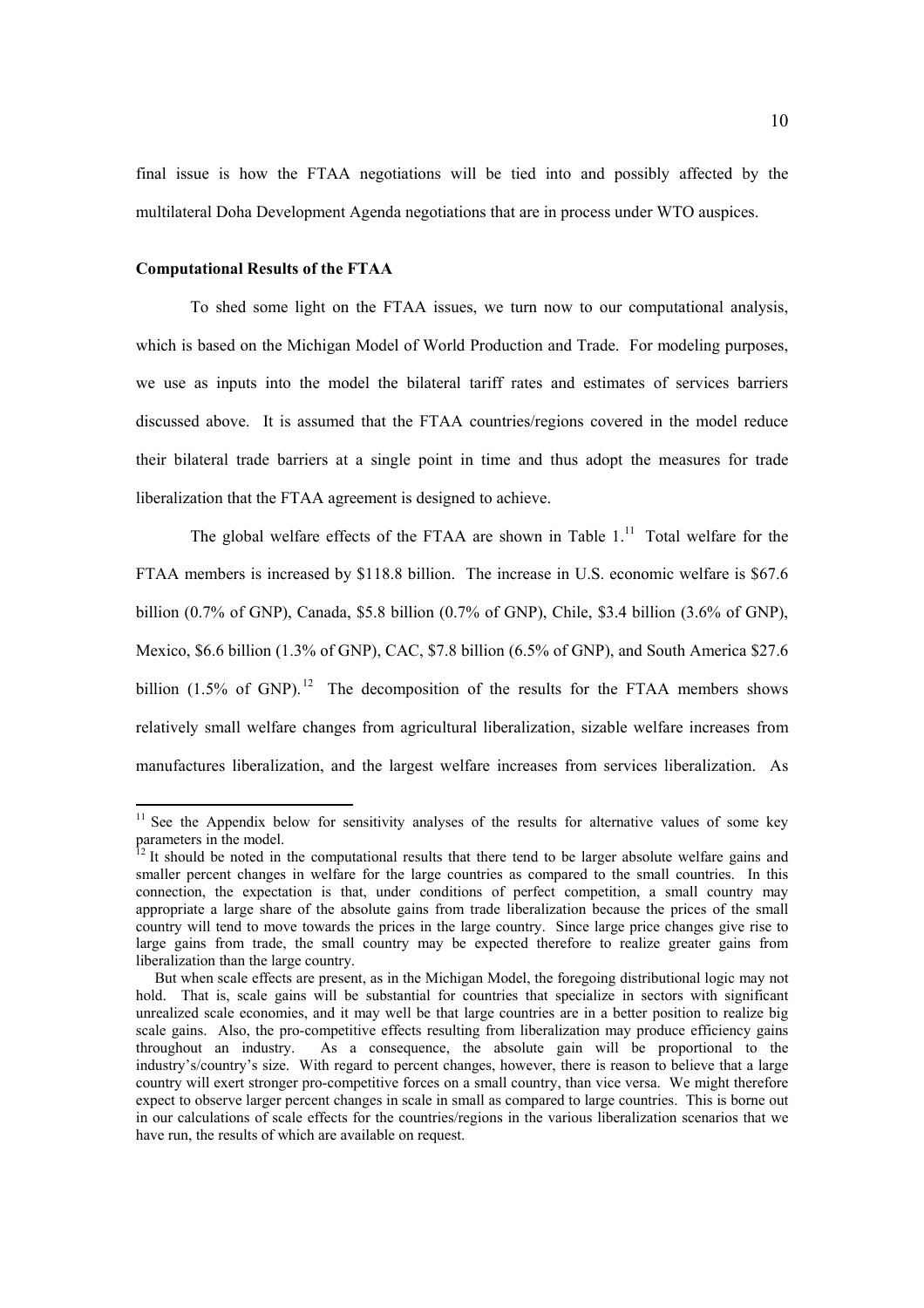mentioned earlier, services liberalization reflects the sizable services barriers that are included in the model database. There is apparently trade diversion across most non-FTAA countries/regions, especially the EU/EFTA that shows a welfare decline of \$6.2 billion (0.05% of GNP). Global welfare thus rises by \$109.5 billion, which is less than the \$118.8 billion increase for the FTAA members.

 The decomposition of the results for the FTAA members shows relatively small welfare changes from agricultural liberalization, sizable welfare increases from manufactures liberalization, and the largest welfare increases from services liberalization. As mentioned earlier, services liberalization reflects the sizable services barriers that are included in the model database.<sup>13</sup>

 The real returns to capital and labor rise in all FTAA members: 0.2% in both the United States and Canada, 3.0% and 2.9% in Chile, 0.4% in Mexico, 6.4% and 6.2% in the CAC, and 0.6 and 0.5% in South America.<sup>14</sup> The real returns to capital and labor fall in Japan, Australia, New Zealand, Korea, and the Southern African Customs Union (SACU). The real return to capital rises and the real return to labor falls in several of the Asian countries.

 In Table 2, it can be seen that total FTAA exports increase by \$59.3 billion and total imports by \$60.3 billion. The increases in total exports and imports for the United States are \$22.7 and \$25.7 billion, \$2.0 and \$2.3 billion for Canada, \$3.0 and \$2.8 billion for Chile, \$2.1 and \$2.5 billion for Mexico, \$10.5 and \$10.5 billion for CAC, and \$19.0 and \$16.5 billion for South America. The sectoral effects of the FTAA on exports and imports, which are shown in Table 2, are quite large in percentage terms in many of the FTAA members.

<sup>&</sup>lt;sup>13</sup> As already mentioned, the imperfectly competitive features of the Michigan Model provides the basis for additional welfare benefits from trade liberalization beyond the benefits derived from the standard GTAP model based on perfect competition, constant returns to scale, and national product differentiation. For some comparisons of the results of the two modeling structures, see Brown, Kiyota, and Stern (2005b).

<sup>&</sup>lt;sup>14</sup> As mentioned above, because the additional gains from trade due to increasing returns, increased competition, and product variety are shared across factors, both capital and labor can gain from trade liberalization.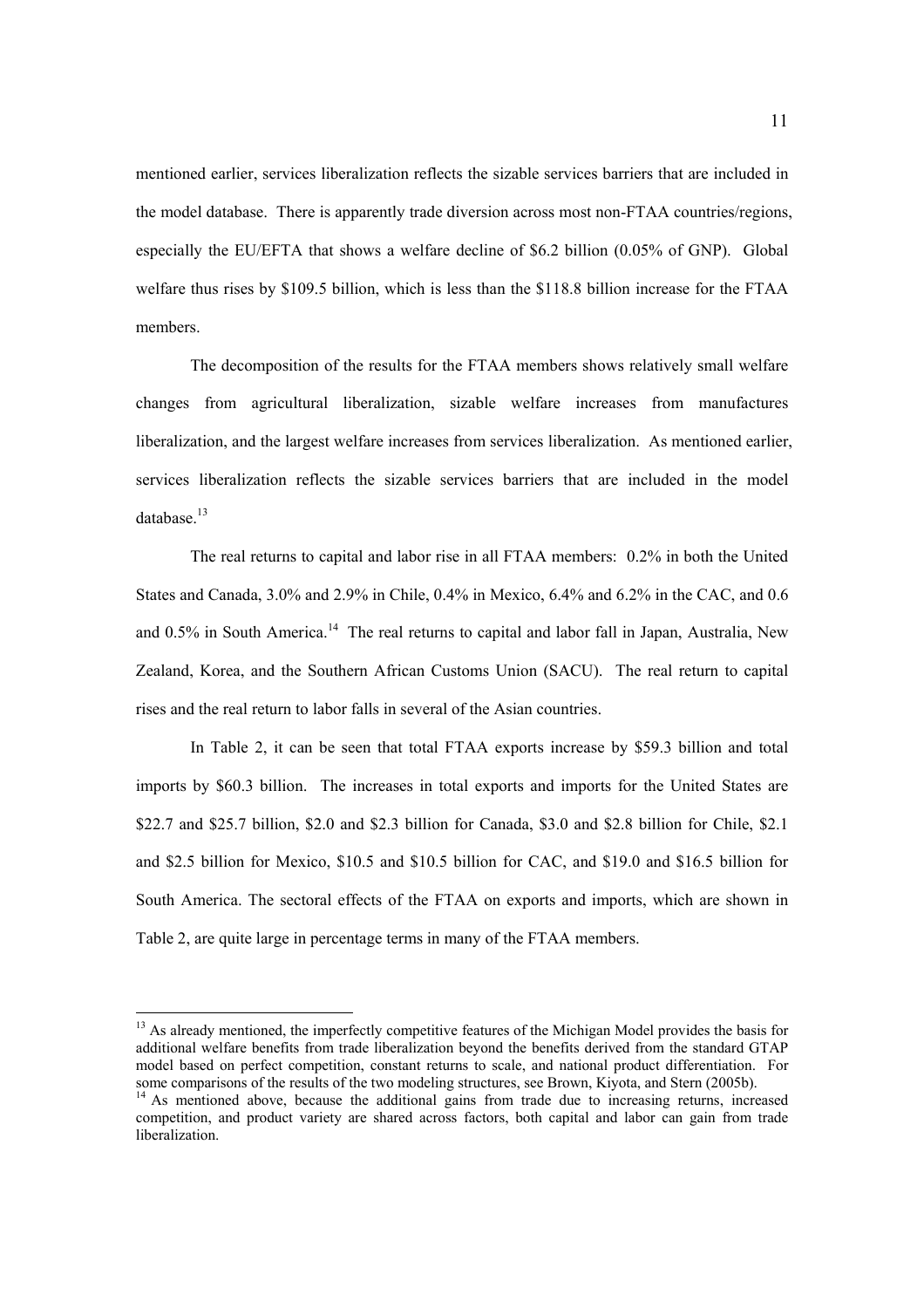The absolute and percent changes in gross outputs shown in Table 2 reflect the sectoral responses to the liberalization among the FTAA countries/regions. That is, changes in gross outputs represent the combined changes in sectoral exports and imports and domestic consumption resulting from the removal of trade barriers. The changes in gross output may therefore be positive or negative as shown and will reflect the underlying comparative advantage in each country/region. It is evident accordingly that the FTAA will shift labor and capital in the United States out of agriculture, mining, textiles, and wearing apparel into a broad spectrum of other manufacturing sectors and into services. In Canada, the negative shifts occur in mining, food, beverages & tobacco, and labor-intensive manufactures, and there are positive shifts elsewhere. All sectors in Chile expand except non-metallic mineral products and governmentrelated services. In Mexico, agriculture-related and labor-intensive manufactures contract and other manufactures and services expand. In the CAC, there are substantial increases in gross output concentrated especially in food, beverages  $\&$  tobacco, textiles, wearing apparel, leather products & footwear, electricity, gas & water, and trade & transport, and there are declines in remaining sectors. In South America, the negative shifts in output occur in wood & wood products, transportation equipment, machinery & equipment, and services, and there are expansions in output especially in agriculture, mining, food, beverages  $\&$  tobacco, labor-intensive manufactures, chemicals, non-metallic mineral products, and metal products.

 Changes in sectoral employment are also shown in Table 2. These employment changes are determined by changes in outputs and by capital/labor substitution and broadly reflect the comparative advantage of the FTAA countries/regions. The percentage employment effects for the United States are small on the whole. In terms of numbers of workers, there are employment declines in U.S. agriculture (12,460 workers), mining (3,251 workers), food, beverages & tobacco  $(3,452 \text{ workers})$ , textiles  $(6,028 \text{ workers})$ , wearing apparel  $(16,804 \text{ workers})$ , electricity, gas & water (228 workers), and construction (88 workers). U.S. employment rises in capital-intensive manufactures and in the main services sectors. In Canada, there are employment increases in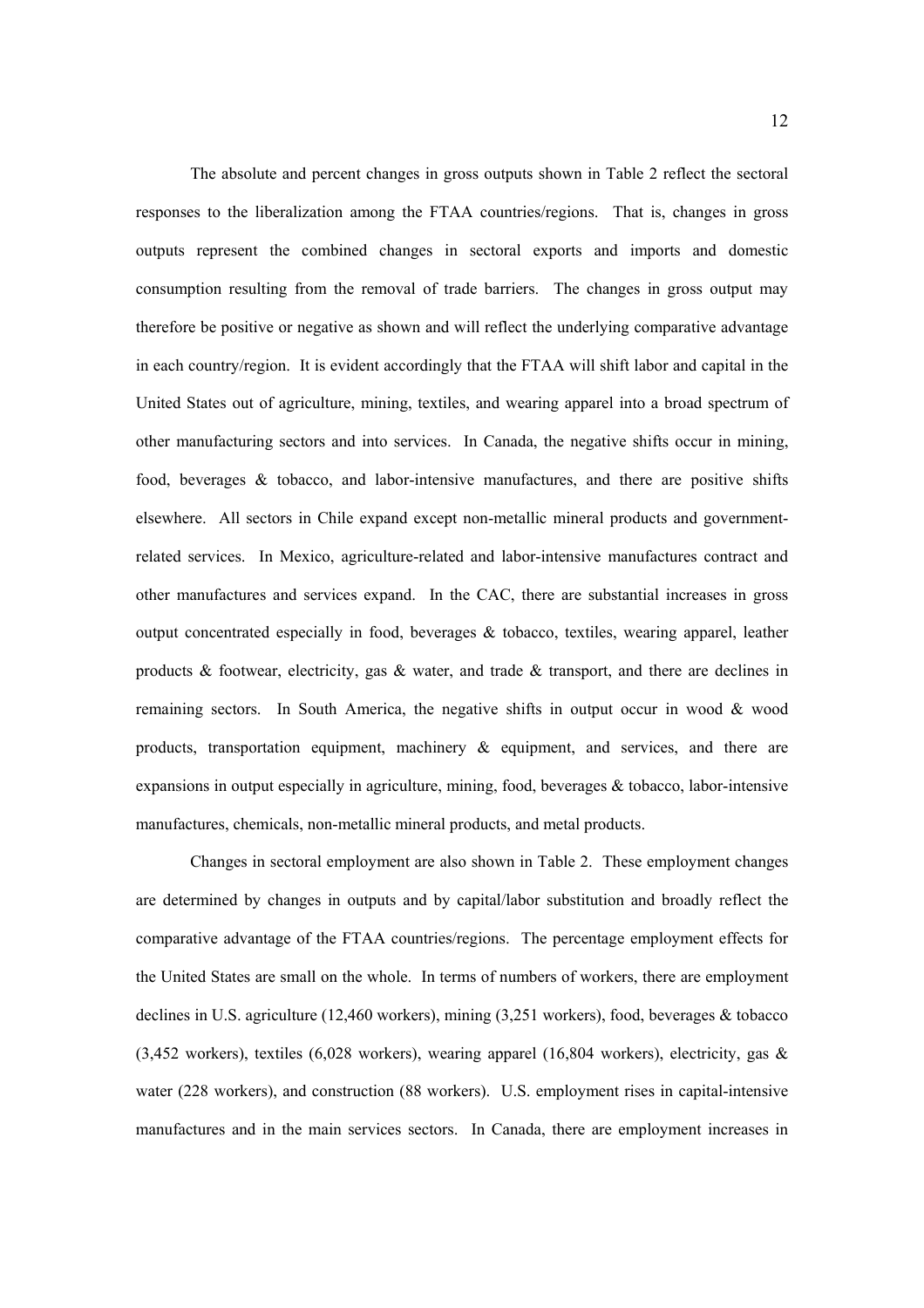agriculture, transportation equipment, machinery  $\&$  equipment, trade  $\&$  transport, and other private services, and declines in employment across the other natural resource and manufactures sectors.

 In Chile, the most noteworthy employment declines are in mining, wearing apparel, chemicals, non-metallic mineral products, and services, and there are increases especially in agriculture, food, beverages  $\&$  tobacco, metal products, and machinery  $\&$  equipment. There are employment reductions in Mexico in agriculture, food, beverages & tobacco, labor-intensive manufactures, other private services, and government-related services and employment expansions in the more capital-intensive manufacturing sectors, construction, and trade & transport. In the CAC, there is significant employment expansion concentrated in textiles, wearing apparel, and leather products & footwear, and resources are attracted away from the remaining sectors. Finally, in South America, it can be seen that employment expansion is concentrated in agriculture, mining, food, beverages & tobacco, and leather products & footwear, and there are employment declines across the relatively more capital-intensive manufacturing sectors and in services.

 The percentage changes in employment can be seen in Table 2 to be relatively large in several sectors especially in Chile, Mexico, the CAC, and South America. While, as noted, the FTAA liberalization would be phased in over a period of years, the employment shifts noted suggest nonetheless that there may be a need for programs of assistance for dislocated workers who would change employment between sectors. Adjustment costs would thus have to be factored into the assessment of the welfare effects of the FTAA for these countries/regions.

 It was mentioned above in discussing the global welfare results of the FTAA that there were indications of trade diversion for the non-member countries/regions. This can be seen more clearly in Table 3, which shows the changes in bilateral trade flows associated with the FTAA. Thus, intra-FTAA bilateral exports increase by \$61.8 billion, and intra-FTAA bilateral imports increase by \$59.3 billion. Total U.S. exports increase by \$22.7 billion, with \$21.5 billion going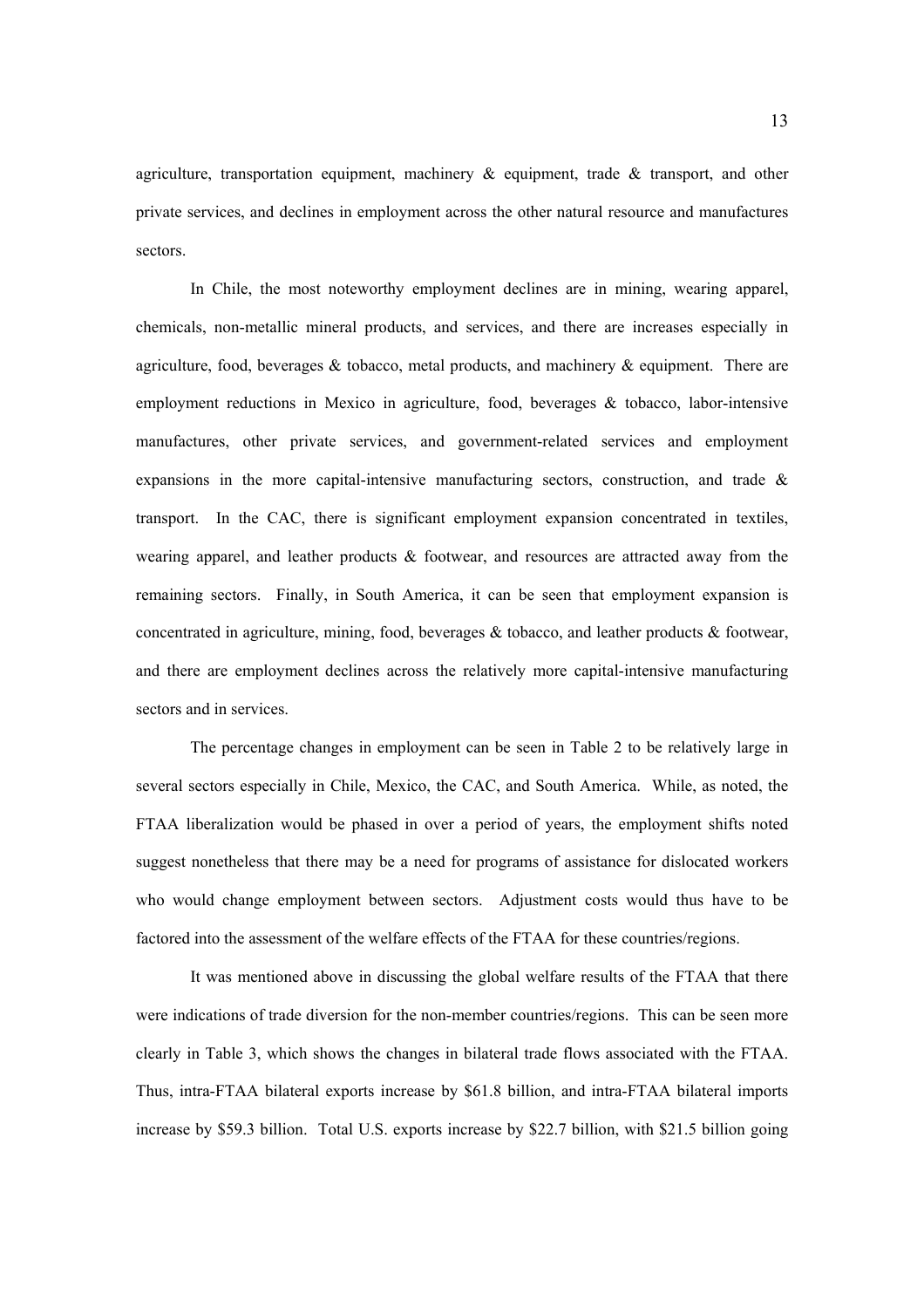to other FTAA members. Total U.S. total imports increase by \$25.7 billion, whereas U.S. imports from FTAA members increase by \$27.3 billion. U.S. imports are seen therefore to decline from all of the non-FTAA countries/regions shown. The changes in exports and imports for the other FTAA members - Canada, Chile, Mexico, the CAC, and South America -- also reflect the importance of their intra-FTAA trade, with somewhat different effects on their exports/imports vis-à-vis non-FTAA trading partners. In any event, the exports and imports of the non-FTAA countries/regions can be seen to decline in total.

 Our foregoing discussion of the FTAA results reflects the bilateral elimination of barriers to trade in agricultural products, manufactures, and services among the FTAA countries/regions covered in the Michigan Model. The computational results suggest that the FTAA would be beneficial to the welfare of the FTAA members, at least in terms of how they have been represented in the model database and the fact that we assumed that all FTAA members agreed to remove their intra-FTAA trade barriers at a single point in time. In this light, our results may then need to be qualified, especially since, as we noted, some FTAA countries could choose to opt out of specific aspects of the FTAA agreement, including presumably the complete removal of their intra-FTAA trade barriers. Also, some FTAA countries may experience adjustment costs due to labor-market displacements. The FTAA may therefore not be unambiguously beneficial to all FTAA member countries. Finally, our results suggest that non-FTAA trading partners will be affected adversely because of the trade diversion that the FTAA may engender.

 Our results may need to be qualified even further since there are a number of non-trade issues of policy reform and institutional changes related to the FTAA that will require careful assessment in terms of the benefits and costs to individual FTAA member countries. We have not made allowance for these non-trade benefits/costs in our analysis. Also, no account has been taken of possible increases in foreign direct investment in the FTAA members in response to the incentives provided by the FTAA trade liberalization, and no allowance has been made for possible increases in capital formation and economic growth and improvements in productivity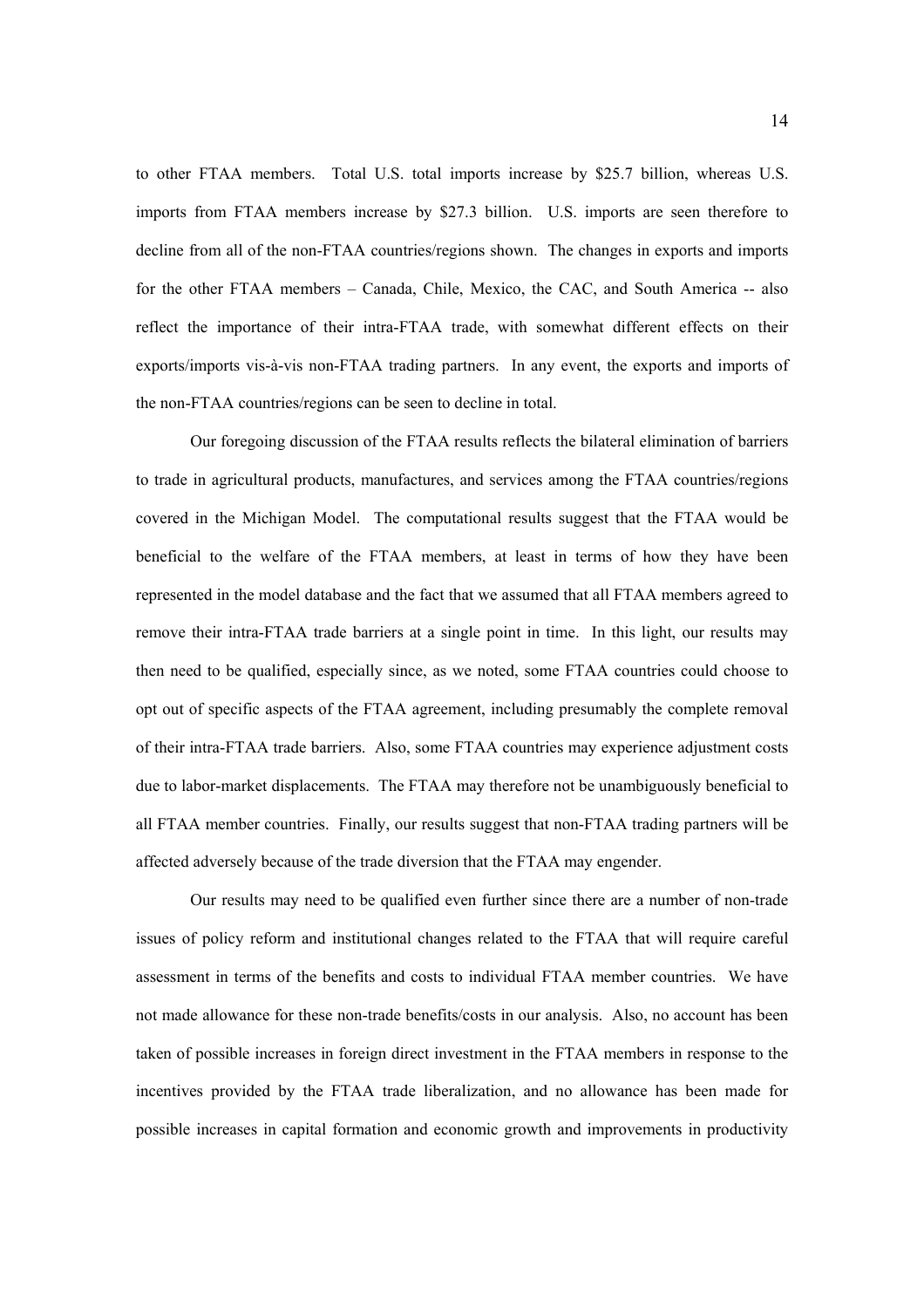that the FTAA may engender. It is possible of course that the non-trade and dynamic growth and productivity benefits of the FTAA could turn out to be significant and thus reinforce the benefits of the FTAA trade liberalization and more than offset the costs of adjustment and trade diversion. But it would take several years of experience following the implementation of the FTAA before such an evaluation is possible.

## **IV. Welfare Comparisons of the FTAA with Unilateral Free Trade of FTAA Member Countries and Global (Multilateral) Free Trade**

 Having analyzed the economic effects of the FTAA, we now consider whether the economic interests of the FTAA members would be more or less enhanced by unilateral free trade and global (multilateral) free trade as compared to the adoption of the FTAA. The welfare comparisons are indicated in Table 4 and can be summarized as follows:

- 1. Unilateral free trade increases total FTAA economic welfare by \$476.8 billion compared to the FTAA liberalization of \$118.8 billion. Global welfare with unilateral free trade by the FTAA members is \$812.7 billion compared to \$109.5 billion for the FTAA liberalization.
- 2. With unilateral free trade, U.S. economic welfare increases by \$346.5 billion (3.4% of GNP) compared to \$67.6 billion (0.7% of GNP) with the FTAA. The welfare effects of unilateral free trade are similarly much larger for the other FTAA countries/regions shown as compared to the FTAA liberalization.
- 3. Global (multilateral) free trade increases total FTAA economic welfare by \$751.2 billion as compared to \$476.8 billion with unilateral free trade and \$118.8 billion with the FTAA. Global free trade increases global welfare by \$2.4 trillion compared to \$812.7 billion with FTAA unilateral liberalization, and \$109.5 billion with the FTAA.
- 4. With global free trade, U.S. economic welfare rises by \$542.5 billion (5.4% of GNP) compared to \$346.5 (3.4% of GNP) billion with unilateral free trade and \$67.6 billion (0.7%) with the FTAA. The welfare effects of global free trade are also much larger for the other FTAA countries/regions as compared to unilateral free trade and the FTAA liberalization.

These calculations clearly show that multilateral trade liberalization offers potentially far greater increases in economic welfare for the FTAA members and non-FTAA countries/regions in the global trading system. This is the case even if there would be less than complete free trade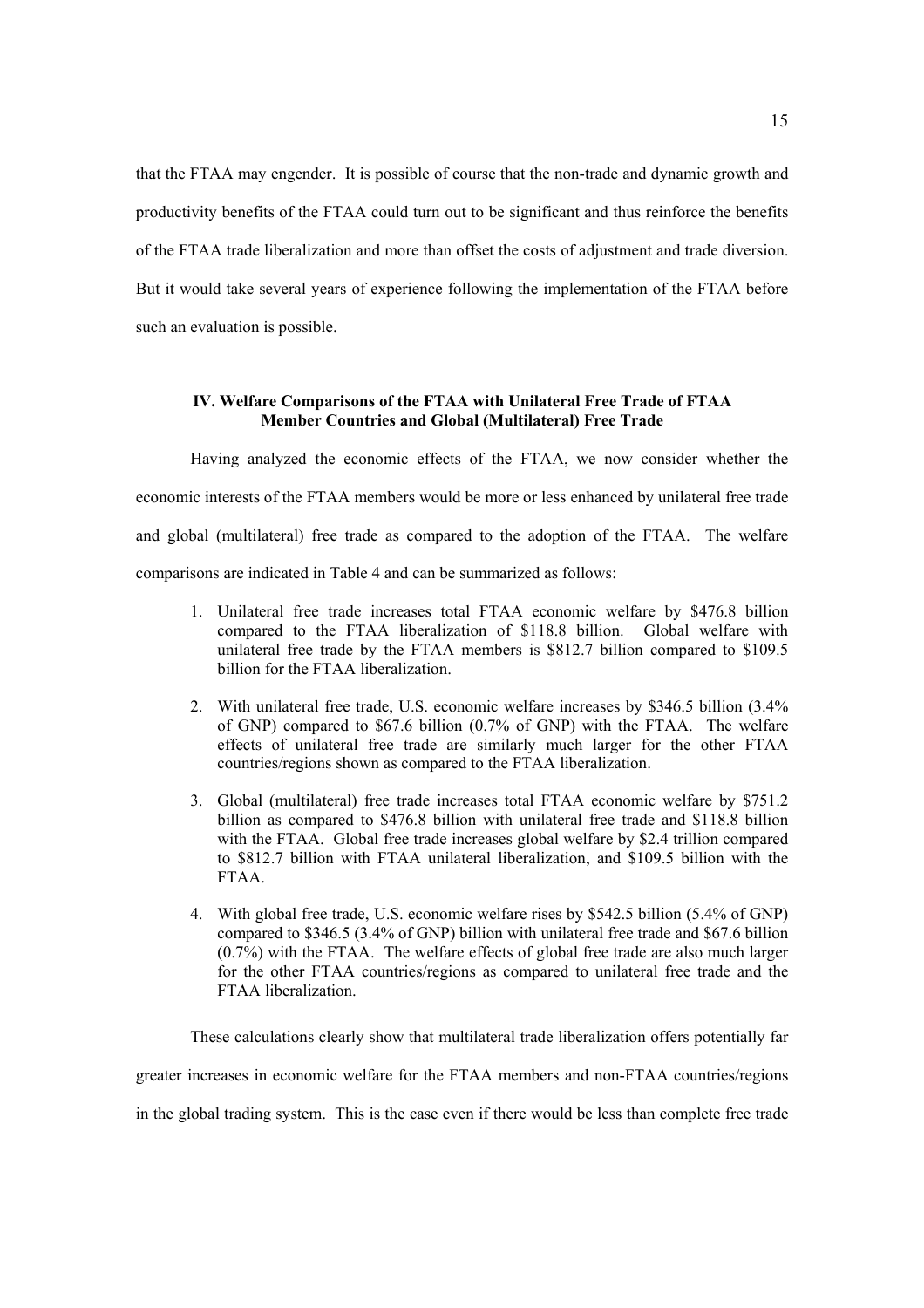globally. That is, if existing trade barriers in the ongoing Doha Development Agenda negotiations were to be reduced, for example, by one-third or one-half, the resulting global and national gains would be proportionally lower. But these welfare gains would still far exceed the welfare gains from the FTAA and would serve to offset the negative welfare effects of the adjustment costs and trade diversion resulting from the FTAA. This would almost certainly remain true even if there are other benefits from the non-trade aspects of the FTAA and possible increases in capital accumulation and productivity.

#### **V. Summary and Conclusions**

 This paper has been designed to assess the economic effects of the FTAA that is entering the final stages of negotiation and designed for completion in 2005. The analysis has been based on a version of the Michigan Model of World Production and Trade that covers 18 economic sectors, including agriculture, manufactures, and services, in each of 22 countries/regions. The 34 countries involved in the FTAA are represented for modeling purposes to include the United States, Canada, Chile, Mexico, an aggregate of 19 countries (excluding Cuba) in Central America and the Caribbean (CAC), and an aggregate of 11 countries in South America (excluding Chile). The data for the model are based on Version 5.4 of the GTAP database for 1997 together with some other data derived from other sources.

For modeling purposes, the focus has been on the effects of the removal of FTAA trade barriers, which lend themselves most readily to quantification. The computational results presented for the FTAA are therefore best interpreted as providing a lower bound for the potential benefits involved. We have shown that these benefits are fairly large in absolute and relative terms for the FTAA countries/regions covered in the model. We also noted that non-trade and dynamic benefits could add to the welfare gains of the FTAA. But there is a downside to the FTAA resulting from the adjustment costs that may be experienced and from negative effects of trade diversion that we have shown may occur. Further, because of the lack of information, we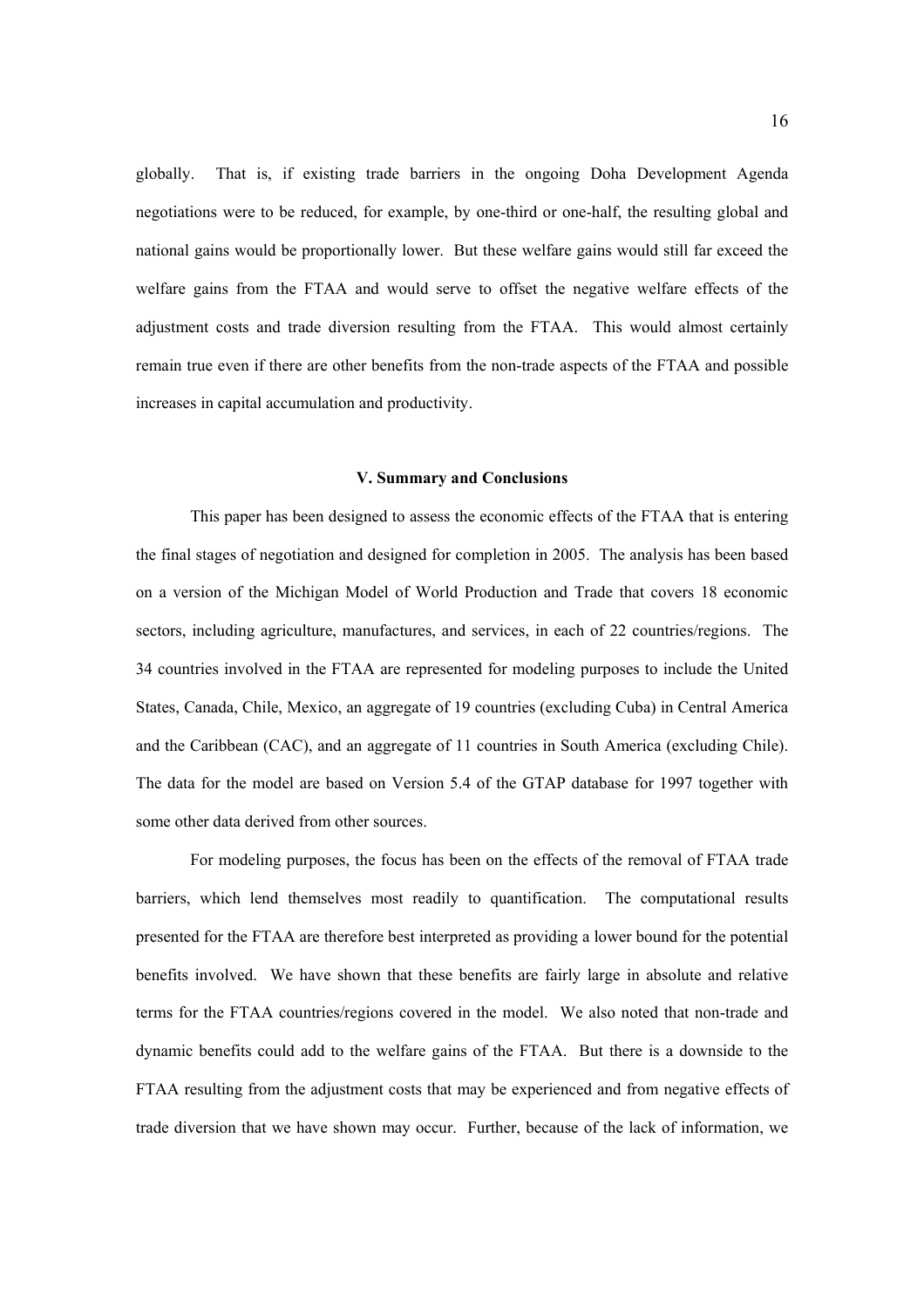were not able to allow for rules of origin and related restrictive measures that are likely to be incorporated into the FTAA and that could undermine the welfare benefits of the trade liberalization. Finally, it appears likely that there may be less than full compliance with the FTAA negotiating agenda, and that the negotiations may be drawn out over an extended period of time before some FTAA members may decide to accept full compliance with the FTAA obligations.

 To provide a broader perspective on the potential economic effects of the FTAA, the model was also used to calculate the effects of unilateral tariff removal by the FTAA countries/regions. It was shown that unilateral free trade would result in much larger increases in economic welfare for the FTAA members as compared to the FTAA trade liberalization. Finally, the effects of global (multilateral) free trade were calculated and shown to be far greater for all of the FTAA countries/regions and for non-FTAA countries/regions as compared to both the FTAA liberalization and unilateral tariff removal by the FTAA members. Our results suggest accordingly that the interests of the global trading community, including the FTAA member countries, could be better served if the members of the WTO were able to put their divisiveness and indecisions aside and work to keep the multilateral negotiations on track.<sup>15</sup>

#### **Appendices**

#### **Benchmark Data**

 The reference year for the GTAP 5.4 database used in the model is 1997. From this source, we have extracted the following data, aggregated to our sectors and countries/regions:<sup>16</sup>

- Bilateral trade flows among 22 countries/regions, decomposed into 18 sectors. Trade with the rest-of-world (ROW) is included to close the model.
- Input-output tables for the 22 countries/regions, excluding ROW

<sup>&</sup>lt;sup>15</sup> This conclusion is reinforced in Brown, Kiyota, and Stern (2005a) in which the negative effects of overlapping FTAs are contrasted with the benefits that unilateral or multilateral free trade may provide. <sup>16</sup> Details on the sectoral and country/region aggregation are provided in Brown, Kiyota, and Stern (2004) and are available on request.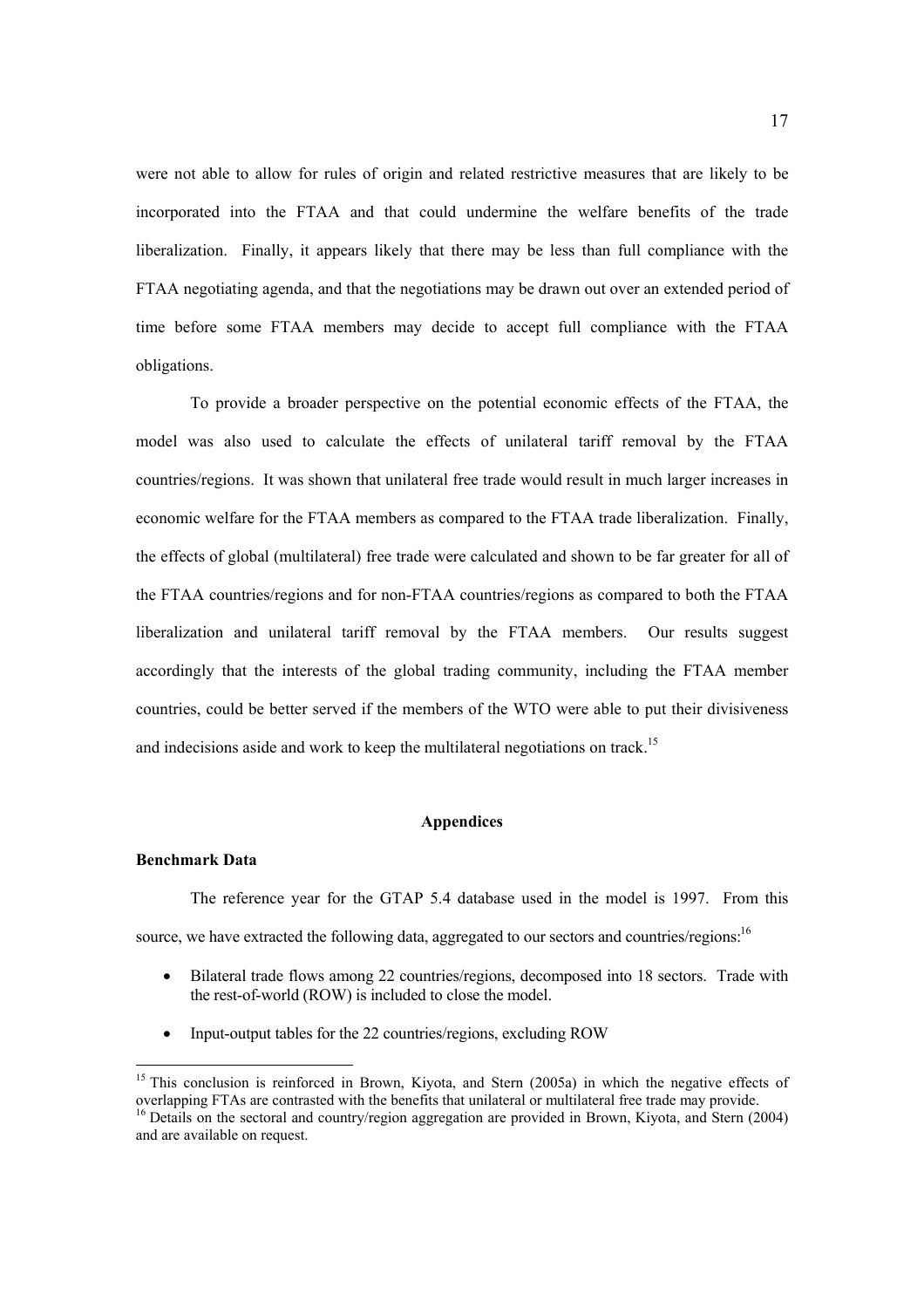- Components of final demand along with sectoral contributions for the 22 countries/regions, excluding ROW
- Gross value of output and value added at the sectoral level for the 22 countries/regions, excluding ROW
- Bilateral import tariffs by sector among the 22 countries/regions
- Elasticity of substitution between capital and labor by sector
- Bilateral export-tax equivalents among the 22 countries/regions, decomposed into 18 sectors

The monopolistically competitive market structure in the nonagricultural sectors of the model imposes an additional data requirement of the numbers of firms at the sectoral level. There is need also for estimates of sectoral employment, which have been adapted from a variety of published sources.<sup>17</sup>

 The GTAP-5.4 1997 database has been projected to the year 2005, which is when the Uruguay Round liberalization will have been fully implemented. In this connection, we extrapolated the labor availability in different countries/regions by an average weighted population growth rate of 1.2 percent per annum. All other major variables have been projected, using an average weighted growth rate of GDP of  $2.5$  percent.<sup>18</sup> The 2005 data have been adjusted to take into account two major developments that have occurred in the global trading system since the mid-1990s. These include: (1) implementation of the Uruguay Round negotiations that were completed in 1993-94 and were to be phased in over the following decade; and (2) the accession of Mainland China and Taiwan to the WTO in  $2001$ .<sup>19</sup> We have made

l

 $17$  Notes on the construction of the data on the number of firms and for employment are provided in Brown, Kiyota, and Stern (2004) and are available from the authors on request.

<sup>&</sup>lt;sup>18</sup> The underlying data are drawn from World Bank sources and are available on request. For a more elaborate and detailed procedure for calculating year 2005 projections, see Hertel and Martin (1999) and Hertel (2000).

<sup>&</sup>lt;sup>19</sup> The tariff data for the WTO accession of China and Taiwan have been adapted from Ianchovichina and Martin (2004). In addition to benchmarking the effects of the Uruguay Round and China/Taiwan accession to the WTO, Francois et al. (2005) benchmark their GTAP 5.4 dataset to take into account the enlargement of the European Union (EU) in 2004 to include ten new member countries from Central and Eastern Europe and some changes in the EU Common Agricultural Policies that were introduced in 2000. Our EU and EFTA regional aggregate includes the 25-member EU, but the benchmark data were not adjusted to take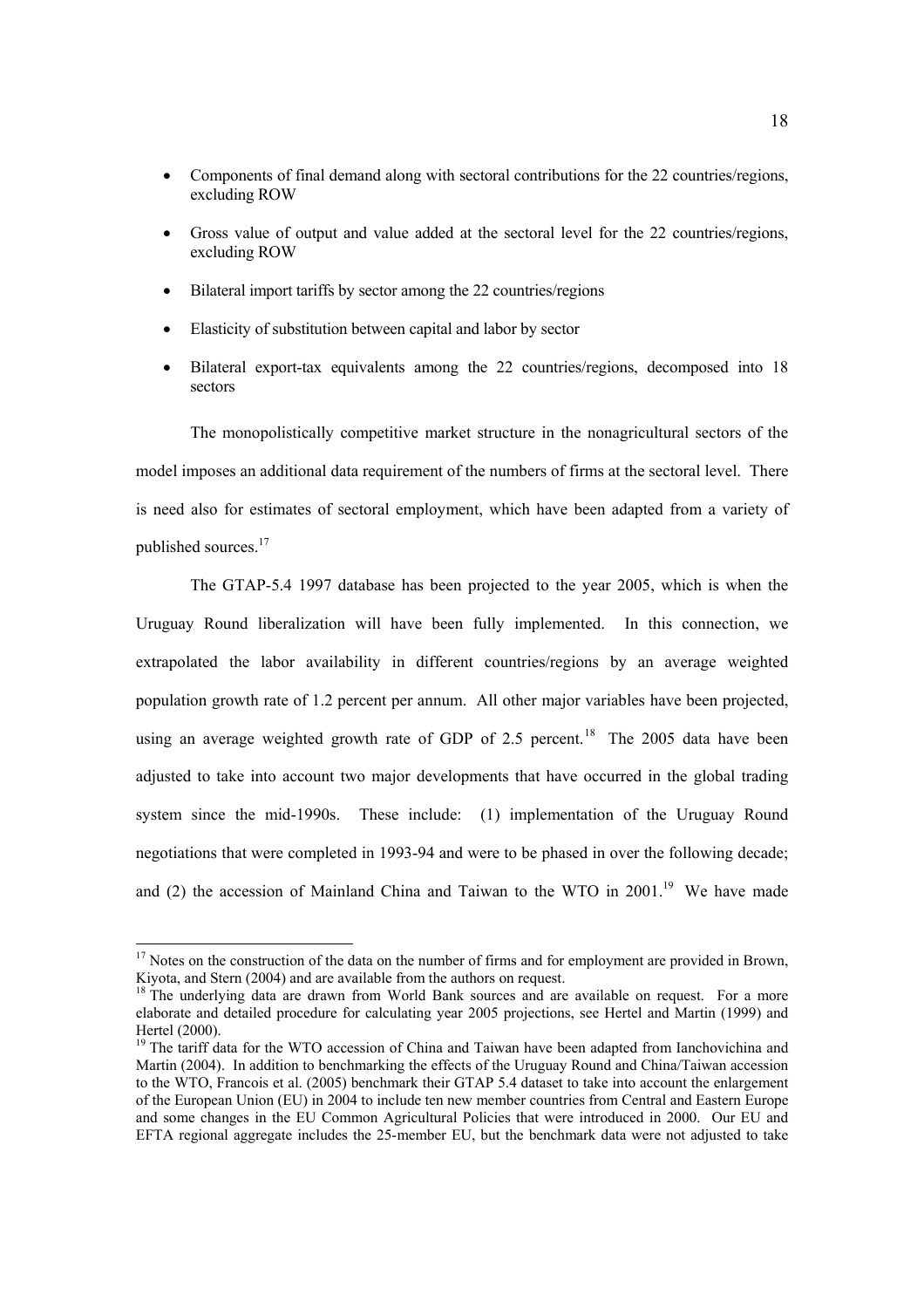allowance for the foregoing developments by readjusting the 2005 scaled-up database for benchmarking purposes to obtain an approximate picture of what the world may be expected to look like in 2005. In the computational scenarios, we use these re-adjusted data as the starting point to carry out the liberalization scenarios for the FTAA and for the accompanying unilateral and global free trade scenarios.

 The GTAP 5.4 (1997) base data for tariffs and the estimated tariff equivalents of services barriers are broken down in Table A-1 by sector on a global and bilateral basis for the United States, Canada, Chile, Mexico, and aggregates of Central America and the Caribbean (CAC) and South America (excluding Chile).<sup>20</sup> The tariff rates refer to the post-Uruguay Round and are applied rates that are calculated in GTAP by dividing tariff revenues by the value of imports in the agricultural and manufactures sectors.<sup>21</sup>

 The services barriers noted in Table A-1 are based on financial data on average gross (price-cost) margins constructed initially by Hoekman (2000) and adapted for modeling purposes in Brown, Deardorff, and Stern (2002, 2003). The gross operating margins are calculated as the differences between total revenues and total operating costs. Some of these differences are presumably attributable to fixed costs. Given that the gross operating margins vary across countries, a portion of the margin can also be attributed to barriers to FDI. For this purpose, a benchmark is set for each sector in relation to the country with the smallest gross operating

into account the adoption of the EU common external tariffs by the new members. Because of data constraints, we have not made allowance for the Information Technology Agreement and agreements for liberalization of financial and telecommunications services following conclusion of the Uruguay Round negotiations.

<sup>&</sup>lt;sup>20</sup> The CAC countries include: Antigua and Barbuda; Bahamas; Barbados; Belize; Costa Rica; Dominica; Dominican Republic; El Salvador; Grenada; Guatemala; Haiti; Honduras; Jamaica; Nicaragua; Panama; St. Kitts and Nevis; St. Lucia; St. Vincent & Grenadines; and Trinidad and Tobago. South America includes: Argentina; Bolivia; Brazil; Colombia; Ecuador; Guyana; Paraguay; Peru; Suriname; Uruguay; and Venezuela. Chile is included separately as noted.

<sup>&</sup>lt;sup>21</sup> It will be noted that the bilateral tariff rates for the United States, Canada, and Mexico are set to zero in the context of the NAFTA. But the other bilateral rates for the NAFTA members and for the other FTAA countries/regions are an amalgam that reflects Most-Favored-Nation (MFN) tariffs and preferential tariffs that are applied in other sub-regional, bilateral, and special preferential trading arrangements. Because of data constraints, it is not feasible to take these various preferential tariff rates and related trade agreements explicitly into account.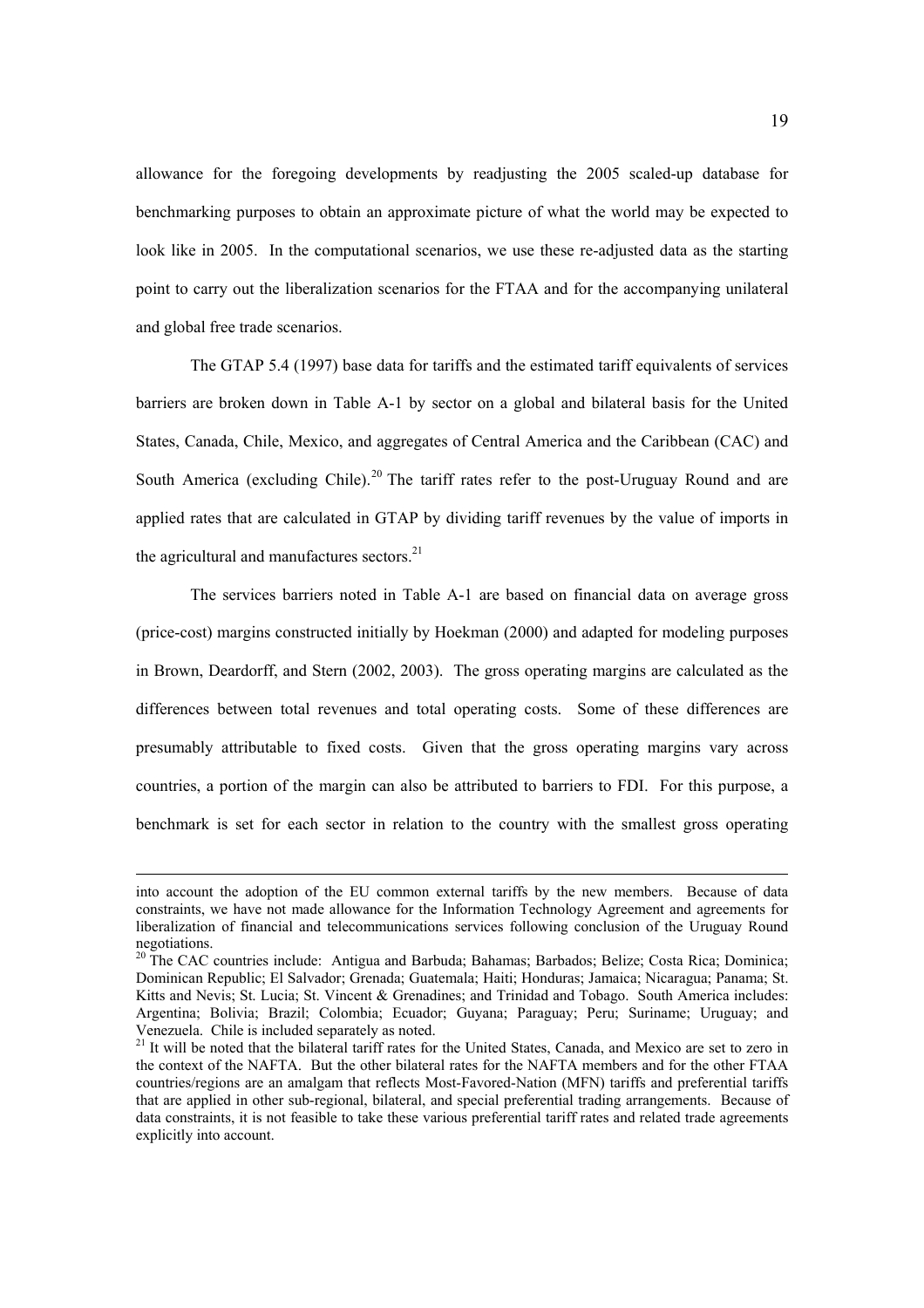margin, on the assumption that operations in the benchmark country can be considered to be freely open to foreign firms. The excess in any other country above this lowest benchmark is then taken to be due to barriers to establishment by foreign firms.

 That is, the barrier is modeled as the cost-increase attributable to an increase in fixed cost borne by multinational corporations attempting to establish an enterprise locally in a host country. This abstracts from the possibility that fixed costs may differ among firms because of variations in market size, distance from headquarters, and other factors. It is further assumed that this cost increase can be interpreted as an ad valorem equivalent tariff on services transactions generally.

#### **Sensitivity Analysis**

This appendix reports on sensitivity analysis of the Michigan Model. There are three key elasticities/parameters in the Model: the elasticity of substitution among varieties, which is exogenously set at three; the parameter that measures the sensitivity of consumers to the number of varieties, which is set at 0.5; and the elasticities of supply that are taken from the literature.

 The variety parameter can take on values between zero and one. The larger it is, the more consumers value variety. If the parameter is set at zero, consumers have no preference for variety. This would correspond to the Armington assumption, according to which consumers view products depending on their place of production.

 To analyze the sensitivity of our model results, we have experimented with different values of the elasticity of substitution among varieties and the consumer sensitivity to the number of varieties. The following tests were conducted: (1) increase the elasticity of substitution among varieties by 10 percent, holding other parameters constant; (2) decrease the elasticity of substitution by 10 percent, holding other parameters constant; (3) increase the consumption varieties by 10 percent, holding other parameters constant; and (4) decrease the consumption varieties by 10 percent, holding other parameters constant.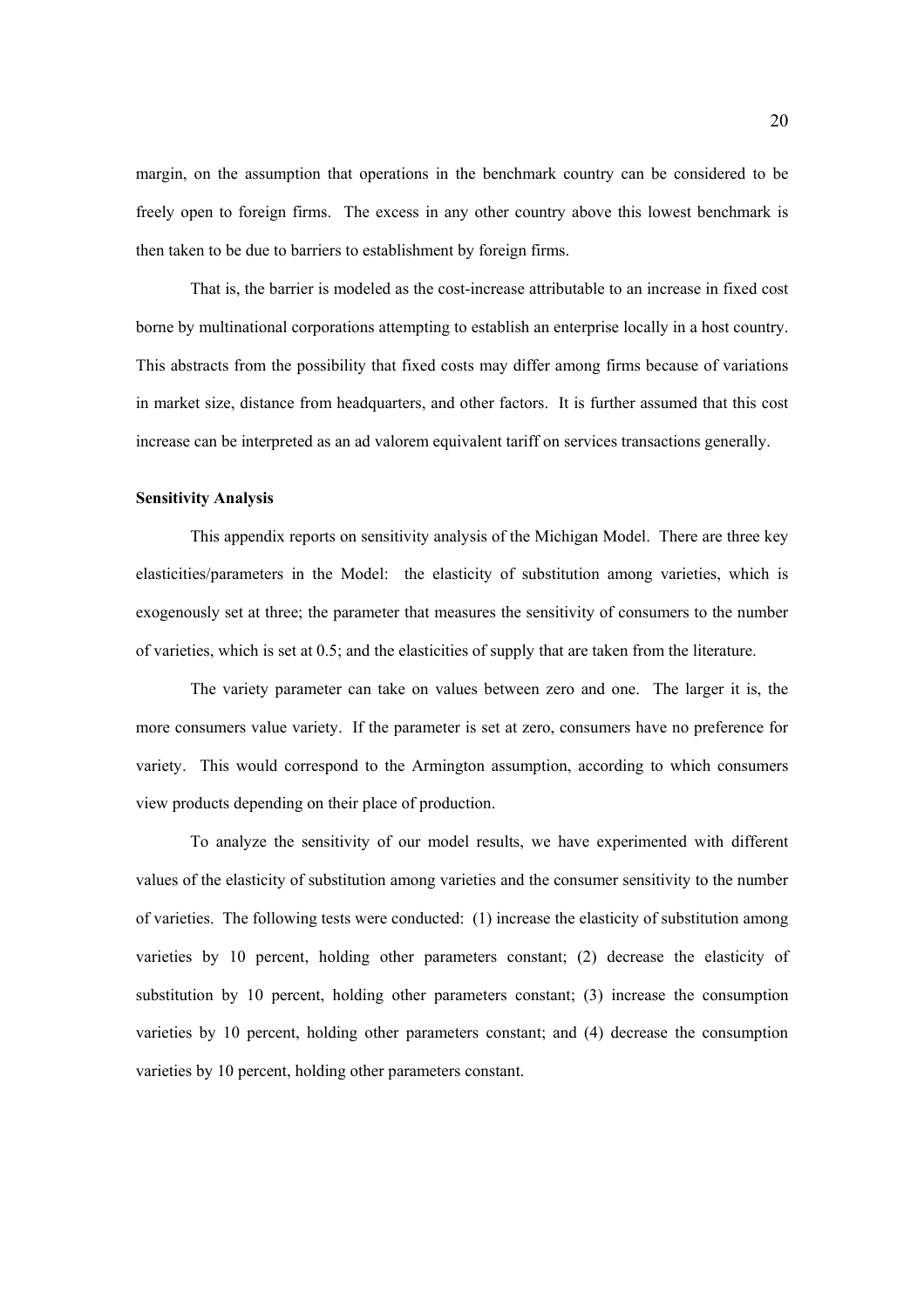The results, which are available on request, are not very sensitive to the alternative parameters of the consumption varieties. That is, a 10 percent increase (decrease) in these parameters yields only 2 percent larger (smaller) welfare effects compared to the baseline model. The sensitivity to the changes in the elasticity of substitution is large compared with the results of differences in the variety parameters. For some countries, the differences are greater than 10 percent.

 In Brown, Deardorff, and Stern (2000), sensitivity tests reveal that the model may exaggerate the likely gains from economies of scale due to trade liberalization in the context of expansion of the NAFTA. But the error is small in this context because the impact of trade liberalization is small. When econometric estimates of scale economies are incorporated into the model, the welfare gains due to capital flows are shown to remain robust.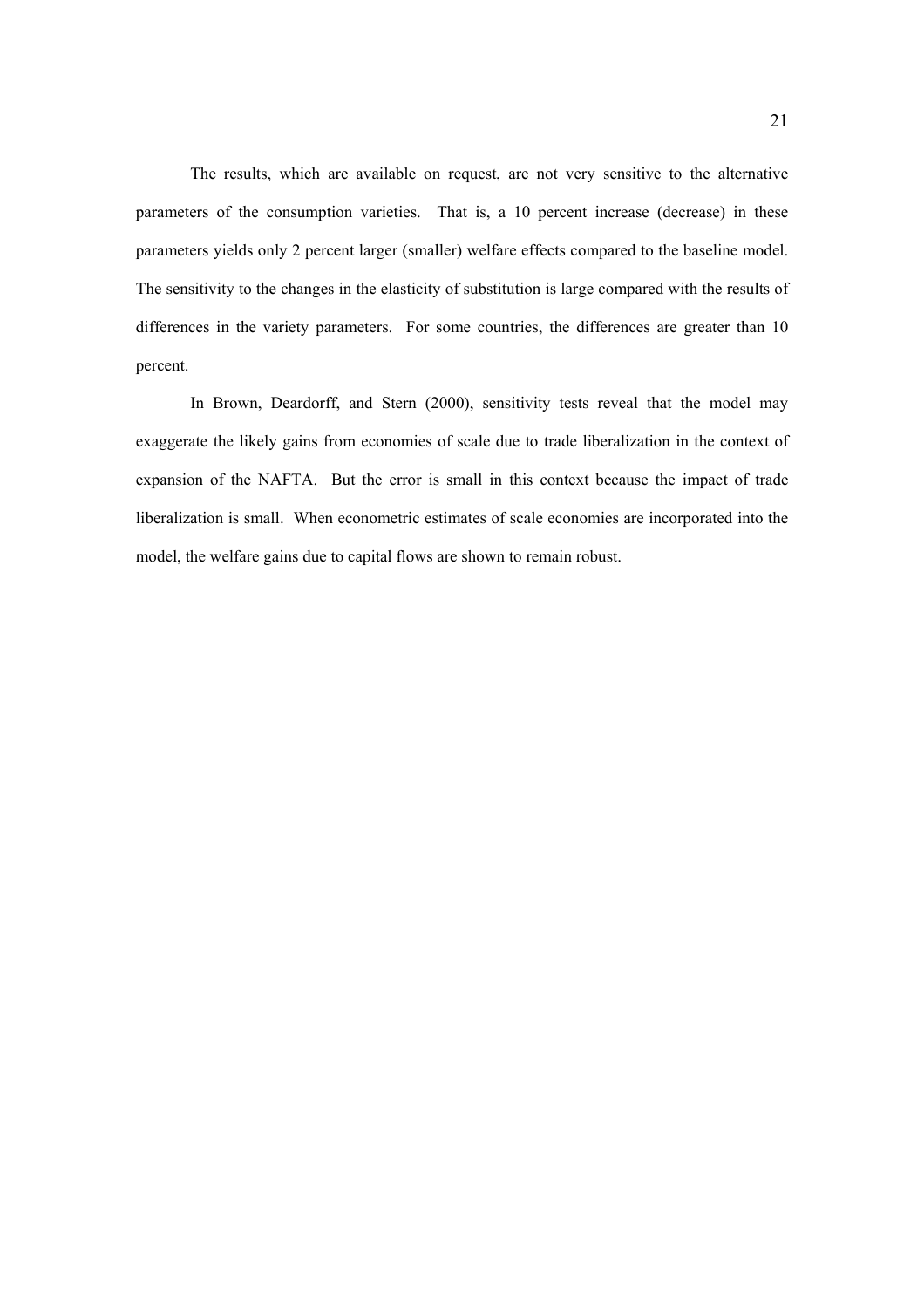#### **References**

- Brown, Drusilla K. and Robert M. Stern. 1989a. "Computational Analysis of the U.S.-Canadian Free Trade Agreement: The Role of Product Differentiation and Market Structure." in Robert C. Feenstra (ed.), *Trade Policies for International Competitiveness.* University of Chicago Press.
- Brown, Drusilla K. and Robert M. Stern. 1989b. "Computable General Equilibrium Estimates of the Gains from U.S.-Canadian Trade Liberalization," in David Greenaway, Thomas Hyclak, and Robert J. Thornton (eds.), *Economic Aspects of Regional Trading Arrangements*. London: Harvester Wheatsheaf.
- Brown, Drusilla K., Alan V. Deardorff and Robert M. Stern. 2000. "Computational Analysis of the Accession of Chile to the NAFTA and Western Hemisphere Integration," *The World Economy* 23: 145-174.
- Brown, Drusilla K., Alan V. Deardorff and Robert M. Stern. 2002. "CGE Modeling and Analysis of Multilateral and Regional Negotiating Options," in Robert M. Stern (ed.), Issues and *Options for U.S.-Japan Trade Policies.* Ann Arbor: University of Michigan Press.
- Brown, Drusilla K., Alan V. Deardorff, and Robert M. Stern. 2003. "Multilateral, Regional, and Bilateral Trade-Policy Options for the United States and Japan,î *The World Economy*  26:803-828.
- Brown, Drusilla K., Kozo Kiyota, and Robert M. Stern 2004. "Computational Analysis for the United States of the U.S. Bilateral Free Trade Agreements with Central America, Australia, and Morocco," U.S. Department of Labor (April 24).
- Brown, Drusilla K., Kozo Kiyota, and Robert M. Stern. 2005a. "Computational Analysis of the Menu of U.S.-Japan Trade Policies, *The World Economy* (forthcoming).
- Brown, Drusilla K., Kozo Kiyota, and Robert M. Stern. 2005b. "Computational Analysis of the U.S. FTAs with Central America, Australia, and Morocco,<sup>"</sup> The World Economy, forthcoming.
- Deardorff, Alan V. and Robert M. Stern. 1990. *Computational Analysis of Global Trading Arrangements.* Ann Arbor: University of Michigan Press.
- Dimaranan, Betina V. and Robert A. McDougall. 2002. "Command Line Data Aggregation Program," in Betina V. Dimaranan and Robert A. McDougall. (eds.), *The GTAP 5 Data Base*. West Lafayette, IN: Center for Global Trade Analysis, Department of Agricultural Economics, Purdue University.
- Francois, Joseph and Anna Strutt. 1999. "Post Uruguay Round Tariff Vectors for GTAP Version 4," Erasmus University, manuscript.
- Francois, Joseph, Hans van Meijl, and Frank van Tongeren. 2005. "Trade Liberalization and Developing Countries under the Doha Round," *Economic Policy*, forthcoming.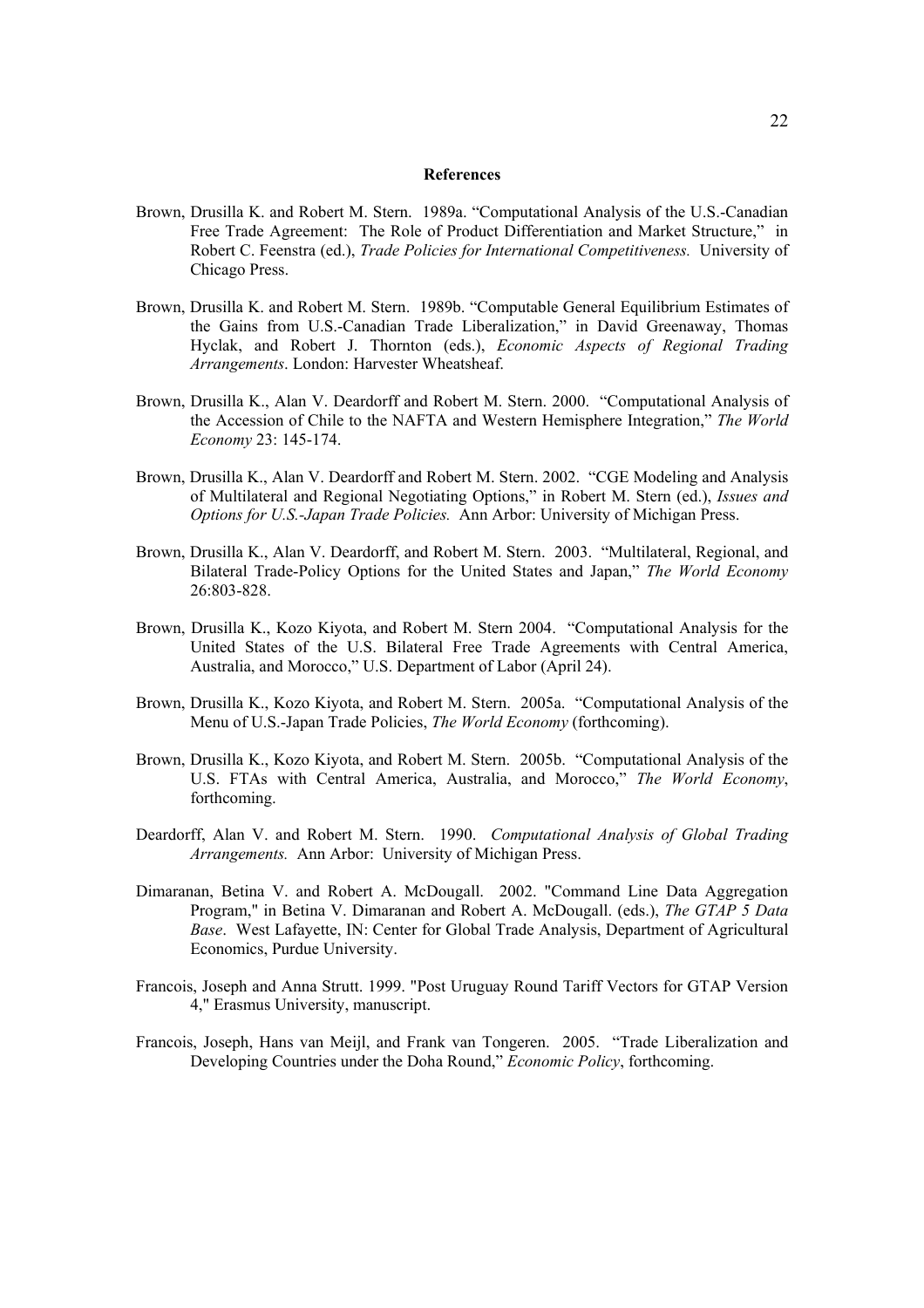- Free Trade Area of the Americas  $-$  FTAA. 2003. "Free Trade Area of the Americas Eighth Ministerial Meeting, Miami, USA: Ministerial Declaration," November 20. (http://www.ftaa-alca.org/Ministerials/Miami/Miami\_e.asp)
- Free Trade Area of the Americas FTAA. 2004. "Antecedents of the FTAA Process." (http://www.ftaa-alca.org/View\_e.asp)
- Harrison, W. J. and Van Pearson. 1996. "Computing Solutions for Large General Equilibrium Models using GEMPACK," *Computational Economics* 9:83-127.
- Hertel, Thomas W., and Will Martin. 1999. "Would Developing Countries Gain from Inclusion of Manufactures in the WTO Negotiations?" Presented at the Conference on the "WTO and the Millennium Round," Geneva, September 20-21.
- Hertel, Thomas W. 2000. "Potential Gains from Reducing Trade Barriers in Manufacturing," *Federal Reserve Bank of St. Louis Review* 82:77-99.
- Hoekman, Bernard. 2000. "The Next Round of Services Negotiations: Identifying Priorities and Options,î *Federal Reserve Bank of St. Louis Review* 82:31-47.
- Ianchovichina, Elena and William Martin. 2004. "Economic Impacts of China's Accession to the WTO," in D. Bhattasali, Shantong Li, and William Martin (eds.), *China and the WTO: Accession, Policy Reform, and Poverty Reduction Strategies.* Washington, D.C.: Oxford University Press and the World Bank.
- International Labor Organization. 2003. LABORSTA [http://laborsta.ilo.org/cgi-bin/brokerv8. exe].
- Krishna, Kala. 2005 "Understanding Rules of Origin," in A. Estervardoal et al. (eds.), *Rules of Origin*, forthcoming.
- Office of the U.S. Trade Representative (USTR). 2003a. "Trade Facts. Free Trade Area of the Americas: The Opportunity for a Hemispheric Marketplace," February 11. (www.ustr.gov)
- Office of the U.S. Trade Representative (USTR). 2003b. "U.S. Advances Bold Proposals in FTAA Negotiations to Create World's Largest Free Market in 2005," Press Release 03-08 (www.ustr.gov)
- Stolper, Wolfgang and Paul A. Samuelson. 1941. *"Protection and Real Wages," Review of Economic Studies* 9:58-73.
- U.S. Bureau of Economic Analysis. 2003. *Survey of Current Business*, 83(9): 121.
- United Nations Industrial Development Organization (UNIDO). 2003. *UNIDO Industrial Statistics Database 2003 at the 3-digit Level of ISIC (Revision 2) on CD-ROM*, Geneva: UNIDO.
- World Bank. 2003. *World Development Indicators on CD-ROM*, Washington, D.C.: World Bank.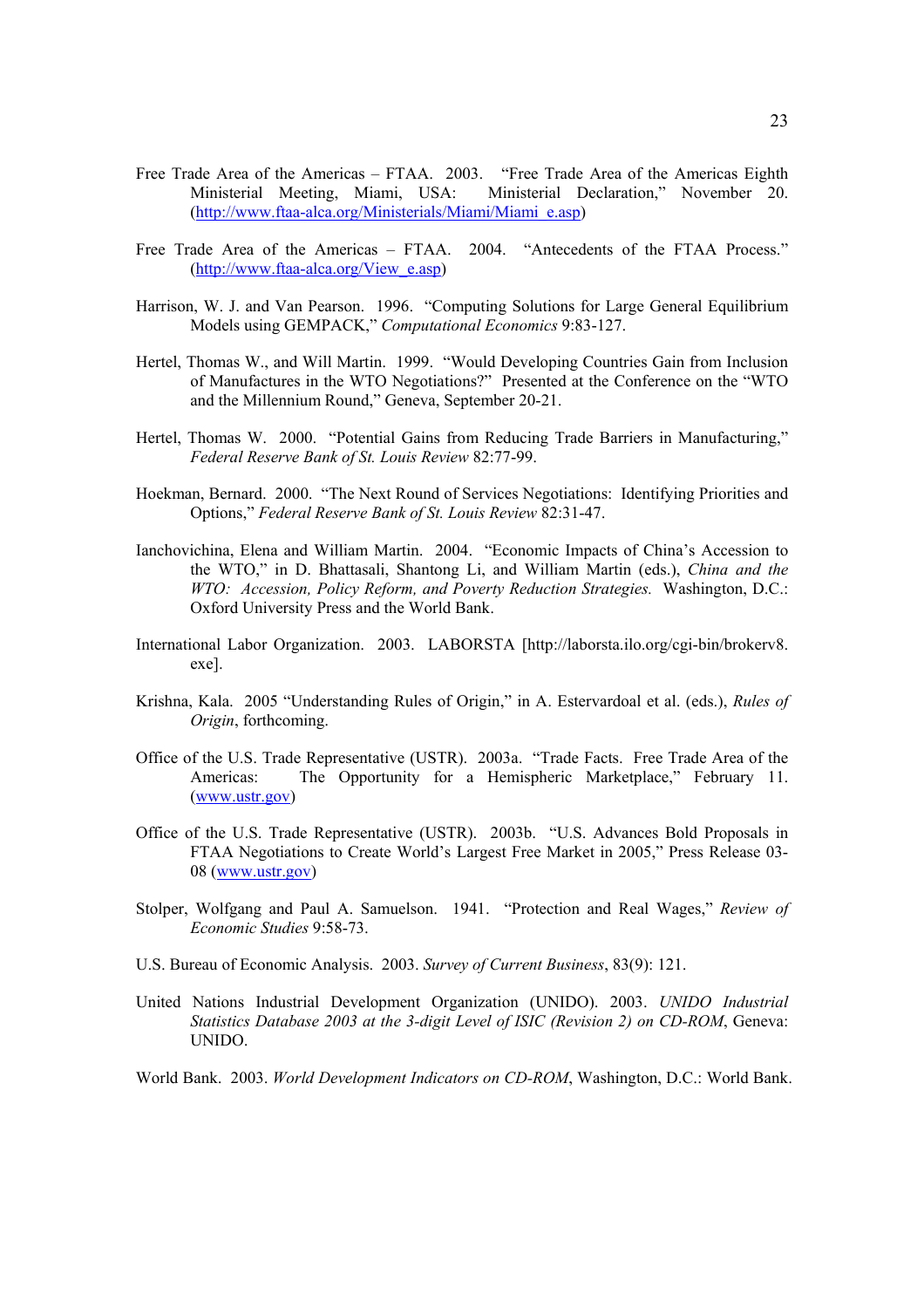World Trade Organization. 2003. *Trade Policy Review: Southern African Customs Union, 2003*. Geneva: World Trade Organization.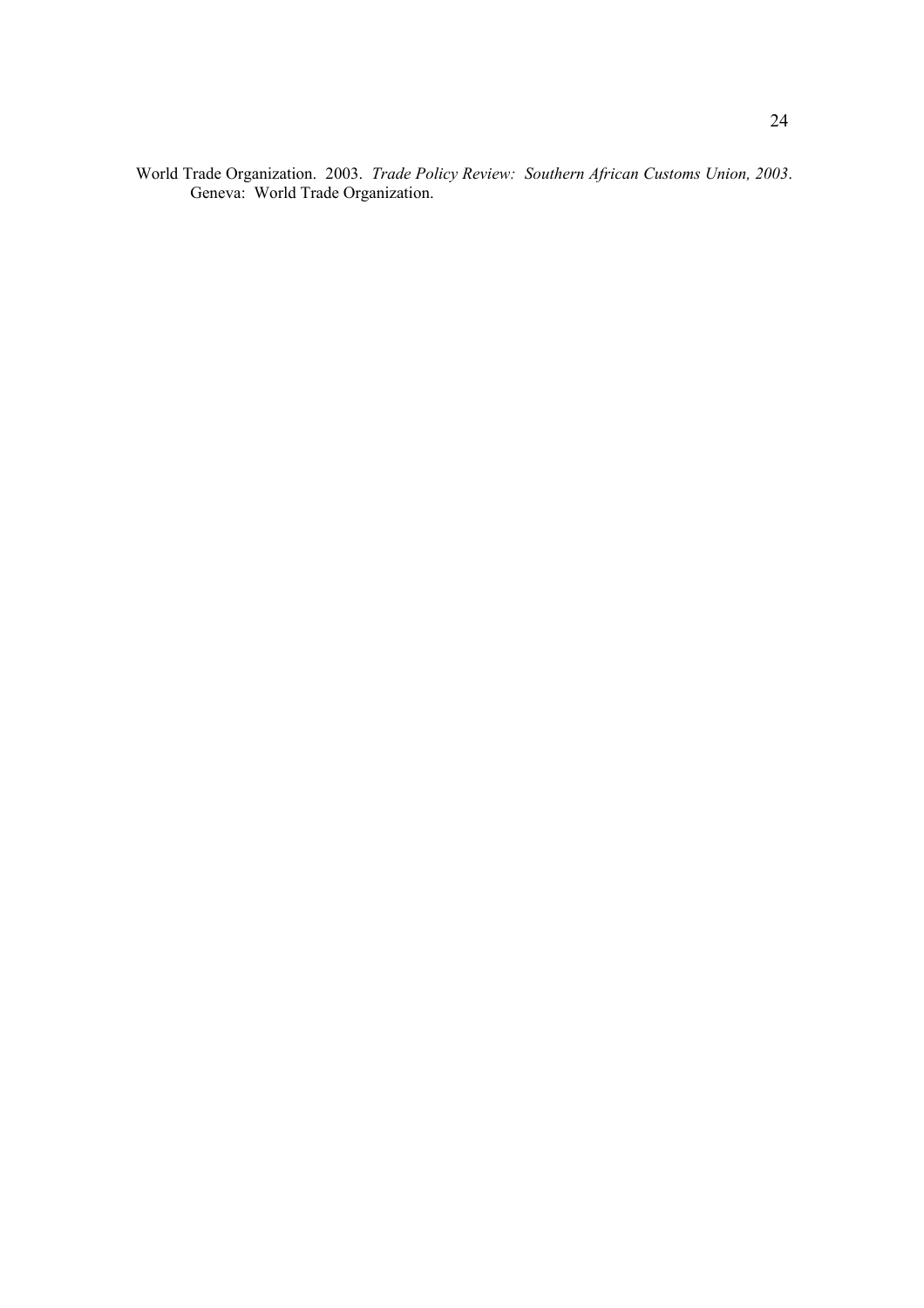|                                         | <b>Agricultural Protection</b> |         | Manufactures Tariffs |         | Services Barriers |       | Total         |          | Real Returns |          |
|-----------------------------------------|--------------------------------|---------|----------------------|---------|-------------------|-------|---------------|----------|--------------|----------|
|                                         | $\%$                           | Bil.    | $\frac{0}{0}$        | Bil.    | $\frac{0}{0}$     | Bil.  | $\frac{0}{0}$ | Bil.     | Capital      | Labor    |
| FTAA (total)                            |                                | 1.68    |                      | 44.79   |                   | 72.31 |               | 118.78   |              |          |
| <b>United States</b>                    | 0.01                           | 0.74    | 0.23                 | 23.15   | 0.43              | 43.71 | 0.67          | 67.59    | 0.24         | 0.23     |
| Canada                                  | 0.00                           | $-0.01$ | 0.29                 | 2.31    | 0.43              | 3.46  | 0.72          | 5.76     | 0.21         | 0.23     |
| Chile                                   | 0.05                           | 0.05    | 1.89                 | 1.82    | 1.61              | 1.55  | 3.55          | 3.42     | 3.00         | 2.88     |
| Mexico                                  | 0.04                           | 0.20    | 0.83                 | 4.14    | 0.46              | 2.31  | 1.33          | 6.64     | 0.39         | 0.37     |
| Central America and the Caribbean (CAC) | 0.10                           | 0.11    | 3.86                 | 4.63    | 2.56              | 3.07  | 6.52          | 7.81     | 6.36         | 6.22     |
| South America                           | 0.03                           | 0.59    | 0.48                 | 8.74    | 1.01              | 18.22 | 1.52          | 27.55    | 0.56         | 0.48     |
| Japan                                   | 0.00                           | $-0.10$ | $-0.05$              | $-2.57$ | 0.02              | 1.11  | $-0.03$       | $-1.56$  | $-0.01$      | $-0.01$  |
| Australia                               | $0.00\,$                       | $-0.00$ | $-0.05$              | $-0.24$ | 0.01              | 0.04  | $-0.04$       | $-0.20$  | $-0.02$      | $-0.01$  |
| New Zealand                             | $-0.01$                        | $-0.00$ | $-0.05$              | $-0.04$ | 0.01              | 0.01  | $-0.05$       | $-0.03$  | $-0.01$      | $-0.01$  |
| EU and EFTA                             | 0.00                           | $-0.19$ | $-0.06$              | $-7.02$ | 0.01              | 1.04  | $-0.05$       | $-6.16$  | $-0.02$      | $-0.02$  |
| Hong Kong                               | 0.00                           | $-0.00$ | 0.01                 | 0.01    | 0.01              | 0.01  | 0.02          | $0.02\,$ | 0.02         | 0.01     |
| China                                   | 0.01                           | 0.06    | $-0.06$              | $-0.62$ | 0.01              | 0.15  | $-0.04$       | $-0.41$  | 0.02         | $0.00\,$ |
| Korea                                   | 0.00                           | $-0.00$ | $-0.09$              | $-0.49$ | 0.02              | 0.11  | $-0.07$       | $-0.38$  | $-0.03$      | $-0.03$  |
| Singapore                               | 0.00                           | $-0.00$ | $-0.01$              | $-0.01$ | 0.01              | 0.01  | 0.00          | $-0.00$  | 0.01         | $0.00\,$ |
| Taiwan                                  | 0.00                           | 0.00    | $-0.07$              | $-0.25$ | 0.02              | 0.09  | $-0.05$       | $-0.16$  | 0.00         | $-0.02$  |
| Indonesia                               | $0.00\,$                       | 0.00    | $-0.06$              | $-0.17$ | 0.01              | 0.04  | $-0.05$       | $-0.13$  | $0.00\,$     | $-0.02$  |
| Malaysia                                | 0.00                           | $-0.00$ | 0.00                 | $-0.01$ | 0.03              | 0.04  | 0.03          | 0.03     | 0.02         | 0.02     |
| Philippines                             | 0.00                           | 0.00    | $-0.04$              | $-0.04$ | 0.03              | 0.03  | $-0.01$       | $-0.02$  | 0.02         | $-0.06$  |
| Thailand                                | $0.00\,$                       | 0.01    | $-0.03$              | $-0.05$ | 0.02              | 0.04  | $-0.01$       | $-0.00$  | 0.02         | $-0.02$  |
| Rest of Asia                            | 0.00                           | $-0.00$ | $-0.03$              | $-0.22$ | 0.01              | 0.05  | $-0.02$       | $-0.17$  | 0.01         | $-0.01$  |
| Morocco                                 | $0.00\,$                       | 0.00    | $-0.02$              | $-0.01$ | 0.01              | 0.00  | $-0.01$       | $-0.00$  | 0.01         | 0.01     |
| Southern African Customs Union (SACU)   | 0.01                           | 0.01    | $-0.05$              | $-0.09$ | 0.01              | 0.02  | $-0.03$       | $-0.06$  | $-0.01$      | $-0.03$  |
| Total                                   |                                | 1.46    |                      | 32.95   |                   | 75.11 |               | 109.52   |              |          |

**Table 1. Global Welfare Effects of Free Trade Area of Americas (FTAA) (Billions of U.S. Dollars and Percent)**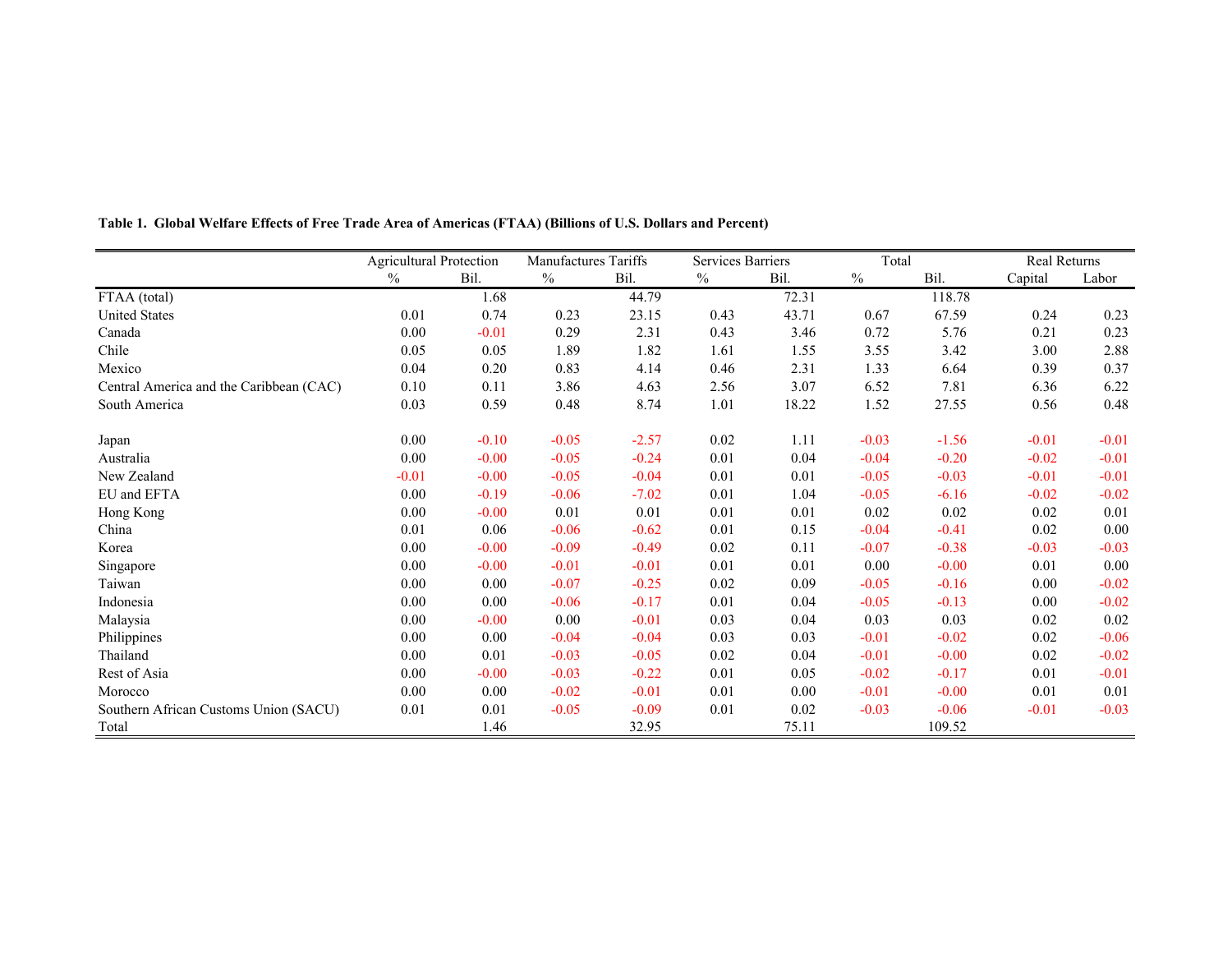|                                 | (Percent, Millions of Dollars, and Number of Workers) |                |              |                |                |         |        |        |                |                         |                |                |
|---------------------------------|-------------------------------------------------------|----------------|--------------|----------------|----------------|---------|--------|--------|----------------|-------------------------|----------------|----------------|
|                                 |                                                       |                | Exports      |                |                |         |        |        | Imports        |                         |                |                |
|                                 |                                                       |                | (Percent)    |                |                |         |        |        | (Percent)      |                         |                |                |
|                                 | U.S.                                                  | Canada         | Chile        | Mexico         | CAC            | South   | U.S.   | Canada | Chile          | Mexico                  | CAC            | South          |
|                                 |                                                       |                |              |                |                | America |        |        |                |                         |                | America        |
| Agriculture                     | 1.39                                                  | 0.99           | 8.77         | $-1.01$        | 0.38           | 11.72   | 9.51   | 0.45   | 27.81          | 2.06                    | 29.91          | 13.55          |
| Mining                          | $-0.94$                                               | $-0.38$        | 4.42         | $-1.40$        | $-14.60$       | 9.89    | 1.56   | 1.10   | 18.40          | 11.46                   | 11.50          | $-4.95$        |
| Food, Beverages & Tobacco       | 2.84                                                  | $-0.03$        | 12.24        | 0.38           | 17.10          | 10.41   | 6.32   | 3.19   | 23.76          | 5.34                    | 27.27          | 12.36          |
| Textiles                        | 8.05                                                  | $-1.93$        | 36.56        | 1.36           | 59.08          | 15.87   | 5.09   | 0.97   | 7.62           | 1.95                    | 28.21          | 9.05           |
| Wearing Apparel                 | 12.47                                                 | $-3.35$        | 30.37        | $-4.54$        | 74.71          | 26.77   | 9.22   | 3.00   | 3.80           | 2.98                    | 18.28          | 10.20          |
| Leather Products & Footwear     | 6.30                                                  | $-1.75$        | 27.48        | $-0.44$        | 45.98          | 17.62   | 1.36   | 1.87   | 3.07           | 5.13                    | 15.64          | 0.56           |
| Wood & Wood Products            | 2.09                                                  | 0.19           | 8.05         | 1.02           | 4.96           | 7.66    | 0.62   | 0.31   | 13.35          | 1.43                    | 21.76          | 10.70          |
| Chemicals                       | 2.02                                                  | 0.05           | 15.95        | 4.97           | 6.47           | 14.10   | 1.36   | 0.61   | 12.59          | 2.19                    | 14.47          | 5.31           |
| Non-metallic Min. Products      | 1.98                                                  | 0.11           | 11.62        | 2.74           | 6.52           | 16.12   | 1.38   | 0.46   | 16.72          | 2.49                    | 18.08          | 8.19           |
| <b>Metal Products</b>           | 1.65                                                  | 0.07           | 11.76        | 3.14           | $-1.49$        | 9.09    | 1.35   | 0.67   | 10.64          | 2.62                    | 12.50          | 8.27           |
| <b>Transportation Equipment</b> | 1.53                                                  | 1.40           | 47.90        | 4.86           | $-1.29$        | 12.32   | 0.83   | 0.57   | 5.19           | 0.90                    | 2.88           | 10.44          |
| Machinery & Equipment           | 1.69                                                  | 0.76           | 35.52        | 0.92           | 10.13          | 11.07   | 0.65   | 0.30   | 4.39           | 0.74                    | 8.33           | 7.50           |
| <b>Other Manufactures</b>       | 2.77                                                  | 0.16           | 21.94        | 0.08           | 5.51           | 12.76   | 0.63   | 0.56   | 3.72           | 1.78                    | 12.52          | 5.64           |
| Elec., Gas & Water              | $-0.86$                                               | $-0.40$        | 3.50         | $-1.06$        | $-2.90$        | 3.77    | 0.50   | 1.46   | $-0.29$        | 1.95                    | 6.22           | $-3.98$        |
| Construction                    | $-0.07$                                               | 1.71           | 5.86         | 1.52           | 2.27           | 5.73    | 1.28   | 0.93   | 6.98           | 2.41                    | 14.42          | $-0.53$        |
| Trade & Transport               | 2.67                                                  | 2.41           | 14.06        | 1.35           | 9.49           | 14.79   | 3.18   | 1.71   | 12.75          | 4.05                    | 25.68          | 13.23          |
| Other Private Services          | 1.96                                                  | 2.10           | 16.29        | 1.06           | 8.77           | 18.55   | 2.98   | 1.84   | 14.50          | 4.58                    | 31.00          | 13.09          |
| Government Services             | 1.56                                                  | 0.99           | 30.64        | 0.19           | 17.94          | 27.89   | 4.49   | 0.50   | 30.22          | 2.40                    | 30.63          | 20.00          |
|                                 |                                                       |                | Exports      |                |                |         |        |        | Imports        |                         |                |                |
|                                 |                                                       |                | (Value)      |                |                |         |        |        | (Value)        |                         |                |                |
|                                 | U.S.                                                  | Canada         | Chile        | Mexico         | CAC            | South   | U.S.   | Canada | Chile          | Mexico                  | CAC            | South          |
|                                 |                                                       |                |              |                |                | America |        |        |                |                         |                | America        |
| Agriculture                     | 670                                                   | 130            | 186          | $-49$          | 25             | 2,407   | 2,148  | 23     | 143            | 108                     | 690            | 616            |
| Mining                          | $-78$                                                 | $-99$          | 137          | $-201$         | $-123$         | 2,705   | 1,312  | 88     | 333            | 80                      | 463            | $-239$         |
| Food, Beverages & Tobacco       | 1,353                                                 | $-4$           | 606          | 17             | 1,116          | 3,049   | 2,617  | 404    | 303            | 236                     | 1,381          | 734            |
| Textiles                        | 1,223                                                 | $-52$          | 82           | 58             | 1,813          | 296     | 1,449  | 54     | 74             | 69                      | 1,073          | 331            |
| Wearing Apparel                 | 1,118                                                 | $-52$          | 28           | $-234$         | 5,739          | 354     | 4,438  | 93     | 19             | 75                      | 713            | 141            |
| Leather Products & Footwear     | 189                                                   | $-5$           | 17           | $-4$           | 354            | 692     | 387    | 38     | 14             | 39                      | 136            | $\overline{7}$ |
| Wood & Wood Products            | 796                                                   | 78             | 184          | 46             | 21             | 388     | 332    | 36     | 107            | 73                      | 497            | 600            |
| Chemicals                       | 2,365                                                 | 12             | 199          | 375            | 213            | 1,853   | 1,308  | 167    | 449            | 398                     | 1,182          | 1,398          |
| Non-metallic Min. Products      | 308                                                   | $\overline{4}$ | 19           | 63             | 34             | 288     | 233    | 21     | 90             | 43                      | 184            | 224            |
| <b>Metal Products</b>           | 734                                                   | 18             | 781          | 238            | $-34$          | 1,216   | 938    | 126    | 169            | 244                     | 348            | 650            |
| <b>Transportation Equipment</b> | 2,016                                                 | 835            | 62           | 1,069          | $-26$          | 560     | 1,354  | 305    | 151            | 120                     | 466            | 1,928          |
| Machinery & Equipment           | 5,889                                                 | 387            | 152          | 494            | 221            | 627     | 2,503  | 235    | 334            | 357                     | 849            | 4,207          |
| Other Manufactures              | 409                                                   | 3              | 8            | $\overline{2}$ | 42             | 149     | 304    | 20     | 17             | 26                      | 170            | 184            |
| Elec., Gas & Water              | $-8$                                                  | $-9$           | $\mathbf{0}$ | $-0$           | $-2$           | 42      | 14     | 11     | $-0$           | $\overline{\mathbf{3}}$ | $\overline{2}$ | $-68$          |
| Construction                    | $-4$                                                  | $\sqrt{2}$     |              | $\mathbf{1}$   | $\overline{2}$ | 9       | 21     | 1      | $\overline{1}$ |                         | 50             | $-1$           |
| Trade & Transport               | 2,803                                                 | 347            | 372          | 139            | 679            | 1,963   | 3,030  | 218    | 309            | 204                     | 844            | 2,791          |
| Other Private Services          | 2,060                                                 | 412            | 122          | 40             | 276            | 1,739   | 2,261  | 452    | 161            | 338                     | 1,190          | 2,149          |
| Government Services             | 850                                                   | 14             | 42           |                | 196            | 612     | 1,075  | 11     | 99             | 39                      | 290            | 874            |
| Total                           | 22.693                                                | 2.020          | 2.998        | 2.054          | 10,546         | 18,950  | 25,725 | 2.303  | 2,773          | 2.453                   | 10,528         | 16,526         |

**Table 2. Free Trade Area of the Americas (FTAA): Percent and Absolute Changes in Exports, Imports, Output, and Number of Workers**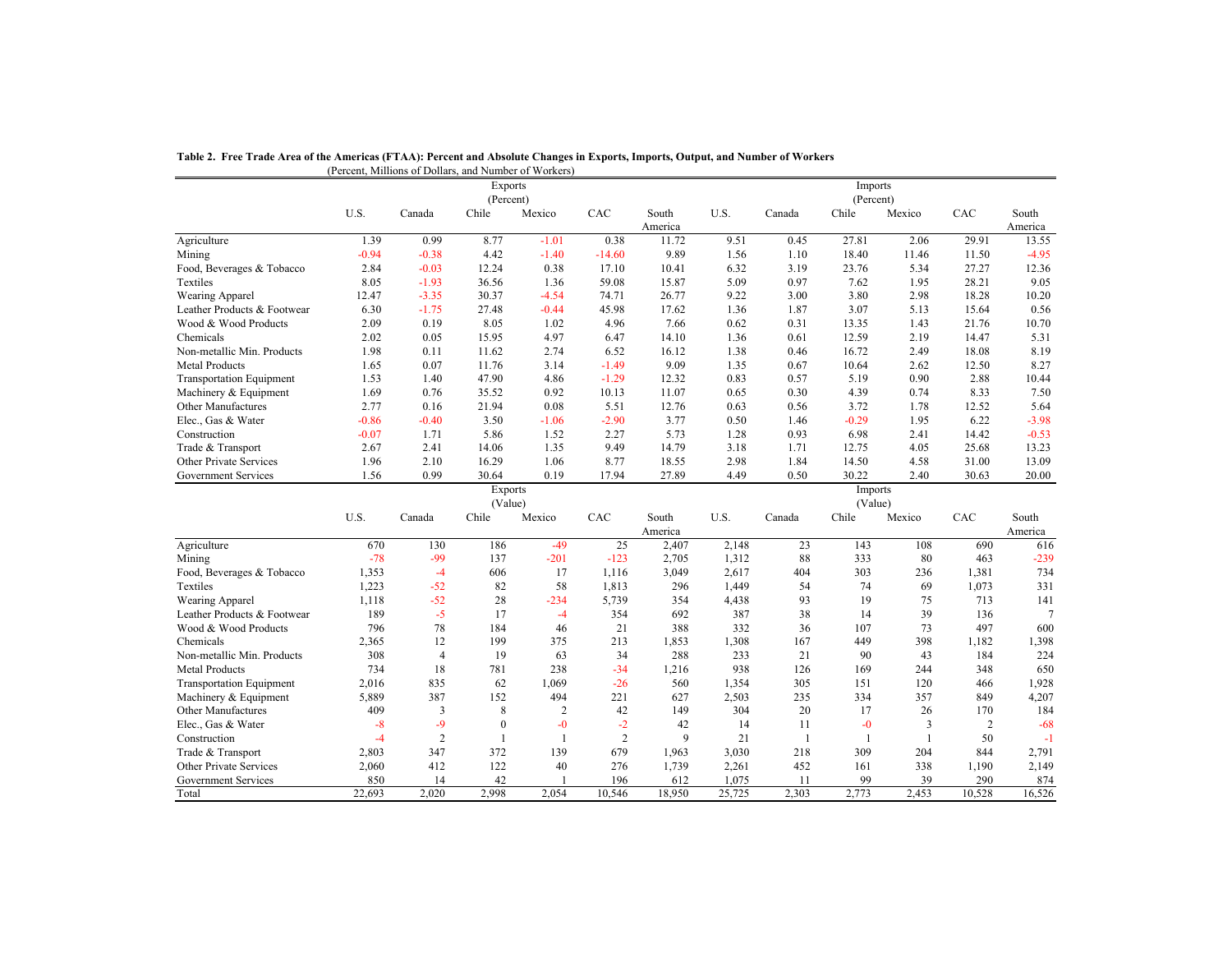| Employment<br>Output<br>(Percent)<br>(Percent)<br>U.S.<br>U.S.<br>CAC<br>South<br>Chile<br>CAC<br>South<br>Canada<br>Chile<br>Mexico<br>Canada<br>Mexico<br>America<br>America<br>$-0.35$<br>0.14<br>1.84<br>$-0.23$<br>$-0.97$<br>1.07<br>$-0.35$<br>0.14<br>1.85<br>$-0.23$<br>$-0.95$<br>Agriculture<br>1.08<br>$-0.38$<br>$-0.32$<br>0.05<br>$-0.53$<br>$-18.95$<br>4.04<br>$-0.51$<br>$-0.41$<br>$-2.92$<br>$-0.51$<br>$-21.20$<br>2.90<br>Mining<br>$-0.38$<br>2.58<br>$-0.02$<br>$-0.23$<br>$-2.53$<br>0.44<br>Food, Beverages & Tobacco<br>0.12<br>1.75<br>0.76<br>$-0.16$<br>$-0.56$<br>0.67<br>$-0.19$<br>Textiles<br>$-0.17$<br>$-1.31$<br>3.69<br>$-0.15$<br>38.63<br>0.36<br>$-0.65$<br>0.46<br>$-0.46$<br>30.06<br>$-1.48$<br>$-1.98$<br>56.01<br>0.07<br>$-1.39$<br>$-1.18$<br>2.16<br>0.49<br>$-2.13$<br>$-1.33$<br>$-0.41$<br>$-2.31$<br>44.77<br>Wearing Apparel<br>24.50<br>$-0.60$<br>Leather Products & Footwear<br>1.25<br>$-1.93$<br>4.14<br>$-0.35$<br>3.20<br>0.62<br>$-2.25$<br>1.13<br>16.95<br>2.35<br>0.27<br>0.14<br>2.75<br>0.35<br>$-3.89$<br>$-0.02$<br>$-0.02$<br>0.43<br>0.09<br>$-9.42$<br>$-0.41$<br>Wood & Wood Products<br>0.11<br>1.03<br>$-0.14$<br>$-6.12$<br>$-0.02$<br>0.34<br>$-0.03$<br>0.44<br>0.66<br>0.11<br>$-0.22$<br>$-2.54$<br>0.13<br>Chemicals<br>$-8.30$<br>0.27<br>0.09<br>$-0.65$<br>0.58<br>$-3.95$<br>0.14<br>$-0.05$<br>$-2.16$<br>0.42<br>$-0.24$<br>Non-metallic Min. Products<br>0.26<br>$-3.97$<br>$-0.23$<br>Metal Products<br>0.30<br>0.18<br>7.44<br>0.88<br>0.30<br>0.07<br>$-0.03$<br>3.41<br>0.36<br>$-9.17$<br>4.91<br>$-2.03$<br>$-1.50$<br><b>Transportation Equipment</b><br>1.30<br>3.54<br>$-0.81$<br>0.97<br>0.45<br>2.84<br>$-8.00$<br>0.41<br>0.13<br>0.57<br>7.56<br>0.81<br>$-1.05$<br>0.40<br>3.77<br>0.32<br>$-6.83$<br>$-2.37$<br>0.61<br>$-1.78$<br>0.34<br>$-0.32$<br>$-0.05$<br>3.23<br>$-0.03$<br>$-0.78$<br>0.14<br>0.42<br>$-0.22$<br>$-0.56$<br>$-0.29$<br>$-5.36$<br>0.65<br>0.09<br>0.04<br>3.55<br>0.32<br>2.83<br>0.32<br>$-0.02$<br>$-0.03$<br>0.95<br>0.02<br>$-0.30$<br>0.16<br>$-0.19$<br>0.04<br>$-0.16$<br>0.16<br>0.16<br>1.63<br>0.43<br>$-0.15$<br>$-0.00$<br>$-0.00$<br>$-0.27$<br>$-1.50$<br>2.29<br>0.19<br>0.23<br>1.92<br>0.29<br>$-0.00$<br>0.01<br>0.04<br>$-0.20$<br>0.10<br>$-1.65$<br>$-0.32$<br>0.58<br>$-1.62$<br>0.02<br>$-0.04$<br>$-2.79$<br>$-0.13$<br>0.13<br>0.17<br>0.01<br>$-0.05$<br>0.01<br>$-0.15$<br>$-0.92$<br>0.06<br>0.04<br>$-0.01$<br>0.08<br>$-0.30$<br>$-0.42$<br>0.00<br>$-0.02$<br>$-0.00$<br>$-2.12$<br>$-0.36$<br>Output<br>Employment<br>(Value)<br>(Number of Workers) <sup>a</sup><br>U.S.<br>CAC<br>U.S.<br>Chile<br>CAC<br>Canada<br>Chile<br>Mexico<br>South<br>South<br>Canada<br>Mexico<br>America<br>America<br>14,744<br>$-94,667$<br>5,946<br>$\overline{21,440}$<br>$-11,286$<br>$-18,916$<br>222,308<br>$-12,460$<br>1,478<br>$-20,701$<br>$-39,042$<br>202,605<br>$-44,487$<br>$-12,073$<br>283<br>$-13,689$<br>234,970<br>$-3,251$<br>$-1,505$<br>$-2,486$<br>$-553$<br>$-19,685$<br>29,499<br>$-43,465$<br>$-1,259$<br>$-3,452$<br>$-3,658$<br>16,172<br>66,203<br>$-18,365$<br>42,364<br>33,857<br>201,731<br>$-3,049$<br>1,953<br>$-18,987$<br>$-18,632$<br>$-10,976$<br>8,735<br>$-1,937$<br>275,403<br>26,808<br>$-6,028$<br>$-2,060$<br>206<br>$-2,251$<br>57,999<br>$-2,133$<br>818<br>$-125,325$<br>$-8,581$<br>4,319<br>$-19,691$<br>21,035<br>$-16,804$<br>$-2,089$<br>$-163$<br>$-3,687$<br>Wearing Apparel<br>441,395<br>244,675<br>2,982<br>$-650$<br>301<br>10,500<br>Leather Products & Footwear<br>15,157<br>$-2,225$<br>$-1,862$<br>37,920<br>71,241<br>620<br>$-1,000$<br>11,090<br>132,508<br>10,077<br>14,978<br>7,083<br>$-18,045$<br>$-2,047$<br>2,502<br>$-166$<br>561<br>538<br>$-19,314$<br>$-6,481$<br>Wood & Wood Products<br>2,883<br>1,334<br>$-393$<br>Chemicals<br>251,285<br>$-1,788$<br>7,690<br>20,671<br>$-1,716$<br>131,111<br>$-1,014$<br>$-3,018$<br>$-16,078$<br>820<br>$-972$<br>$-2,081$<br>25,944<br>6,451<br>$-8,365$<br>9,919<br>957<br>$-52$<br>$-749$<br>1,372<br>$-7,194$<br>Non-metallic Min. Products<br>129,022<br>8,492<br>$-23,330$<br>2,024<br>$-151$<br>3,512<br>1,782<br>$-3,014$<br><b>Metal Products</b><br>71,160<br>25,768<br>41,788<br>$-10,672$<br>215,510<br>86,414<br>5,248<br>$-8,767$<br>$-74,331$<br>2,970<br>5,206<br>114<br>16,633<br>$-2,171$<br>$-7,730$<br><b>Transportation Equipment</b><br>110,239<br>38,639<br>12,683<br>$-5,347$<br>$-195,173$<br>21,830<br>2,489<br>$-8,320$<br>$-20,176$<br>Machinery & Equipment<br>527,680<br>41,441<br>2,450<br>1,611<br>918<br>$-1,282$<br>3,734<br>$-20$<br>$-532$<br>Other Manufactures<br>30,383<br>$-217$<br>$-148$<br>2,148<br>$-149$<br>$-177$<br>$-1,828$<br>293<br>179<br>54,942<br>1,325<br>11,112<br>14,991<br>15,204<br>$-228$<br>$-81$<br>36<br>$-410$<br>Elec., Gas & Water<br>3,551<br>$-1,607$<br>$-24,803$<br>$-88$<br>$-39$<br>622<br>Construction<br>163,048<br>13,521<br>17,109<br>15,809<br>$-1,306$<br>$-14,623$<br>$-11,433$<br>465,435<br>48,167<br>51,494<br>36,341<br>$-694$<br>1,991<br>2,952<br>$-2,705$<br>9,799<br>$-62,175$<br>$-74,080$<br>Trade & Transport<br>65,485<br>904<br>$-18,821$<br>229<br>$-154$<br>$-11,146$<br>$-4,712$<br>Other Private Services<br>548,166<br>39,318<br>12,493<br>$-41,050$<br>2,788<br>$-2,190$<br>1,712<br>$-59$<br>$-4,338$<br>$-102,754$<br>1,597<br>$-1.309$<br>$-12,693$<br>$-387$<br>$-127,009$<br>Government Services<br>115,824<br>3,044<br>$-82,120$ |                           | (Percent, Millions of Dollars, and Number of Workers) |         |         |         |         |         |          |          |          |          |          |          |
|-----------------------------------------------------------------------------------------------------------------------------------------------------------------------------------------------------------------------------------------------------------------------------------------------------------------------------------------------------------------------------------------------------------------------------------------------------------------------------------------------------------------------------------------------------------------------------------------------------------------------------------------------------------------------------------------------------------------------------------------------------------------------------------------------------------------------------------------------------------------------------------------------------------------------------------------------------------------------------------------------------------------------------------------------------------------------------------------------------------------------------------------------------------------------------------------------------------------------------------------------------------------------------------------------------------------------------------------------------------------------------------------------------------------------------------------------------------------------------------------------------------------------------------------------------------------------------------------------------------------------------------------------------------------------------------------------------------------------------------------------------------------------------------------------------------------------------------------------------------------------------------------------------------------------------------------------------------------------------------------------------------------------------------------------------------------------------------------------------------------------------------------------------------------------------------------------------------------------------------------------------------------------------------------------------------------------------------------------------------------------------------------------------------------------------------------------------------------------------------------------------------------------------------------------------------------------------------------------------------------------------------------------------------------------------------------------------------------------------------------------------------------------------------------------------------------------------------------------------------------------------------------------------------------------------------------------------------------------------------------------------------------------------------------------------------------------------------------------------------------------------------------------------------------------------------------------------------------------------------------------------------------------------------------------------------------------------------------------------------------------------------------------------------------------------------------------------------------------------------------------------------------------------------------------------------------------------------------------------------------------------------------------------------------------------------------------------------------------------------------------------------------------------------------------------------------------------------------------------------------------------------------------------------------------------------------------------------------------------------------------------------------------------------------------------------------------------------------------------------------------------------------------------------------------------------------------------------------------------------------------------------------------------------------------------------------------------------------------------------------------------------------------------------------------------------------------------------------------------------------------------------------------------------------------------------------------------------------------------------------------------------------------------------------------------------------------------------------------------------------------------------------------------------------------------------------------------------------------------------------------------------------------------------------------------------------------------------------------------------------------------------------------------------------------------------------------------------------------------------------------------------------------------------------------------------------------------------------------------------------------------------------------------------------------------------------------------------------------------------------------------------------------------------------------------------------------------------------------------------------------------------|---------------------------|-------------------------------------------------------|---------|---------|---------|---------|---------|----------|----------|----------|----------|----------|----------|
|                                                                                                                                                                                                                                                                                                                                                                                                                                                                                                                                                                                                                                                                                                                                                                                                                                                                                                                                                                                                                                                                                                                                                                                                                                                                                                                                                                                                                                                                                                                                                                                                                                                                                                                                                                                                                                                                                                                                                                                                                                                                                                                                                                                                                                                                                                                                                                                                                                                                                                                                                                                                                                                                                                                                                                                                                                                                                                                                                                                                                                                                                                                                                                                                                                                                                                                                                                                                                                                                                                                                                                                                                                                                                                                                                                                                                                                                                                                                                                                                                                                                                                                                                                                                                                                                                                                                                                                                                                                                                                                                                                                                                                                                                                                                                                                                                                                                                                                                                                                                                                                                                                                                                                                                                                                                                                                                                                                                                                                                                                           |                           |                                                       |         |         |         |         |         |          |          |          |          |          |          |
|                                                                                                                                                                                                                                                                                                                                                                                                                                                                                                                                                                                                                                                                                                                                                                                                                                                                                                                                                                                                                                                                                                                                                                                                                                                                                                                                                                                                                                                                                                                                                                                                                                                                                                                                                                                                                                                                                                                                                                                                                                                                                                                                                                                                                                                                                                                                                                                                                                                                                                                                                                                                                                                                                                                                                                                                                                                                                                                                                                                                                                                                                                                                                                                                                                                                                                                                                                                                                                                                                                                                                                                                                                                                                                                                                                                                                                                                                                                                                                                                                                                                                                                                                                                                                                                                                                                                                                                                                                                                                                                                                                                                                                                                                                                                                                                                                                                                                                                                                                                                                                                                                                                                                                                                                                                                                                                                                                                                                                                                                                           |                           |                                                       |         |         |         |         |         |          |          |          |          |          |          |
|                                                                                                                                                                                                                                                                                                                                                                                                                                                                                                                                                                                                                                                                                                                                                                                                                                                                                                                                                                                                                                                                                                                                                                                                                                                                                                                                                                                                                                                                                                                                                                                                                                                                                                                                                                                                                                                                                                                                                                                                                                                                                                                                                                                                                                                                                                                                                                                                                                                                                                                                                                                                                                                                                                                                                                                                                                                                                                                                                                                                                                                                                                                                                                                                                                                                                                                                                                                                                                                                                                                                                                                                                                                                                                                                                                                                                                                                                                                                                                                                                                                                                                                                                                                                                                                                                                                                                                                                                                                                                                                                                                                                                                                                                                                                                                                                                                                                                                                                                                                                                                                                                                                                                                                                                                                                                                                                                                                                                                                                                                           |                           |                                                       |         |         |         |         |         |          |          |          |          |          |          |
|                                                                                                                                                                                                                                                                                                                                                                                                                                                                                                                                                                                                                                                                                                                                                                                                                                                                                                                                                                                                                                                                                                                                                                                                                                                                                                                                                                                                                                                                                                                                                                                                                                                                                                                                                                                                                                                                                                                                                                                                                                                                                                                                                                                                                                                                                                                                                                                                                                                                                                                                                                                                                                                                                                                                                                                                                                                                                                                                                                                                                                                                                                                                                                                                                                                                                                                                                                                                                                                                                                                                                                                                                                                                                                                                                                                                                                                                                                                                                                                                                                                                                                                                                                                                                                                                                                                                                                                                                                                                                                                                                                                                                                                                                                                                                                                                                                                                                                                                                                                                                                                                                                                                                                                                                                                                                                                                                                                                                                                                                                           |                           |                                                       |         |         |         |         |         |          |          |          |          |          |          |
|                                                                                                                                                                                                                                                                                                                                                                                                                                                                                                                                                                                                                                                                                                                                                                                                                                                                                                                                                                                                                                                                                                                                                                                                                                                                                                                                                                                                                                                                                                                                                                                                                                                                                                                                                                                                                                                                                                                                                                                                                                                                                                                                                                                                                                                                                                                                                                                                                                                                                                                                                                                                                                                                                                                                                                                                                                                                                                                                                                                                                                                                                                                                                                                                                                                                                                                                                                                                                                                                                                                                                                                                                                                                                                                                                                                                                                                                                                                                                                                                                                                                                                                                                                                                                                                                                                                                                                                                                                                                                                                                                                                                                                                                                                                                                                                                                                                                                                                                                                                                                                                                                                                                                                                                                                                                                                                                                                                                                                                                                                           |                           |                                                       |         |         |         |         |         |          |          |          |          |          |          |
|                                                                                                                                                                                                                                                                                                                                                                                                                                                                                                                                                                                                                                                                                                                                                                                                                                                                                                                                                                                                                                                                                                                                                                                                                                                                                                                                                                                                                                                                                                                                                                                                                                                                                                                                                                                                                                                                                                                                                                                                                                                                                                                                                                                                                                                                                                                                                                                                                                                                                                                                                                                                                                                                                                                                                                                                                                                                                                                                                                                                                                                                                                                                                                                                                                                                                                                                                                                                                                                                                                                                                                                                                                                                                                                                                                                                                                                                                                                                                                                                                                                                                                                                                                                                                                                                                                                                                                                                                                                                                                                                                                                                                                                                                                                                                                                                                                                                                                                                                                                                                                                                                                                                                                                                                                                                                                                                                                                                                                                                                                           |                           |                                                       |         |         |         |         |         |          |          |          |          |          |          |
|                                                                                                                                                                                                                                                                                                                                                                                                                                                                                                                                                                                                                                                                                                                                                                                                                                                                                                                                                                                                                                                                                                                                                                                                                                                                                                                                                                                                                                                                                                                                                                                                                                                                                                                                                                                                                                                                                                                                                                                                                                                                                                                                                                                                                                                                                                                                                                                                                                                                                                                                                                                                                                                                                                                                                                                                                                                                                                                                                                                                                                                                                                                                                                                                                                                                                                                                                                                                                                                                                                                                                                                                                                                                                                                                                                                                                                                                                                                                                                                                                                                                                                                                                                                                                                                                                                                                                                                                                                                                                                                                                                                                                                                                                                                                                                                                                                                                                                                                                                                                                                                                                                                                                                                                                                                                                                                                                                                                                                                                                                           |                           |                                                       |         |         |         |         |         |          |          |          |          |          |          |
|                                                                                                                                                                                                                                                                                                                                                                                                                                                                                                                                                                                                                                                                                                                                                                                                                                                                                                                                                                                                                                                                                                                                                                                                                                                                                                                                                                                                                                                                                                                                                                                                                                                                                                                                                                                                                                                                                                                                                                                                                                                                                                                                                                                                                                                                                                                                                                                                                                                                                                                                                                                                                                                                                                                                                                                                                                                                                                                                                                                                                                                                                                                                                                                                                                                                                                                                                                                                                                                                                                                                                                                                                                                                                                                                                                                                                                                                                                                                                                                                                                                                                                                                                                                                                                                                                                                                                                                                                                                                                                                                                                                                                                                                                                                                                                                                                                                                                                                                                                                                                                                                                                                                                                                                                                                                                                                                                                                                                                                                                                           |                           |                                                       |         |         |         |         |         |          |          |          |          |          |          |
|                                                                                                                                                                                                                                                                                                                                                                                                                                                                                                                                                                                                                                                                                                                                                                                                                                                                                                                                                                                                                                                                                                                                                                                                                                                                                                                                                                                                                                                                                                                                                                                                                                                                                                                                                                                                                                                                                                                                                                                                                                                                                                                                                                                                                                                                                                                                                                                                                                                                                                                                                                                                                                                                                                                                                                                                                                                                                                                                                                                                                                                                                                                                                                                                                                                                                                                                                                                                                                                                                                                                                                                                                                                                                                                                                                                                                                                                                                                                                                                                                                                                                                                                                                                                                                                                                                                                                                                                                                                                                                                                                                                                                                                                                                                                                                                                                                                                                                                                                                                                                                                                                                                                                                                                                                                                                                                                                                                                                                                                                                           |                           |                                                       |         |         |         |         |         |          |          |          |          |          |          |
|                                                                                                                                                                                                                                                                                                                                                                                                                                                                                                                                                                                                                                                                                                                                                                                                                                                                                                                                                                                                                                                                                                                                                                                                                                                                                                                                                                                                                                                                                                                                                                                                                                                                                                                                                                                                                                                                                                                                                                                                                                                                                                                                                                                                                                                                                                                                                                                                                                                                                                                                                                                                                                                                                                                                                                                                                                                                                                                                                                                                                                                                                                                                                                                                                                                                                                                                                                                                                                                                                                                                                                                                                                                                                                                                                                                                                                                                                                                                                                                                                                                                                                                                                                                                                                                                                                                                                                                                                                                                                                                                                                                                                                                                                                                                                                                                                                                                                                                                                                                                                                                                                                                                                                                                                                                                                                                                                                                                                                                                                                           |                           |                                                       |         |         |         |         |         |          |          |          |          |          |          |
|                                                                                                                                                                                                                                                                                                                                                                                                                                                                                                                                                                                                                                                                                                                                                                                                                                                                                                                                                                                                                                                                                                                                                                                                                                                                                                                                                                                                                                                                                                                                                                                                                                                                                                                                                                                                                                                                                                                                                                                                                                                                                                                                                                                                                                                                                                                                                                                                                                                                                                                                                                                                                                                                                                                                                                                                                                                                                                                                                                                                                                                                                                                                                                                                                                                                                                                                                                                                                                                                                                                                                                                                                                                                                                                                                                                                                                                                                                                                                                                                                                                                                                                                                                                                                                                                                                                                                                                                                                                                                                                                                                                                                                                                                                                                                                                                                                                                                                                                                                                                                                                                                                                                                                                                                                                                                                                                                                                                                                                                                                           |                           |                                                       |         |         |         |         |         |          |          |          |          |          |          |
|                                                                                                                                                                                                                                                                                                                                                                                                                                                                                                                                                                                                                                                                                                                                                                                                                                                                                                                                                                                                                                                                                                                                                                                                                                                                                                                                                                                                                                                                                                                                                                                                                                                                                                                                                                                                                                                                                                                                                                                                                                                                                                                                                                                                                                                                                                                                                                                                                                                                                                                                                                                                                                                                                                                                                                                                                                                                                                                                                                                                                                                                                                                                                                                                                                                                                                                                                                                                                                                                                                                                                                                                                                                                                                                                                                                                                                                                                                                                                                                                                                                                                                                                                                                                                                                                                                                                                                                                                                                                                                                                                                                                                                                                                                                                                                                                                                                                                                                                                                                                                                                                                                                                                                                                                                                                                                                                                                                                                                                                                                           |                           |                                                       |         |         |         |         |         |          |          |          |          |          |          |
|                                                                                                                                                                                                                                                                                                                                                                                                                                                                                                                                                                                                                                                                                                                                                                                                                                                                                                                                                                                                                                                                                                                                                                                                                                                                                                                                                                                                                                                                                                                                                                                                                                                                                                                                                                                                                                                                                                                                                                                                                                                                                                                                                                                                                                                                                                                                                                                                                                                                                                                                                                                                                                                                                                                                                                                                                                                                                                                                                                                                                                                                                                                                                                                                                                                                                                                                                                                                                                                                                                                                                                                                                                                                                                                                                                                                                                                                                                                                                                                                                                                                                                                                                                                                                                                                                                                                                                                                                                                                                                                                                                                                                                                                                                                                                                                                                                                                                                                                                                                                                                                                                                                                                                                                                                                                                                                                                                                                                                                                                                           |                           |                                                       |         |         |         |         |         |          |          |          |          |          |          |
|                                                                                                                                                                                                                                                                                                                                                                                                                                                                                                                                                                                                                                                                                                                                                                                                                                                                                                                                                                                                                                                                                                                                                                                                                                                                                                                                                                                                                                                                                                                                                                                                                                                                                                                                                                                                                                                                                                                                                                                                                                                                                                                                                                                                                                                                                                                                                                                                                                                                                                                                                                                                                                                                                                                                                                                                                                                                                                                                                                                                                                                                                                                                                                                                                                                                                                                                                                                                                                                                                                                                                                                                                                                                                                                                                                                                                                                                                                                                                                                                                                                                                                                                                                                                                                                                                                                                                                                                                                                                                                                                                                                                                                                                                                                                                                                                                                                                                                                                                                                                                                                                                                                                                                                                                                                                                                                                                                                                                                                                                                           |                           |                                                       |         |         |         |         |         |          |          |          |          |          |          |
|                                                                                                                                                                                                                                                                                                                                                                                                                                                                                                                                                                                                                                                                                                                                                                                                                                                                                                                                                                                                                                                                                                                                                                                                                                                                                                                                                                                                                                                                                                                                                                                                                                                                                                                                                                                                                                                                                                                                                                                                                                                                                                                                                                                                                                                                                                                                                                                                                                                                                                                                                                                                                                                                                                                                                                                                                                                                                                                                                                                                                                                                                                                                                                                                                                                                                                                                                                                                                                                                                                                                                                                                                                                                                                                                                                                                                                                                                                                                                                                                                                                                                                                                                                                                                                                                                                                                                                                                                                                                                                                                                                                                                                                                                                                                                                                                                                                                                                                                                                                                                                                                                                                                                                                                                                                                                                                                                                                                                                                                                                           |                           |                                                       |         |         |         |         |         |          |          |          |          |          |          |
|                                                                                                                                                                                                                                                                                                                                                                                                                                                                                                                                                                                                                                                                                                                                                                                                                                                                                                                                                                                                                                                                                                                                                                                                                                                                                                                                                                                                                                                                                                                                                                                                                                                                                                                                                                                                                                                                                                                                                                                                                                                                                                                                                                                                                                                                                                                                                                                                                                                                                                                                                                                                                                                                                                                                                                                                                                                                                                                                                                                                                                                                                                                                                                                                                                                                                                                                                                                                                                                                                                                                                                                                                                                                                                                                                                                                                                                                                                                                                                                                                                                                                                                                                                                                                                                                                                                                                                                                                                                                                                                                                                                                                                                                                                                                                                                                                                                                                                                                                                                                                                                                                                                                                                                                                                                                                                                                                                                                                                                                                                           | Machinery & Equipment     |                                                       |         |         |         |         |         |          |          |          |          |          |          |
|                                                                                                                                                                                                                                                                                                                                                                                                                                                                                                                                                                                                                                                                                                                                                                                                                                                                                                                                                                                                                                                                                                                                                                                                                                                                                                                                                                                                                                                                                                                                                                                                                                                                                                                                                                                                                                                                                                                                                                                                                                                                                                                                                                                                                                                                                                                                                                                                                                                                                                                                                                                                                                                                                                                                                                                                                                                                                                                                                                                                                                                                                                                                                                                                                                                                                                                                                                                                                                                                                                                                                                                                                                                                                                                                                                                                                                                                                                                                                                                                                                                                                                                                                                                                                                                                                                                                                                                                                                                                                                                                                                                                                                                                                                                                                                                                                                                                                                                                                                                                                                                                                                                                                                                                                                                                                                                                                                                                                                                                                                           | Other Manufactures        |                                                       |         |         |         |         |         |          |          |          |          |          |          |
|                                                                                                                                                                                                                                                                                                                                                                                                                                                                                                                                                                                                                                                                                                                                                                                                                                                                                                                                                                                                                                                                                                                                                                                                                                                                                                                                                                                                                                                                                                                                                                                                                                                                                                                                                                                                                                                                                                                                                                                                                                                                                                                                                                                                                                                                                                                                                                                                                                                                                                                                                                                                                                                                                                                                                                                                                                                                                                                                                                                                                                                                                                                                                                                                                                                                                                                                                                                                                                                                                                                                                                                                                                                                                                                                                                                                                                                                                                                                                                                                                                                                                                                                                                                                                                                                                                                                                                                                                                                                                                                                                                                                                                                                                                                                                                                                                                                                                                                                                                                                                                                                                                                                                                                                                                                                                                                                                                                                                                                                                                           | Elec., Gas & Water        |                                                       |         |         |         |         |         |          |          |          |          |          |          |
|                                                                                                                                                                                                                                                                                                                                                                                                                                                                                                                                                                                                                                                                                                                                                                                                                                                                                                                                                                                                                                                                                                                                                                                                                                                                                                                                                                                                                                                                                                                                                                                                                                                                                                                                                                                                                                                                                                                                                                                                                                                                                                                                                                                                                                                                                                                                                                                                                                                                                                                                                                                                                                                                                                                                                                                                                                                                                                                                                                                                                                                                                                                                                                                                                                                                                                                                                                                                                                                                                                                                                                                                                                                                                                                                                                                                                                                                                                                                                                                                                                                                                                                                                                                                                                                                                                                                                                                                                                                                                                                                                                                                                                                                                                                                                                                                                                                                                                                                                                                                                                                                                                                                                                                                                                                                                                                                                                                                                                                                                                           | Construction              |                                                       |         |         |         |         |         |          |          |          |          |          |          |
|                                                                                                                                                                                                                                                                                                                                                                                                                                                                                                                                                                                                                                                                                                                                                                                                                                                                                                                                                                                                                                                                                                                                                                                                                                                                                                                                                                                                                                                                                                                                                                                                                                                                                                                                                                                                                                                                                                                                                                                                                                                                                                                                                                                                                                                                                                                                                                                                                                                                                                                                                                                                                                                                                                                                                                                                                                                                                                                                                                                                                                                                                                                                                                                                                                                                                                                                                                                                                                                                                                                                                                                                                                                                                                                                                                                                                                                                                                                                                                                                                                                                                                                                                                                                                                                                                                                                                                                                                                                                                                                                                                                                                                                                                                                                                                                                                                                                                                                                                                                                                                                                                                                                                                                                                                                                                                                                                                                                                                                                                                           | Trade & Transport         |                                                       |         |         |         |         |         |          |          |          |          |          |          |
|                                                                                                                                                                                                                                                                                                                                                                                                                                                                                                                                                                                                                                                                                                                                                                                                                                                                                                                                                                                                                                                                                                                                                                                                                                                                                                                                                                                                                                                                                                                                                                                                                                                                                                                                                                                                                                                                                                                                                                                                                                                                                                                                                                                                                                                                                                                                                                                                                                                                                                                                                                                                                                                                                                                                                                                                                                                                                                                                                                                                                                                                                                                                                                                                                                                                                                                                                                                                                                                                                                                                                                                                                                                                                                                                                                                                                                                                                                                                                                                                                                                                                                                                                                                                                                                                                                                                                                                                                                                                                                                                                                                                                                                                                                                                                                                                                                                                                                                                                                                                                                                                                                                                                                                                                                                                                                                                                                                                                                                                                                           | Other Private Services    |                                                       |         |         |         |         |         |          |          |          |          |          |          |
|                                                                                                                                                                                                                                                                                                                                                                                                                                                                                                                                                                                                                                                                                                                                                                                                                                                                                                                                                                                                                                                                                                                                                                                                                                                                                                                                                                                                                                                                                                                                                                                                                                                                                                                                                                                                                                                                                                                                                                                                                                                                                                                                                                                                                                                                                                                                                                                                                                                                                                                                                                                                                                                                                                                                                                                                                                                                                                                                                                                                                                                                                                                                                                                                                                                                                                                                                                                                                                                                                                                                                                                                                                                                                                                                                                                                                                                                                                                                                                                                                                                                                                                                                                                                                                                                                                                                                                                                                                                                                                                                                                                                                                                                                                                                                                                                                                                                                                                                                                                                                                                                                                                                                                                                                                                                                                                                                                                                                                                                                                           | Government Services       |                                                       |         |         |         |         |         |          |          |          |          |          |          |
|                                                                                                                                                                                                                                                                                                                                                                                                                                                                                                                                                                                                                                                                                                                                                                                                                                                                                                                                                                                                                                                                                                                                                                                                                                                                                                                                                                                                                                                                                                                                                                                                                                                                                                                                                                                                                                                                                                                                                                                                                                                                                                                                                                                                                                                                                                                                                                                                                                                                                                                                                                                                                                                                                                                                                                                                                                                                                                                                                                                                                                                                                                                                                                                                                                                                                                                                                                                                                                                                                                                                                                                                                                                                                                                                                                                                                                                                                                                                                                                                                                                                                                                                                                                                                                                                                                                                                                                                                                                                                                                                                                                                                                                                                                                                                                                                                                                                                                                                                                                                                                                                                                                                                                                                                                                                                                                                                                                                                                                                                                           |                           |                                                       |         |         |         |         |         |          |          |          |          |          |          |
|                                                                                                                                                                                                                                                                                                                                                                                                                                                                                                                                                                                                                                                                                                                                                                                                                                                                                                                                                                                                                                                                                                                                                                                                                                                                                                                                                                                                                                                                                                                                                                                                                                                                                                                                                                                                                                                                                                                                                                                                                                                                                                                                                                                                                                                                                                                                                                                                                                                                                                                                                                                                                                                                                                                                                                                                                                                                                                                                                                                                                                                                                                                                                                                                                                                                                                                                                                                                                                                                                                                                                                                                                                                                                                                                                                                                                                                                                                                                                                                                                                                                                                                                                                                                                                                                                                                                                                                                                                                                                                                                                                                                                                                                                                                                                                                                                                                                                                                                                                                                                                                                                                                                                                                                                                                                                                                                                                                                                                                                                                           |                           |                                                       |         |         |         |         |         |          |          |          |          |          |          |
|                                                                                                                                                                                                                                                                                                                                                                                                                                                                                                                                                                                                                                                                                                                                                                                                                                                                                                                                                                                                                                                                                                                                                                                                                                                                                                                                                                                                                                                                                                                                                                                                                                                                                                                                                                                                                                                                                                                                                                                                                                                                                                                                                                                                                                                                                                                                                                                                                                                                                                                                                                                                                                                                                                                                                                                                                                                                                                                                                                                                                                                                                                                                                                                                                                                                                                                                                                                                                                                                                                                                                                                                                                                                                                                                                                                                                                                                                                                                                                                                                                                                                                                                                                                                                                                                                                                                                                                                                                                                                                                                                                                                                                                                                                                                                                                                                                                                                                                                                                                                                                                                                                                                                                                                                                                                                                                                                                                                                                                                                                           |                           |                                                       |         |         |         |         |         |          |          |          |          |          |          |
|                                                                                                                                                                                                                                                                                                                                                                                                                                                                                                                                                                                                                                                                                                                                                                                                                                                                                                                                                                                                                                                                                                                                                                                                                                                                                                                                                                                                                                                                                                                                                                                                                                                                                                                                                                                                                                                                                                                                                                                                                                                                                                                                                                                                                                                                                                                                                                                                                                                                                                                                                                                                                                                                                                                                                                                                                                                                                                                                                                                                                                                                                                                                                                                                                                                                                                                                                                                                                                                                                                                                                                                                                                                                                                                                                                                                                                                                                                                                                                                                                                                                                                                                                                                                                                                                                                                                                                                                                                                                                                                                                                                                                                                                                                                                                                                                                                                                                                                                                                                                                                                                                                                                                                                                                                                                                                                                                                                                                                                                                                           |                           |                                                       |         |         |         |         |         |          |          |          |          |          |          |
|                                                                                                                                                                                                                                                                                                                                                                                                                                                                                                                                                                                                                                                                                                                                                                                                                                                                                                                                                                                                                                                                                                                                                                                                                                                                                                                                                                                                                                                                                                                                                                                                                                                                                                                                                                                                                                                                                                                                                                                                                                                                                                                                                                                                                                                                                                                                                                                                                                                                                                                                                                                                                                                                                                                                                                                                                                                                                                                                                                                                                                                                                                                                                                                                                                                                                                                                                                                                                                                                                                                                                                                                                                                                                                                                                                                                                                                                                                                                                                                                                                                                                                                                                                                                                                                                                                                                                                                                                                                                                                                                                                                                                                                                                                                                                                                                                                                                                                                                                                                                                                                                                                                                                                                                                                                                                                                                                                                                                                                                                                           | Agriculture               |                                                       |         |         |         |         |         |          |          |          |          |          |          |
|                                                                                                                                                                                                                                                                                                                                                                                                                                                                                                                                                                                                                                                                                                                                                                                                                                                                                                                                                                                                                                                                                                                                                                                                                                                                                                                                                                                                                                                                                                                                                                                                                                                                                                                                                                                                                                                                                                                                                                                                                                                                                                                                                                                                                                                                                                                                                                                                                                                                                                                                                                                                                                                                                                                                                                                                                                                                                                                                                                                                                                                                                                                                                                                                                                                                                                                                                                                                                                                                                                                                                                                                                                                                                                                                                                                                                                                                                                                                                                                                                                                                                                                                                                                                                                                                                                                                                                                                                                                                                                                                                                                                                                                                                                                                                                                                                                                                                                                                                                                                                                                                                                                                                                                                                                                                                                                                                                                                                                                                                                           | Mining                    |                                                       |         |         |         |         |         |          |          |          |          |          |          |
|                                                                                                                                                                                                                                                                                                                                                                                                                                                                                                                                                                                                                                                                                                                                                                                                                                                                                                                                                                                                                                                                                                                                                                                                                                                                                                                                                                                                                                                                                                                                                                                                                                                                                                                                                                                                                                                                                                                                                                                                                                                                                                                                                                                                                                                                                                                                                                                                                                                                                                                                                                                                                                                                                                                                                                                                                                                                                                                                                                                                                                                                                                                                                                                                                                                                                                                                                                                                                                                                                                                                                                                                                                                                                                                                                                                                                                                                                                                                                                                                                                                                                                                                                                                                                                                                                                                                                                                                                                                                                                                                                                                                                                                                                                                                                                                                                                                                                                                                                                                                                                                                                                                                                                                                                                                                                                                                                                                                                                                                                                           | Food, Beverages & Tobacco |                                                       |         |         |         |         |         |          |          |          |          |          |          |
|                                                                                                                                                                                                                                                                                                                                                                                                                                                                                                                                                                                                                                                                                                                                                                                                                                                                                                                                                                                                                                                                                                                                                                                                                                                                                                                                                                                                                                                                                                                                                                                                                                                                                                                                                                                                                                                                                                                                                                                                                                                                                                                                                                                                                                                                                                                                                                                                                                                                                                                                                                                                                                                                                                                                                                                                                                                                                                                                                                                                                                                                                                                                                                                                                                                                                                                                                                                                                                                                                                                                                                                                                                                                                                                                                                                                                                                                                                                                                                                                                                                                                                                                                                                                                                                                                                                                                                                                                                                                                                                                                                                                                                                                                                                                                                                                                                                                                                                                                                                                                                                                                                                                                                                                                                                                                                                                                                                                                                                                                                           | Textiles                  |                                                       |         |         |         |         |         |          |          |          |          |          |          |
|                                                                                                                                                                                                                                                                                                                                                                                                                                                                                                                                                                                                                                                                                                                                                                                                                                                                                                                                                                                                                                                                                                                                                                                                                                                                                                                                                                                                                                                                                                                                                                                                                                                                                                                                                                                                                                                                                                                                                                                                                                                                                                                                                                                                                                                                                                                                                                                                                                                                                                                                                                                                                                                                                                                                                                                                                                                                                                                                                                                                                                                                                                                                                                                                                                                                                                                                                                                                                                                                                                                                                                                                                                                                                                                                                                                                                                                                                                                                                                                                                                                                                                                                                                                                                                                                                                                                                                                                                                                                                                                                                                                                                                                                                                                                                                                                                                                                                                                                                                                                                                                                                                                                                                                                                                                                                                                                                                                                                                                                                                           |                           |                                                       |         |         |         |         |         |          |          |          |          |          |          |
|                                                                                                                                                                                                                                                                                                                                                                                                                                                                                                                                                                                                                                                                                                                                                                                                                                                                                                                                                                                                                                                                                                                                                                                                                                                                                                                                                                                                                                                                                                                                                                                                                                                                                                                                                                                                                                                                                                                                                                                                                                                                                                                                                                                                                                                                                                                                                                                                                                                                                                                                                                                                                                                                                                                                                                                                                                                                                                                                                                                                                                                                                                                                                                                                                                                                                                                                                                                                                                                                                                                                                                                                                                                                                                                                                                                                                                                                                                                                                                                                                                                                                                                                                                                                                                                                                                                                                                                                                                                                                                                                                                                                                                                                                                                                                                                                                                                                                                                                                                                                                                                                                                                                                                                                                                                                                                                                                                                                                                                                                                           |                           |                                                       |         |         |         |         |         |          |          |          |          |          |          |
|                                                                                                                                                                                                                                                                                                                                                                                                                                                                                                                                                                                                                                                                                                                                                                                                                                                                                                                                                                                                                                                                                                                                                                                                                                                                                                                                                                                                                                                                                                                                                                                                                                                                                                                                                                                                                                                                                                                                                                                                                                                                                                                                                                                                                                                                                                                                                                                                                                                                                                                                                                                                                                                                                                                                                                                                                                                                                                                                                                                                                                                                                                                                                                                                                                                                                                                                                                                                                                                                                                                                                                                                                                                                                                                                                                                                                                                                                                                                                                                                                                                                                                                                                                                                                                                                                                                                                                                                                                                                                                                                                                                                                                                                                                                                                                                                                                                                                                                                                                                                                                                                                                                                                                                                                                                                                                                                                                                                                                                                                                           |                           |                                                       |         |         |         |         |         |          |          |          |          |          |          |
|                                                                                                                                                                                                                                                                                                                                                                                                                                                                                                                                                                                                                                                                                                                                                                                                                                                                                                                                                                                                                                                                                                                                                                                                                                                                                                                                                                                                                                                                                                                                                                                                                                                                                                                                                                                                                                                                                                                                                                                                                                                                                                                                                                                                                                                                                                                                                                                                                                                                                                                                                                                                                                                                                                                                                                                                                                                                                                                                                                                                                                                                                                                                                                                                                                                                                                                                                                                                                                                                                                                                                                                                                                                                                                                                                                                                                                                                                                                                                                                                                                                                                                                                                                                                                                                                                                                                                                                                                                                                                                                                                                                                                                                                                                                                                                                                                                                                                                                                                                                                                                                                                                                                                                                                                                                                                                                                                                                                                                                                                                           |                           |                                                       |         |         |         |         |         |          |          |          |          |          |          |
|                                                                                                                                                                                                                                                                                                                                                                                                                                                                                                                                                                                                                                                                                                                                                                                                                                                                                                                                                                                                                                                                                                                                                                                                                                                                                                                                                                                                                                                                                                                                                                                                                                                                                                                                                                                                                                                                                                                                                                                                                                                                                                                                                                                                                                                                                                                                                                                                                                                                                                                                                                                                                                                                                                                                                                                                                                                                                                                                                                                                                                                                                                                                                                                                                                                                                                                                                                                                                                                                                                                                                                                                                                                                                                                                                                                                                                                                                                                                                                                                                                                                                                                                                                                                                                                                                                                                                                                                                                                                                                                                                                                                                                                                                                                                                                                                                                                                                                                                                                                                                                                                                                                                                                                                                                                                                                                                                                                                                                                                                                           |                           |                                                       |         |         |         |         |         |          |          |          |          |          |          |
|                                                                                                                                                                                                                                                                                                                                                                                                                                                                                                                                                                                                                                                                                                                                                                                                                                                                                                                                                                                                                                                                                                                                                                                                                                                                                                                                                                                                                                                                                                                                                                                                                                                                                                                                                                                                                                                                                                                                                                                                                                                                                                                                                                                                                                                                                                                                                                                                                                                                                                                                                                                                                                                                                                                                                                                                                                                                                                                                                                                                                                                                                                                                                                                                                                                                                                                                                                                                                                                                                                                                                                                                                                                                                                                                                                                                                                                                                                                                                                                                                                                                                                                                                                                                                                                                                                                                                                                                                                                                                                                                                                                                                                                                                                                                                                                                                                                                                                                                                                                                                                                                                                                                                                                                                                                                                                                                                                                                                                                                                                           |                           |                                                       |         |         |         |         |         |          |          |          |          |          |          |
|                                                                                                                                                                                                                                                                                                                                                                                                                                                                                                                                                                                                                                                                                                                                                                                                                                                                                                                                                                                                                                                                                                                                                                                                                                                                                                                                                                                                                                                                                                                                                                                                                                                                                                                                                                                                                                                                                                                                                                                                                                                                                                                                                                                                                                                                                                                                                                                                                                                                                                                                                                                                                                                                                                                                                                                                                                                                                                                                                                                                                                                                                                                                                                                                                                                                                                                                                                                                                                                                                                                                                                                                                                                                                                                                                                                                                                                                                                                                                                                                                                                                                                                                                                                                                                                                                                                                                                                                                                                                                                                                                                                                                                                                                                                                                                                                                                                                                                                                                                                                                                                                                                                                                                                                                                                                                                                                                                                                                                                                                                           |                           |                                                       |         |         |         |         |         |          |          |          |          |          |          |
|                                                                                                                                                                                                                                                                                                                                                                                                                                                                                                                                                                                                                                                                                                                                                                                                                                                                                                                                                                                                                                                                                                                                                                                                                                                                                                                                                                                                                                                                                                                                                                                                                                                                                                                                                                                                                                                                                                                                                                                                                                                                                                                                                                                                                                                                                                                                                                                                                                                                                                                                                                                                                                                                                                                                                                                                                                                                                                                                                                                                                                                                                                                                                                                                                                                                                                                                                                                                                                                                                                                                                                                                                                                                                                                                                                                                                                                                                                                                                                                                                                                                                                                                                                                                                                                                                                                                                                                                                                                                                                                                                                                                                                                                                                                                                                                                                                                                                                                                                                                                                                                                                                                                                                                                                                                                                                                                                                                                                                                                                                           |                           |                                                       |         |         |         |         |         |          |          |          |          |          |          |
|                                                                                                                                                                                                                                                                                                                                                                                                                                                                                                                                                                                                                                                                                                                                                                                                                                                                                                                                                                                                                                                                                                                                                                                                                                                                                                                                                                                                                                                                                                                                                                                                                                                                                                                                                                                                                                                                                                                                                                                                                                                                                                                                                                                                                                                                                                                                                                                                                                                                                                                                                                                                                                                                                                                                                                                                                                                                                                                                                                                                                                                                                                                                                                                                                                                                                                                                                                                                                                                                                                                                                                                                                                                                                                                                                                                                                                                                                                                                                                                                                                                                                                                                                                                                                                                                                                                                                                                                                                                                                                                                                                                                                                                                                                                                                                                                                                                                                                                                                                                                                                                                                                                                                                                                                                                                                                                                                                                                                                                                                                           |                           |                                                       |         |         |         |         |         |          |          |          |          |          |          |
|                                                                                                                                                                                                                                                                                                                                                                                                                                                                                                                                                                                                                                                                                                                                                                                                                                                                                                                                                                                                                                                                                                                                                                                                                                                                                                                                                                                                                                                                                                                                                                                                                                                                                                                                                                                                                                                                                                                                                                                                                                                                                                                                                                                                                                                                                                                                                                                                                                                                                                                                                                                                                                                                                                                                                                                                                                                                                                                                                                                                                                                                                                                                                                                                                                                                                                                                                                                                                                                                                                                                                                                                                                                                                                                                                                                                                                                                                                                                                                                                                                                                                                                                                                                                                                                                                                                                                                                                                                                                                                                                                                                                                                                                                                                                                                                                                                                                                                                                                                                                                                                                                                                                                                                                                                                                                                                                                                                                                                                                                                           |                           |                                                       |         |         |         |         |         |          |          |          |          |          |          |
|                                                                                                                                                                                                                                                                                                                                                                                                                                                                                                                                                                                                                                                                                                                                                                                                                                                                                                                                                                                                                                                                                                                                                                                                                                                                                                                                                                                                                                                                                                                                                                                                                                                                                                                                                                                                                                                                                                                                                                                                                                                                                                                                                                                                                                                                                                                                                                                                                                                                                                                                                                                                                                                                                                                                                                                                                                                                                                                                                                                                                                                                                                                                                                                                                                                                                                                                                                                                                                                                                                                                                                                                                                                                                                                                                                                                                                                                                                                                                                                                                                                                                                                                                                                                                                                                                                                                                                                                                                                                                                                                                                                                                                                                                                                                                                                                                                                                                                                                                                                                                                                                                                                                                                                                                                                                                                                                                                                                                                                                                                           |                           |                                                       |         |         |         |         |         |          |          |          |          |          |          |
|                                                                                                                                                                                                                                                                                                                                                                                                                                                                                                                                                                                                                                                                                                                                                                                                                                                                                                                                                                                                                                                                                                                                                                                                                                                                                                                                                                                                                                                                                                                                                                                                                                                                                                                                                                                                                                                                                                                                                                                                                                                                                                                                                                                                                                                                                                                                                                                                                                                                                                                                                                                                                                                                                                                                                                                                                                                                                                                                                                                                                                                                                                                                                                                                                                                                                                                                                                                                                                                                                                                                                                                                                                                                                                                                                                                                                                                                                                                                                                                                                                                                                                                                                                                                                                                                                                                                                                                                                                                                                                                                                                                                                                                                                                                                                                                                                                                                                                                                                                                                                                                                                                                                                                                                                                                                                                                                                                                                                                                                                                           |                           |                                                       |         |         |         |         |         |          |          |          |          |          |          |
|                                                                                                                                                                                                                                                                                                                                                                                                                                                                                                                                                                                                                                                                                                                                                                                                                                                                                                                                                                                                                                                                                                                                                                                                                                                                                                                                                                                                                                                                                                                                                                                                                                                                                                                                                                                                                                                                                                                                                                                                                                                                                                                                                                                                                                                                                                                                                                                                                                                                                                                                                                                                                                                                                                                                                                                                                                                                                                                                                                                                                                                                                                                                                                                                                                                                                                                                                                                                                                                                                                                                                                                                                                                                                                                                                                                                                                                                                                                                                                                                                                                                                                                                                                                                                                                                                                                                                                                                                                                                                                                                                                                                                                                                                                                                                                                                                                                                                                                                                                                                                                                                                                                                                                                                                                                                                                                                                                                                                                                                                                           |                           |                                                       |         |         |         |         |         |          |          |          |          |          |          |
|                                                                                                                                                                                                                                                                                                                                                                                                                                                                                                                                                                                                                                                                                                                                                                                                                                                                                                                                                                                                                                                                                                                                                                                                                                                                                                                                                                                                                                                                                                                                                                                                                                                                                                                                                                                                                                                                                                                                                                                                                                                                                                                                                                                                                                                                                                                                                                                                                                                                                                                                                                                                                                                                                                                                                                                                                                                                                                                                                                                                                                                                                                                                                                                                                                                                                                                                                                                                                                                                                                                                                                                                                                                                                                                                                                                                                                                                                                                                                                                                                                                                                                                                                                                                                                                                                                                                                                                                                                                                                                                                                                                                                                                                                                                                                                                                                                                                                                                                                                                                                                                                                                                                                                                                                                                                                                                                                                                                                                                                                                           |                           |                                                       |         |         |         |         |         |          |          |          |          |          |          |
|                                                                                                                                                                                                                                                                                                                                                                                                                                                                                                                                                                                                                                                                                                                                                                                                                                                                                                                                                                                                                                                                                                                                                                                                                                                                                                                                                                                                                                                                                                                                                                                                                                                                                                                                                                                                                                                                                                                                                                                                                                                                                                                                                                                                                                                                                                                                                                                                                                                                                                                                                                                                                                                                                                                                                                                                                                                                                                                                                                                                                                                                                                                                                                                                                                                                                                                                                                                                                                                                                                                                                                                                                                                                                                                                                                                                                                                                                                                                                                                                                                                                                                                                                                                                                                                                                                                                                                                                                                                                                                                                                                                                                                                                                                                                                                                                                                                                                                                                                                                                                                                                                                                                                                                                                                                                                                                                                                                                                                                                                                           | Total                     | 2,457,997                                             | 200,205 | 283,978 | 221,432 | 692,825 | 561,226 | $\theta$ | $\Omega$ | $\theta$ | $\theta$ | $\Omega$ | $\Omega$ |

**Table 2 (continued). Free Trade Area of the Americas (FTAA): Percent and Absolute Changes in Exports, Imports, Output, and Number of Workers**

a) Changes in employment sum to zero because of assumption of full employment.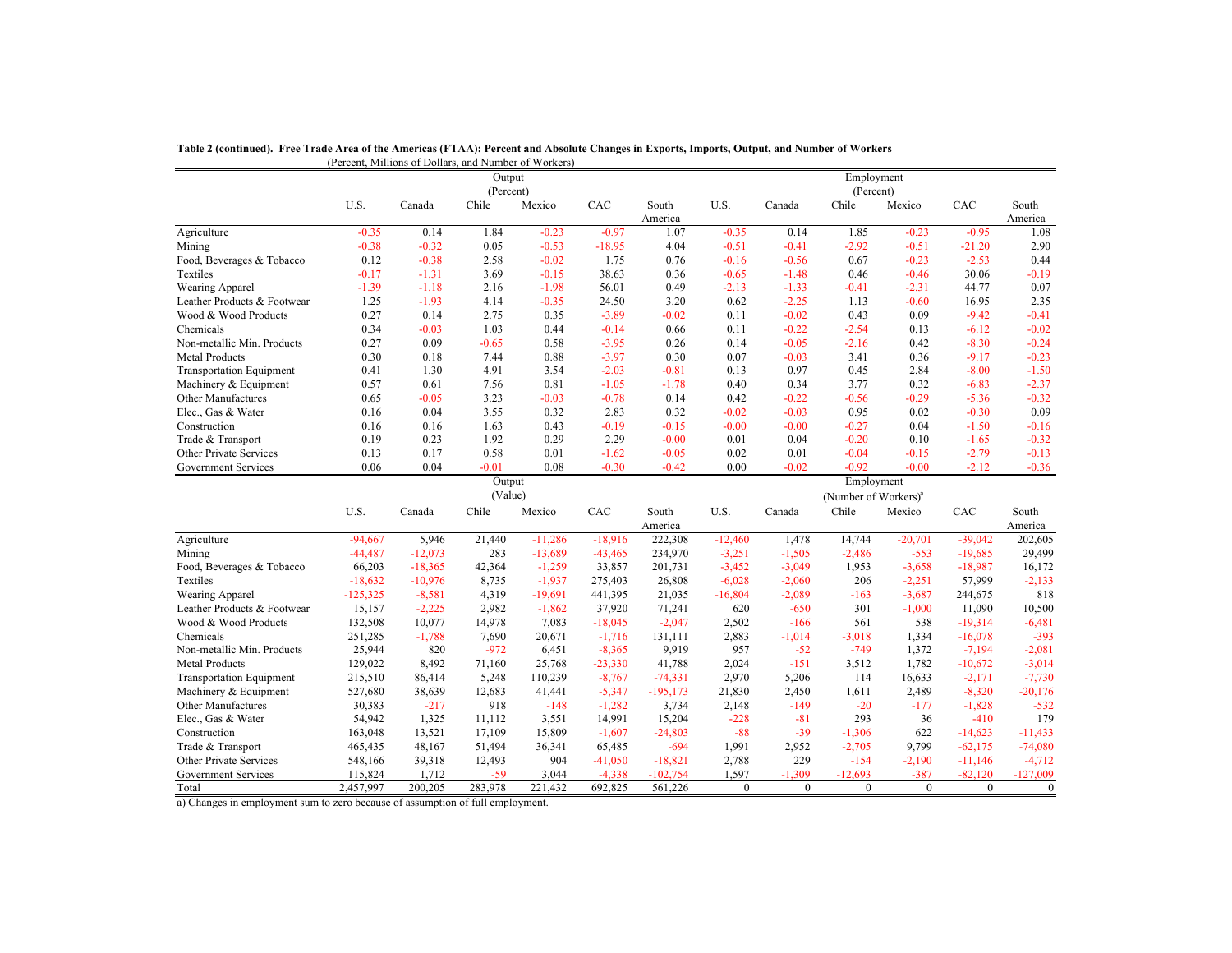**Table 3. Free Trade Area of the Americas (FTAA): Changes in Bilateral Trade Flows (Millions of Dollars)**

|                                   |             |             | Тo       |            |       |        |              |          |          |       |       |                |       |        |        |       |        |       |            |       |            |            |      |          |               |          |
|-----------------------------------|-------------|-------------|----------|------------|-------|--------|--------------|----------|----------|-------|-------|----------------|-------|--------|--------|-------|--------|-------|------------|-------|------------|------------|------|----------|---------------|----------|
| From                              |             | <b>FTAA</b> | USA      | <b>CAN</b> | CHL   | MEX    | <b>CAC</b>   | SAM      | JPN      | AUS   | NZL   | EUN            | HKG   | CHN    | KOR    | SGP   | TWN    | IDN   | <b>MYS</b> | PHL   | <b>THA</b> | <b>ROA</b> | MCC  | SAC      | <b>ROW</b>    | Exports  |
| FTAA (total)                      | <b>FTAA</b> |             | 27,276   | 2,530      | 2,357 | 2,379  | 11,625       | 15,57    | 254      | 27    |       | -864           | $-47$ | $-478$ | $-170$ | 112   | 72     | -86   | 80         | -23   |            | $-163$     |      | $-23$    | $-136$        | 60,308   |
| <b>United States</b>              | <b>USA</b>  | 21,544      |          | 291        | 783   | $-427$ | 10,486       | 10,41    | 922      | 71    | 16    | 2,163          | $-30$ | 23     | 137    | 179   | 226    | $-29$ | 139        | $-10$ | 51         | $-114$     |      | 33       | 398           | 25,725   |
| Canada                            | CAN         | 1,651       | 352      | $\theta$   | 152   | 29     | 251          | 867      | 80       |       |       | 344            |       | 32     | 26     | 15    | 27     |       |            | 12    | 11         | 10         |      |          | 48            | 2,303    |
| Chile                             | <b>CHL</b>  | 3,512       | 1,480    | 138        |       | 289    | 63           | 1,542    | $-123$   | -12   |       | $-361$         |       | $-74$  | -67    | -5    | -19    |       |            |       |            | -6         |      | -10      | -37           | 2,773    |
| Mexico                            | <b>MEX</b>  | 2,015       | 467      | 14         | 247   | -0     | 197          | 1,089    | 54       | ×     |       | 244            | 3     | 18     | 20     |       |        |       |            |       |            | 8          |      |          | 26            | 2,453    |
| Central America and the Caribbean | <b>CAC</b>  | 10.533      | 7,646    | 428        | -69   | 727    |              | 1,662    | $-40$    | ŏ     |       | 164            | 10    | $-144$ |        |       |        |       |            |       | -3         |            |      |          |               | 10,528   |
| South America                     | <b>SAM</b>  | 22,483      | 17,330   | .659       | ,107  | 1,760  | 627          | $\Omega$ | $-638$   | -60   | $-24$ | $-3,418$       | -32   | $-333$ | $-289$ | $-93$ | $-179$ | -46   | -73        | -25   |            | $-65$      | -8   | $-59$    | $-569$        | 16,526   |
|                                   |             |             |          |            |       |        |              |          |          |       |       |                |       |        |        |       |        |       |            |       |            |            |      |          |               |          |
| Japan                             | <b>JPN</b>  | $-421$      | -686     | -103       | 124   |        | $-144$       | 445      | $\Omega$ | $-1$  |       | 88             |       | 51     | 18     |       | 22     | 23    |            |       |            | 14         |      |          | -54           | $-244$   |
| Australia                         | AUS         | $-97$       | $-110$   | -8         |       |        |              | 34       | -3       |       |       |                |       |        |        |       |        |       |            |       |            |            |      |          |               | $-80$    |
| New Zealand                       | <b>NZL</b>  | $-18$       | $-22$    | -3         |       |        | -3           |          | -1       |       |       |                |       |        |        | -0    |        |       |            | $-0$  |            |            |      | $\theta$ |               | $-16$    |
| EU and EFTA                       | <b>EUN</b>  | $-1,263$    | $-2,349$ | -245       | 268   | -179   | $-782$       | 2,025    | $-100$   |       |       |                |       | 49     | -2     | $-25$ | 27     | $-20$ |            |       |            | ыu         |      |          | $-439$        | $-1,836$ |
| Hong Kong                         | <b>HKG</b>  | $-38$       | -84      | -12        | 14    | $-5$   | - 5          | 51       | -9       |       |       | $-5$           |       | -12    |        |       |        |       |            |       |            |            |      | $\Omega$ |               | $-62$    |
| China                             | <b>CHN</b>  | $-60$       | $-252$   | $-28$      | 27    | -9     | $-21$        | 224      | $-137$   | -11   |       | -88            | $-12$ |        | $-35$  | $-22$ | $-103$ |       |            |       |            |            |      |          | -45           | $-536$   |
| Korea                             | <b>KOR</b>  | $-125$      | $-261$   | $-31$      | 80    | -11    | $-39$        | 136      | $-40$    | -13   |       | -25            | $-0$  | 10     |        | - 4   |        |       |            |       |            |            |      |          | -48           | $-253$   |
| Singapore                         | <b>SGP</b>  | $-102$      | $-123$   | -6         | 15    | -b     | $-16$        | 34       | 11       |       |       | $\mathfrak{Z}$ |       | 28     | 8      |       | 15     |       | 26         |       |            |            |      |          | -13           | 42       |
| Taiwan                            | <b>TWN</b>  | $-34$       | $-178$   | -14        | 63    | -6     | -4           | 105      | -17      |       |       | $-3$           |       | 15     |        |       |        |       |            |       |            |            |      |          | -6            | $-41$    |
| Indonesia                         | <b>IDN</b>  | $-35$       | $-68$    | -13        |       | -3     | -9           | 47       | $-18$    |       |       |                |       |        |        |       |        |       |            |       |            |            |      | -0       | -10           | $-106$   |
| Malaysia                          | <b>MYS</b>  | $-32$       | $-81$    | $-7$       | 8     | -2     | -7           | 58       | 5        |       |       | 19             |       | 12     | 8      | 12    | 8      |       |            |       |            |            |      |          |               | 45       |
| Philippines                       | PHL         | $-50$       | $-62$    | -9         |       |        | $-6$         | 27       | 14       |       |       | 13             |       |        |        |       | -5     |       |            |       |            |            |      | $\theta$ |               | $-13$    |
| Thailand                          | <b>THA</b>  | $-25$       | -68      | -6         |       |        | $-1$         | 47       | $-1$     |       |       |                |       |        |        |       |        |       |            |       |            |            |      | $\Omega$ |               | -5       |
| Rest of Asia                      | <b>ROA</b>  | $-33$       | $-81$    | -11        |       | -7     | $-14$        | 68       | $-16$    |       |       | $-47$          |       |        | -8     |       |        |       |            |       | -3         |            |      |          | -42           | $-192$   |
| Morocco                           | <b>MCC</b>  |             | -11      |            |       |        | $-6$         | 25       | $-0$     |       |       |                |       |        | -0     |       |        |       |            |       | $-0$       |            |      | $\Omega$ |               |          |
| Southern African Customs Union    | <b>SAC</b>  | -9          | $-38$    | -3         |       |        |              | 60       | -4       |       |       | -15            |       |        |        |       |        |       |            |       |            |            |      |          |               |          |
| Rest of the world                 | <b>ROW</b>  | $-140$      | $-108$   | $-10$      |       |        |              | -15      | $-42$    | $-8$  |       | $-37$          | $-17$ | $-25$  | $-22$  | $-12$ |        | -5    |            | $-3$  | -6         | $-15$      |      | $-7$     | $-823$        | $-1,509$ |
| Imports                           |             | 59,261      | 22,693   | 2,020      | 2,998 |        | 2,054 10,546 | 18,950   | $-105$   | $-54$ | -9    | $-1,26$        | -73   | $-330$ | $-202$ | 53    | 28     | $-76$ | 65         | -13   | 19         | $-157$     | $-0$ |          | $-24 - 1,645$ |          |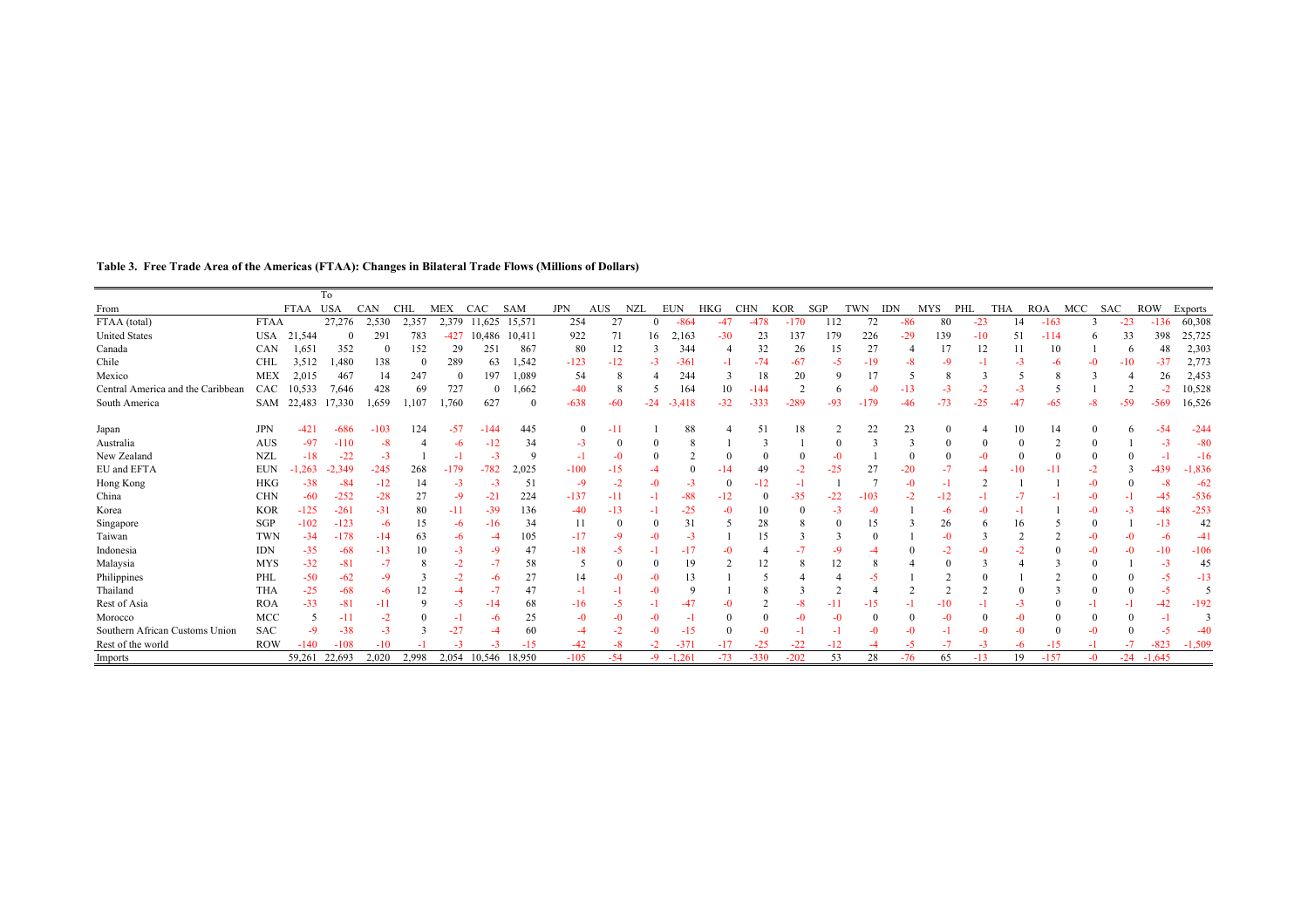| <b>Bilateral Free Trade</b>             |              |               | <b>Unilateral Free Trade</b> |          |               | <b>Global Free Trade</b> |          |                        |
|-----------------------------------------|--------------|---------------|------------------------------|----------|---------------|--------------------------|----------|------------------------|
| <i>FTAA</i>                             | Welfare      |               | <b>FTAA</b>                  | Welfare  |               |                          | Welfare  |                        |
|                                         | $(U.S.\$     | $(\%$ of GNP) |                              | $(U.S.\$ | $(\%$ of GNP) |                          | $(U.S.\$ | $(% ^{0}\circ$ of GNP) |
| <b>United States</b>                    | 67.6         | 0.7           | <b>United States</b>         | 346.5    | 3.4           | <b>United States</b>     | 542.5    | 5.4                    |
| Canada                                  | 5.8          | 0.7           | Canada                       | 26.0     | 3.2           | Canada                   | 50.1     | 6.2                    |
| Chile                                   | 3.4          | 3.6           | Chile                        | 7.7      | 8.1           | Chile                    | 10.8     | 11.3                   |
| Mexico                                  | 6.6          | 1.3           | Mexico                       | 22.7     | 4.6           | Mexico                   | 33.6     | 6.7                    |
| <b>CAC</b>                              | 7.8          | 6.5           | <b>CAC</b>                   | 12.1     | 10.1          | CAC                      | 17.7     | 14.8                   |
| South America                           | 27.6         | 1.5           | South America                | 61.8     | 3.4           | South America            | 96.5     | 5.3                    |
| Total FTAA welfare                      | 118.8        |               | Total FTAA welfare           | 476.8    |               | Total FTAA welfare       | 751.2    |                        |
| Global                                  | 109.5        |               | Global                       | 812.7    |               | Global                   | 2417.3   |                        |
| <b>Global Free Trade: Decomposition</b> |              |               |                              |          |               |                          |          |                        |
| Agricultural                            | Welfare      |               | Manufactures Tariffs         | Welfare  |               | Services Barriers        | Welfare  |                        |
| Protection                              | $(U.S.\$     | $(\%$ of GNP) |                              | $(U.S.\$ | $(\%$ of GNP) |                          | (U.S.S)  | $(% ^{0}\circ$ of GNP) |
| <b>United States</b>                    | 0.4          | 0.0           | <b>United States</b>         | 75.7     | 0.8           | <b>United States</b>     | 466.4    | 4.6                    |
| Canada                                  | $-0.4$       | $-0.1$        | Canada                       | 11.5     | 1.4           | Canada                   | 39.0     | 4.9                    |
| Chile                                   | 0.1          | 0.1           | Chile                        | 5.3      | 5.5           | Chile                    | 5.4      | 5.6                    |
| $\mathbf{M}$                            | $^{\circ}$ 1 | $\Omega$      | $\mathbf{M}$                 | 122      | $\sim$ $\sim$ | $\mathbf{M}$             | 20.2     | $\overline{4}$ 1       |

**Table 4. Computation of Welfare Effects of the FTAA, Unilateral Free Trade, and Global Free Trade (Billions of Dollars and Percent)**

| Agricultural         | Welfare  |               | Manufactures Tariffs | Welfare  |                       | Services Barriers    | Welfare  |               |
|----------------------|----------|---------------|----------------------|----------|-----------------------|----------------------|----------|---------------|
| Protection           | $(U.S.\$ | $(\%$ of GNP) |                      | $(U.S.\$ | $(\% \text{ of GNP})$ |                      | $(U.S.\$ | $(\%$ of GNP) |
| <b>United States</b> | 0.4      | 0.0           | <b>United States</b> | 75.7     | 0.8                   | <b>United States</b> | 466.4    | 4.6           |
| Canada               | $-0.4$   | $-0.1$        | Canada               | 11.5     | 1.4                   | Canada               | 39.0     | 4.9           |
| Chile                | 0.1      | 0.1           | Chile                | 5.3      | 5.5                   | Chile                | 5.4      | 5.6           |
| Mexico               | $-0.1$   | 0.0           | Mexico               | 13.3     | 2.7                   | Mexico               | 20.3     | 4.1           |
| <b>CAC</b>           | 0.5      | 0.4           | <b>CAC</b>           | 7.7      | 6.5                   | <b>CAC</b>           | 9.5      | 8.0           |
| South America        | 1.7      | 0.1           | South America        | 32.4     | 1.8                   | South America        | 62.5     | 3.5           |
| Total FTAA welfare   | 2.2      |               | Total FTAA welfare   | 145.9    |                       | Total FTAA welfare   | 603.1    |               |
| Global               | 53.9     |               | Global               | 701.6    |                       | Global               | 1661.8   |               |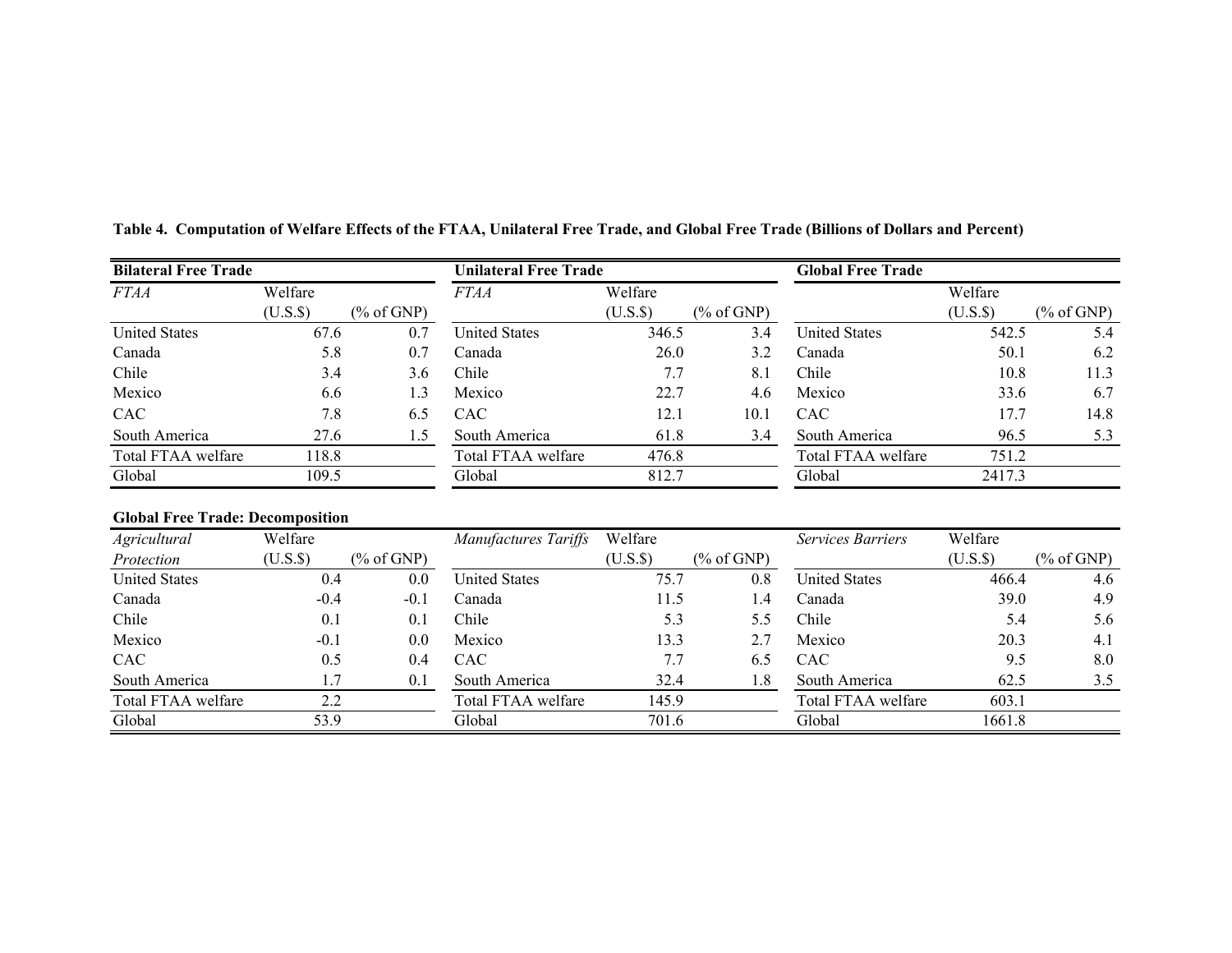|                                 |        |        |       |                      |      |         | (Percent) |      |        |      |        |      |        |      |               |      |
|---------------------------------|--------|--------|-------|----------------------|------|---------|-----------|------|--------|------|--------|------|--------|------|---------------|------|
|                                 |        |        |       | <b>United States</b> |      |         | Canada    |      | Chile  |      | Mexico |      | CAC    |      | South America |      |
|                                 | Global | Canada | Chile | Mexico               | CAC  | South   | Global    | U.S. | Global | U.S. | Global | U.S. | Global | U.S. | Global        | U.S. |
|                                 |        |        |       |                      |      | America |           |      |        |      |        |      |        |      |               |      |
| Agriculture                     | 2.7    | 0.0    | 0.8   | 0.0                  | 1.0  | 3.2     | 0.2       | 0.0  | 5.0    | 4.8  | $-2.7$ | 0.0  | 3.1    | 0.4  | 4.0           | 0.8  |
| Mining                          | 0.2    | 0.0    | 0.1   | 0.0                  | 0.3  | 0.1     | 0.0       | 0.0  | 9.1    | 11.0 | 1.5    | 0.0  | 1.7    | 3.8  | 3.0           | 0.9  |
| Food, Beverages & Tobacco       | 3.5    | 0.0    | 1.3   | 0.0                  | 3.0  | 1.8     | 5.7       | 0.0  | 8.2    | 11.0 | $-4.8$ | 0.0  | 8.2    | 8.5  | 9.0           | 11.5 |
| Textiles                        | 5.6    | 0.0    | 14.0  | 0.0                  | 6.8  | 7.7     | 4.2       | 0.0  | 10.2   | 11.0 | 3.3    | 0.0  | 13.0   | 14.5 | 14.2          | 13.0 |
| Wearing Apparel                 | 11.0   | 0.0    | 11.5  | 0.0                  | 11.6 | 13.6    | 13.8      | 0.0  | 10.4   | 11.0 | 2.5    | 0.0  | 23.5   | 25.7 | 19.6          | 19.8 |
| Leather Products & Footwear     | 7.2    | 0.0    | 7.7   | 0.0                  | 4.6  | 6.3     | 9.2       | 0.0  | 10.8   | 11.0 | 5.3    | 0.0  | 13.7   | 16.4 | 14.1          | 15.9 |
| Wood & Wood Products            | 0.3    | 0.0    | 0.2   | 0.0                  | 0.5  | 0.4     | 0.3       | 0.0  | 9.6    | 10.7 | 0.9    | 0.0  | 9.9    | 9.8  | 7.8           | 7.7  |
| Chemicals                       | 1.9    | 0.0    | 0.0   | 0.0                  | 0.8  | 0.9     | 1.0       | 0.0  | 9.5    | 11.0 | 2.0    | 0.0  | 7.6    | 8.0  | 8.6           | 9.0  |
| Non-metallic Min. Products      | 3.2    | 0.0    | 0.6   | 0.0                  | 3.8  | 2.3     | 0.8       | 0.0  | 9.9    | 11.0 | 4.4    | 0.0  | 11.4   | 11.0 | 11.2          | 11.3 |
| <b>Metal Products</b>           | 1.4    | 0.0    | 0.5   | 0.0                  | 0.5  | 0.6     | 0.8       | 0.0  | 10.2   | 11.0 | 2.7    | 0.0  | 7.6    | 8.1  | 10.7          | 11.6 |
| <b>Transportation Equipment</b> | 1.2    | 0.0    | 1.4   | 0.0                  | 1.3  | 0.2     | 0.7       | 0.0  | 10.2   | 9.2  | 2.6    | 0.0  | 8.1    | 10.4 | 20.0          | 15.6 |
| Machinery & Equipment           | 1.0    | 0.0    | 0.2   | 0.0                  | 0.3  | 0.4     | 0.5       | 0.0  | 10.4   | 11.0 | 2.6    | 0.0  | 5.8    | 5.6  | 12.2          | 11.7 |
| <b>Other Manufactures</b>       | 1.3    | 0.0    | 0.1   | 0.0                  | 2.2  | 1.5     | 1.2       | 0.0  | 10.8   | 11.0 | 4.2    | 0.0  | 13.6   | 17.0 | 14.8          | 16.3 |
| Elec., Gas & Water              | 0.0    | 0.0    | 0.0   | 0.0                  | 0.0  | 0.0     | 0.0       | 0.0  | 0.0    | 0.0  | 0.0    | 0.0  | 0.0    | 0.0  | 0.0           | 0.0  |
| Construction                    | 9.0    | 0.0    | 9.0   | 0.0                  | 9.0  | 9.0     | 3.0       | 0.0  | 58.0   | 58.0 | 15.0   | 0.0  | 18.0   | 18.0 | 18.0          | 18.0 |
| Trade & Transport               | 27.0   | 0.0    | 27.0  | 0.0                  | 27.0 | 27.0    | 13.0      | 0.0  | 24.0   | 24.0 | 27.0   | 0.0  | 32.0   | 32.0 | 32.0          | 32.0 |
| <b>Other Private Services</b>   | 31.0   | 0.0    | 31.0  | 0.0                  | 31.0 | 31.0    | 27.0      | 0.0  | 20.0   | 20.0 | 32.0   | 0.0  | 34.0   | 34.0 | 34.0          | 34.0 |
| Government Services             | 25.0   | 0.0    | 25.0  | 0.0                  | 25.0 | 25.0    | 0.0       | 0.0  | 21.0   | 21.0 | 21.0   | 0.0  | 17.0   | 17.0 | 17.0          | 17.0 |

**Table A-1. Post-Uruguay Round Tariff Rates by Sector for the United States and Other FTAA Countries/Regions**

Note: Central America and Caribbean (CAC) members include Costa Rica, Dominican Republic, El Salvador, Guatemala, Honduras, and Nicaragua. South America excludes Chile. Sources: Adapted from Francois and Strutt (1999); Brown, Deardorff and Stern (2002); and Diamaranan and McDougall (2002).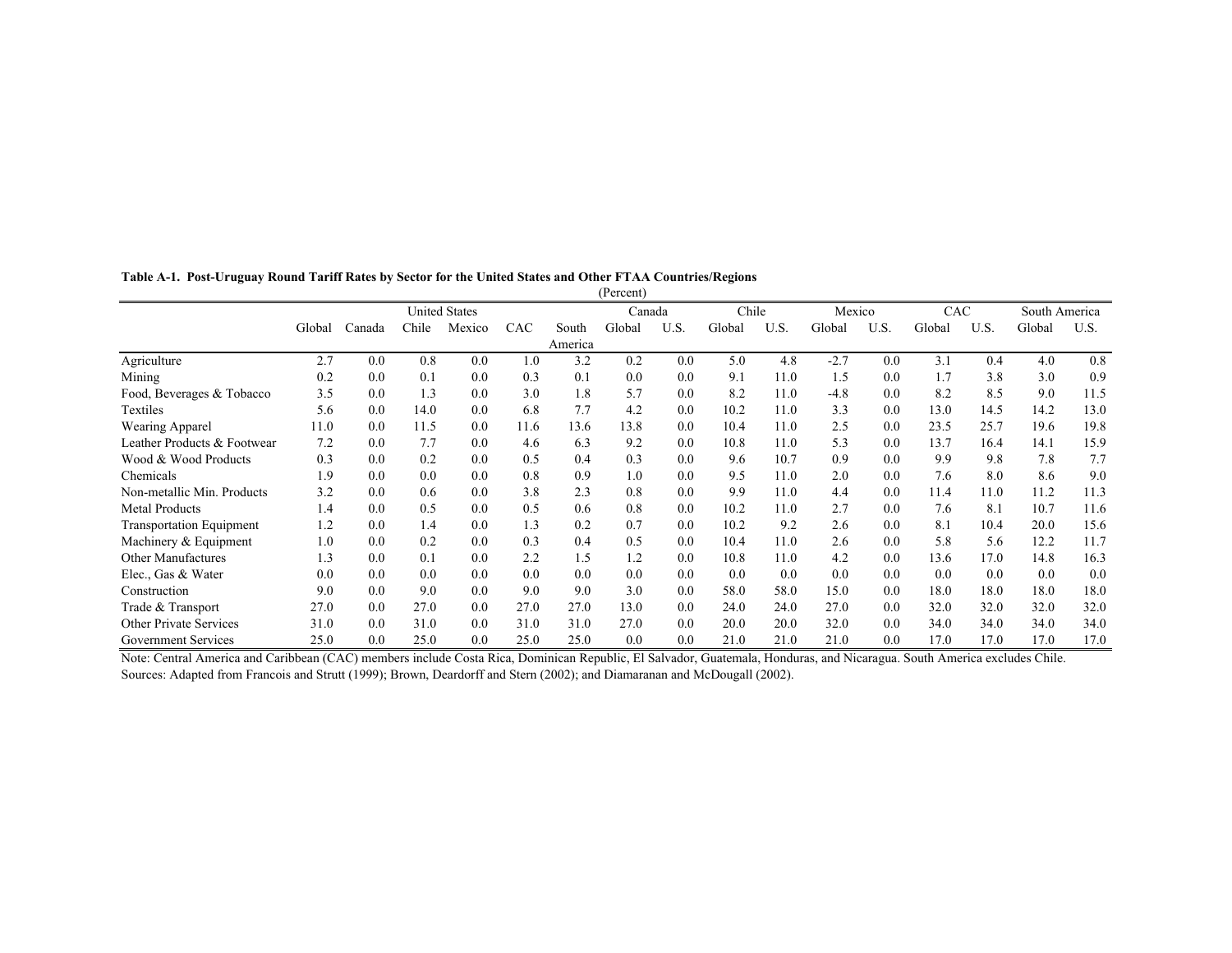**Table A-2. Value and Shares of U.S. Sectoral Trade by Destination and Origin, 1997 (Millions of U.S. Dollars)**

|                                 |         |             |         | <b>U.S. Exports</b> |                |                  |            |                |             |                | U.S. Imports   |                |            |                |
|---------------------------------|---------|-------------|---------|---------------------|----------------|------------------|------------|----------------|-------------|----------------|----------------|----------------|------------|----------------|
|                                 | World   | Total       | Canada  | Chile               | Mexico         | CAC              | South      | World          | Total       | Canada         | Chile          | Mexico         | CAC        | South          |
|                                 |         | <b>FTAA</b> |         |                     |                |                  | America    |                | <b>FTAA</b> |                |                |                |            | America        |
| Agriculture                     | 35,176  | 8,748       | 2,815   | 47                  | 3,242          | 1.098            | 1,547      | 18,602         | 13,521      | 3,984          | 716            | 2,956          | 2,280      | 3,585          |
| Mining                          | 6,421   | 2,129       | 1,416   | 39                  | 214            | 26               | 434        | 69,939         | 39,016      | 17,060         | 74             | 8,324          | 664        | 12,894         |
| Food, Beverages & Tobacco       | 30,541  | 8,558       | 3,964   | 83                  | 2,065          | 1,464            | 982        | 28,813         | 11,892      | 5,553          | 534            | 1,957          | 1,421      | 2,427          |
| Textiles                        | 11,485  | 6,610       | 2,538   | 90                  | 2,055          | 1,362            | 565        | 21,514         | 6,541       | 1,803          | 9              | 2,640          | 1,725      | 365            |
| Wearing Apparel                 | 6,847   | 4,709       | 423     | 21                  | 1,623          | 2,428            | 213        | 38,335         | 11,095      | 1,050          | 17             | 3,974          | 5,443      | 612            |
| Leather products & Footwear     | 2,280   | 786         | 185     | 6                   | 323            | 213              | 59         | 21,842         | 2,841       | 219            | 5              | 607            | 438        | 1,572          |
| Wood & Wood Products            | 29,386  | 13,747      | 7,717   | 151                 | 3,415          | 1,094            | 1,371      | 43,785         | 29,947      | 25,258         | 352            | 2,956          | 165        | 1,216          |
| Chemicals                       | 90,569  | 36,446      | 15,886  | 665                 | 10,405         | 2,737            | 6,752      | 77,142         | 23,648      | 15,449         | 159            | 2,747          | 879        | 4,414          |
| Non-metallic Min. Products      | 11,921  | 4,732       | 2,703   | 93                  | 922            | 269              | 745        | 14,071         | 4,931       | 2,572          | 18             | 1,365          | 369        | 607            |
| <b>Metal Products</b>           | 34,238  | 17,932      | 10,460  | 223                 | 5,089          | 712              | 1,447      | 56,001         | 24,423      | 15,649         | 573            | 4,180          | 429        | 3,592          |
| <b>Transportation Equipment</b> | 102,640 | 46,999      | 33,595  | 607                 | 8,130          | 953              | 3,713      | 128,874        | 59,396      | 43,993         | 3              | 14,064         | 22         | 1,314          |
| Machinery & Equipment           | 269,892 | 95,169      | 44,683  | 1,860               | 27,568         | 3,795            | 17,262     | 307,001        | 73,397      | 32,119         | 13             | 38,411         | 1,128      | 1,726          |
| Other Manufactures              | 11,322  | 3,062       | 1,400   | 69                  | 794            | 273              | 526        | 39,851         | 3,175       | 988            | $\overline{7}$ | 1.400          | 289        | 491            |
| Elec., Gas & Water              | 751     | 186         | 113     | $\overline{2}$      | 9              | $\overline{2}$   | 60         | 2,230          | 1,569       | 1,445          | $\mathbf{1}$   | $\overline{2}$ | 5          | 117            |
| Construction                    | 4,023   | 49          | 5       | $\mathbf{0}$        | $\overline{2}$ | 32               | 9          | 1,268          | 30          | $\overline{4}$ | $\mathbf{0}$   | $\overline{c}$ | 18         | $\overline{7}$ |
| Trade & Transport               | 81,445  | 7.036       | 2.401   | 308                 | 744            | 514              | 3,069      | 75,050         | 5,657       | 1.696          | 296            | 1,270          | 873        | 1,523          |
| <b>Other Private Services</b>   | 81,707  | 7,752       | 3,889   | 151                 | 928            | 588              | 2,195      | 59,724         | 4,563       | 2,111          | 94             | 741            | 522        | 1,096          |
| Government Services             | 42,165  | 3,727       | 826     | 139                 | 722            | 282              | 1,759      | 18,838         | 1,698       | 467            | 54             | 144            | 335        | 699            |
| Total                           | 852,808 | 268,375     | 135,019 | 4,554               | 68,250         | 17,843           | 42,708     | 1,022,879      | 317,342     | 171,418        | 2,924          | 87,739         | 17,004     | 38,256         |
|                                 |         |             |         | <b>U.S. Exports</b> |                |                  |            |                |             |                | U.S. Imports   |                |            |                |
|                                 | World   | Total       | Canada  | Chile               | Mexico         | CAC              | South      | World          | Total       | Canada         | Chile          | Mexico         | CAC        | South          |
|                                 |         | <b>FTAA</b> |         |                     |                |                  | America    |                | <b>FTAA</b> |                |                |                |            | America        |
| Agriculture                     | 100.0   | 24.9        | 8.0     | 0.1                 | 9.2            | $\overline{3.1}$ | 4.4        | 100.0          | 72.7        | 21.4           | 3.9            | 15.9           | 12.3       | 19.3           |
| Mining                          | 100.0   | 33.2        | 22.0    | 0.6                 | 3.3            | 0.4              | 6.8        | 100.0          | 55.8        | 24.4           | 0.1            | 11.9           | 0.9        | 18.4           |
| Food, Beverages & Tobacco       | 100.0   | 28.0        | 13.0    | 0.3                 | 6.8            | 4.8              | 3.2        | 100.0          | 41.3        | 19.3           | 1.9            | 6.8            | 4.9        | 8.4            |
| Textiles                        | 100.0   | 57.6        | 22.1    | 0.8                 | 17.9           | 11.9             | 4.9        | 100.0          | 30.4        | 8.4            | 0.0            | 12.3           | 8.0        | 1.7            |
| Wearing Apparel                 | 100.0   | 68.8        | 6.2     | 0.3                 | 23.7           | 35.5             | 3.1        | 100.0          | 28.9        | 2.7            | 0.0            | 10.4           | 14.2       | 1.6            |
| Leather Products & Footwear     | 100.0   | 34.5        | 8.1     | 0.3                 | 14.2           | 9.3              | 2.6        | 100.0          | 13.0        | 1.0            | 0.0            | 2.8            | 2.0        | 7.2            |
| Wood & Wood Products            | 100.0   | 46.8        | 26.3    | 0.5                 | 11.6           | 3.7              | 4.7        | 100.0          | 68.4        | 57.7           | 0.8            | 6.8            | 0.4        | 2.8            |
| Chemicals                       | 100.0   | 40.2        | 17.5    | 0.7                 | 11.5           | 3.0              | 7.5        | 100.0          | 30.7        | 20.0           | 0.2            | 3.6            | 1.1        | 5.7            |
| Non-metallic Min. Products      | 100.0   | 39.7        | 22.7    | 0.8                 | 7.7            | 2.3              | 6.3        | 100.0          | 35.0        | 18.3           | 0.1            | 9.7            | 2.6        | 4.3            |
| <b>Metal Products</b>           | 100.0   | 52.4        | 30.6    | 0.7                 | 14.9           | 2.1              | 4.2        | 100.0          | 43.6        | 27.9           | 1.0            | 7.5            | 0.8        | 6.4            |
| <b>Transportation Equipment</b> | 100.0   | 45.8        | 32.7    | 0.6                 | 7.9            | 0.9              | 3.6        | 100.0          | 46.1        | 34.1           | 0.0            | 10.9           | 0.0        | 1.0            |
| Machinery & Equipment           | 100.0   | 35.3        | 16.6    | 0.7                 | 10.2           | 1.4              | 6.4        | 100.0          | 23.9        | 10.5           | 0.0            | 12.5           | 0.4        | 0.6            |
| <b>Other Manufactures</b>       | 100.0   | 27.0        | 12.4    | 0.6                 | 7.0            | 2.4              | 4.6        | 100.0          | 8.0         | 2.5            | 0.0            | 3.5            | 0.7        | 1.2            |
| Elec., Gas & Water              | 100.0   | 24.8        | 15.1    | 0.2                 | 1.3            | 0.3              | 8.0        | 100.0          | 70.4        | 64.8           | 0.0            | 0.1            | 0.2        | 5.2            |
| Construction                    | 100.0   | 1.2         | 0.1     | 0.0                 | 0.0            | 0.8              | 0.2        | 100.0          | 2.4         | 0.3            | 0.0            | 0.1            | 1.4        | 0.5            |
| Trade & Transport               | 100.0   | 8.6<br>9.5  | 2.9     | 0.4                 | 0.9            | 0.6              | 3.8<br>2.7 | 100.0<br>100.0 | 7.5<br>7.6  | 2.3<br>3.5     | 0.4            | 1.7<br>1.2     | 1.2<br>0.9 | 2.0            |
| <b>Other Private Services</b>   | 100.0   |             | 4.8     | 0.2                 | 1.1            | 0.7              |            |                | 9.0         | 2.5            | 0.2            |                |            | 1.8            |
| Government Services             | 100.0   | 8.8         | 2.0     | 0.3                 | 1.7            | 0.7              | 4.2        | 100.0          |             |                | 0.3            | 0.8            | 1.8        | 3.7<br>3.7     |
| Total                           | 100.0   | 31.5        | 15.8    | 0.5                 | 8.0            | 2.1              | 5.0        | 100.0          | 31.0        | 16.8           | 0.3            | 8.6            | 1.7        |                |

Source: GTAP 5.4 adapted from Dimaranan and McDougall (2002).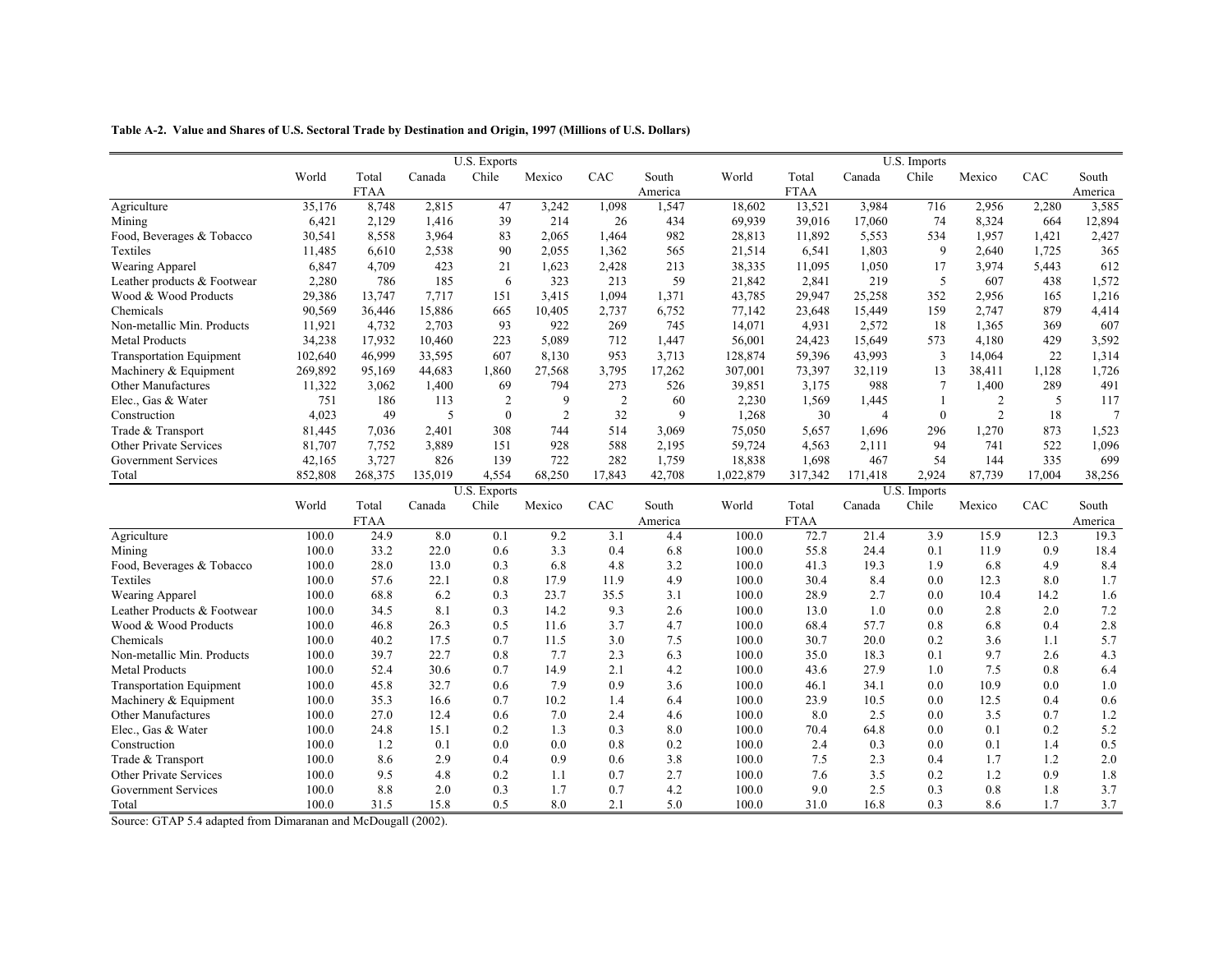**Table A-3. Shares and Total Values of Exports by Destination, 1997: Canada, Chile, Mexico, CAC and South America**

|                                 |       |        |        |        |                  |        |      |        | (Percent)     |               |                  |        |      |        |       |        |                  |        |
|---------------------------------|-------|--------|--------|--------|------------------|--------|------|--------|---------------|---------------|------------------|--------|------|--------|-------|--------|------------------|--------|
|                                 |       |        |        | Canada |                  |        |      |        |               | Chile         |                  |        |      |        |       | Mexico |                  |        |
|                                 | U.S.  | Chile  | Mexico | CAC    | South<br>America | Global | U.S. |        | Canada Mexico | CAC           | South<br>America | Global | U.S. | Canada | Chile | CAC    | South<br>America | Global |
| Agriculture                     | 40.1  | 0.6    | 2.7    | 0.9    | 5.0              | 100.0  | 33.0 | 1.4    | 2.3           | 0.6           | 17.8             | 100.0  | 76.8 | 2.0    | 0.2   | 1.6    | 1.0              | 100.0  |
| Mining                          | 80.8  | 0.2    | 0.3    | 0.1    | 0.7              | 100.0  | 2.5  | 1.4    | 3.3           | 0.0           | 10.2             | 100.0  | 72.1 | 1.6    | 0.1   | 4.4    | 0.2              | 100.0  |
| Food, Beverages & Tobacco       | 66.8  | 0.1    | 0.7    | 1.5    | 1.0              | 100.0  | 17.3 | 2.8    | 1.6           | 1.7           | 14.1             | 100.0  | 64.1 | 1.9    | 0.9   | 4.9    | 4.3              | 100.0  |
| <b>Textiles</b>                 | 83.9  | 0.2    | 0.4    | 0.3    | 0.5              | 100.0  | 5.0  | 1.4    | 12.0          | 1.4           | 64.9             | 100.0  | 77.6 | 2.4    | 1.8   | 4.1    | 4.7              | 100.0  |
| Wearing Apparel                 | 86.1  | 0.1    | 0.6    | 0.5    | 0.2              | 100.0  | 23.1 | 3.0    | 4.4           | 1.6           | 37.6             | 100.0  | 96.0 | 0.6    | 0.2   | 0.5    | 0.2              | 100.0  |
| Leather Products & Footwear     | 80.4  | 0.0    | 0.7    | 0.2    | 0.7              | 100.0  | 9.3  | 2.1    | 7.6           | 0.7           | 47.7             | 100.0  | 79.3 | 3.0    | 1.4   | 2.8    | 1.2              | 100.0  |
| Wood & Wood Products            | 76.2  | 0.1    | 0.2    | 0.3    | 1.3              | 100.0  | 17.5 | 0.2    | 0.7           | 0.5           | 22.6             | 100.0  | 82.7 | 6.5    | 0.7   | 2.7    | 3.0              | 100.0  |
| Chemicals                       | 80.7  | 0.2    | 0.5    | 0.4    | 1.7              | 100.0  | 15.5 | 1.3    | 2.6           | 2.1           | 39.5             | 100.0  | 46.3 | 1.8    | 2.7   | 10.8   | 17.1             | 100.0  |
| Non-metallic Min. Products      | 89.3  | 0.1    | 0.2    | 0.2    | 0.5              | 100.0  | 14.6 | 0.1    | 0.9           | 1.8           | 35.0             | 100.0  | 72.4 | 3.6    | 2.6   | 6.6    | 5.6              | 100.0  |
| Metal Products                  | 80.9  | 0.1    | 0.2    | 0.2    | 0.3              | 100.0  | 10.3 | 0.1    | 1.9           | 0.4           | 9.5              | 100.0  | 69.5 | 2.4    | 2.2   | 4.3    | 6.4              | 100.0  |
| <b>Transportation Equipment</b> | 93.6  | 0.0    | 0.6    | 0.1    | 1.3              | 100.0  | 3.4  | 0.6    | 3.8           | 1.3           | 83.4             | 100.0  | 81.5 | 9.1    | 1.5   | 1.0    | 3.4              | 100.0  |
| Machinery & Equipment           | 80.4  | 0.2    | 0.6    | 0.4    | 1.5              | 100.0  | 4.0  | 0.6    | 9.6           | 2.4           | 71.5             | 100.0  | 90.3 | 2.2    | 0.6   | 0.9    | 2.1              | 100.0  |
| Other Manufactures              | 72.5  | 0.2    | 0.3    | 0.6    | 0.8              | 100.0  | 24.9 | 2.1    | 4.2           | 3.3           | 36.3             | 100.0  | 87.0 | 2.1    | 0.5   | 1.3    | 1.7              | 100.0  |
| Elec., Gas & Water              | 78.5  | 0.0    | 0.3    | 0.1    | 3.9              | 100.0  | 15.6 | 2.6    | 0.9           | 0.5           | 2.9              | 100.0  | 10.7 | 13.5   | 4.6   | 0.1    | 2.0              | 100.0  |
| Construction                    | 5.3   | 0.1    | 0.3    | 2.1    | 1.7              | 100.0  | 4.7  | 0.8    | 0.4           | 2.1           | 1.7              | 100.0  | 4.3  | 0.6    | 0.1   | 2.4    | 1.3              | 100.0  |
| Trade & Transport               | 15.2  | 0.4    | 0.9    | 0.5    | 3.2              | 100.0  | 13.9 | 1.5    | 0.8           | 0.4           | 3.1              | 100.0  | 15.9 | 2.5    | 0.3   | 0.5    | 3.1              | 100.0  |
| <b>Other Private Services</b>   | 13.9  | 0.2    | 0.4    | 0.6    | 2.7              | 100.0  | 15.6 | 3.3    | 3.1           | 0.8           | 2.8              | 100.0  | 25.2 | 1.5    | 0.2   | 0.7    | 2.2              | 100.0  |
| <b>Government Services</b>      | 41.8  | 0.2    | 0.9    | 0.5    | 2.3              | 100.0  | 49.0 | 0.6    | 0.9           | 0.5           | 2.1              | 100.0  | 32.0 | 1.5    | 0.2   | 0.6    | 2.4              | 100.0  |
| Total - Percent                 | 72.8  | 0.2    | 0.5    | 0.4    | 1.6              | 100.0  | 14.0 | 1.2    | 2.2           | 0.7           | 15.1             | 100.0  | 75.0 | 3.3    | 0.9   | 2.3    | 3.3              | 100.0  |
| Total Value (Bill. \$)          | 168.2 | 0.4    | 1.3    | 0.8    | 3.6              | 231.0  | 2.6  | 0.2    | 0.4           | 0.1           | 2.8              | 18.8   | 86.4 | 3.7    | 1.0   | 2.6    | 3.8              | 115.2  |
|                                 |       |        |        | CAC    |                  |        |      |        |               | South America |                  |        |      |        |       |        |                  |        |
|                                 | U.S.  | Canada | Chile  | Mexico | South            | Global | U.S. | Canada | Chile         | Mexico        | CAC              | Global |      |        |       |        |                  |        |
|                                 |       |        |        |        | America          |        |      |        |               |               |                  |        |      |        |       |        |                  |        |
| Agriculture                     | 38.1  | 3.4    | 0.1    | 0.6    | 0.3              | 100.0  | 17.3 | $1.2$  | 1.1           | 0.5           | 0.9              | 100.0  |      |        |       |        |                  |        |
| Mining                          | 84.7  | 0.2    | 0.0    | 0.1    | 1.9              | 100.0  | 49.7 | 2.4    | 3.6           | 0.3           | 7.5              | 100.0  |      |        |       |        |                  |        |
| Food, Beverages & Tobacco       | 30.1  | 2.6    | 1.6    | 1.6    | 3.0              | 100.0  | 10.6 | 1.2    | 2.6           | 0.6           | 1.8              | 100.0  |      |        |       |        |                  |        |
| Textiles                        | 82.0  | 0.9    | 0.1    | 0.6    | 2.3              | 100.0  | 13.2 | 1.6    | 4.9           | 1.8           | 1.9              | 100.0  |      |        |       |        |                  |        |
| Wearing Apparel                 | 94.2  | 1.0    | 0.1    | 0.1    | 0.7              | 100.0  | 44.3 | 1.0    | 2.8           | 0.5           | 2.7              | 100.0  |      |        |       |        |                  |        |
| Leather Products & Footwear     | 69.4  | 0.9    | 0.1    | 0.6    | 6.2              | 100.0  | 40.4 | 3.1    | 1.2           | 1.1           | 0.8              | 100.0  |      |        |       |        |                  |        |
| Wood & Wood Products            | 24.7  | 0.6    | 0.1    | 1.8    | 6.0              | 100.0  | 20.5 | 0.9    | 2.4           | 1.1           | 2.8              | 100.0  |      |        |       |        |                  |        |
| Chemicals                       | 19.4  | 0.8    | 1.6    | 3.1    | 8.7              | 100.0  | 26.5 | 1.5    | 4.5           | 4.3           | 6.2              | 100.0  |      |        |       |        |                  |        |
| Non-metallic Min. Products      | 57.5  | 0.3    | 0.1    | 1.0    | 8.2              | 100.0  | 25.6 | 0.9    | 5.7           | 2.1           | 5.6              | 100.0  |      |        |       |        |                  |        |
| <b>Metal Products</b>           | 19.4  | 19.6   | 0.0    | 2.8    | 5.1              | 100.0  | 26.3 | 2.9    | 2.5           | 3.0           | 1.9              | 100.0  |      |        |       |        |                  |        |
| <b>Transportation Equipment</b> | 1.4   | 0.4    | 0.0    | 0.1    | 2.1              | 100.0  | 15.0 | 0.7    | 3.2           | 1.9           | 3.5              | 100.0  |      |        |       |        |                  |        |
| Machinery & Equipment           | 57.6  | 1.6    | 0.2    | 1.1    | 10.8             | 100.0  | 18.7 | 1.1    | 5.1           | 2.4           | 2.3              | 100.0  |      |        |       |        |                  |        |
| <b>Other Manufactures</b>       | 45.6  | 0.6    | 0.2    | 0.5    | 3.4              | 100.0  | 46.7 | 1.0    | 2.1           | 1.1           | 1.3              | 100.0  |      |        |       |        |                  |        |
| Elec., Gas & Water              | 10.8  | 5.8    | 0.1    | 1.2    | 16.6             | 100.0  | 6.2  | 4.2    | 0.0           | 0.8           | 0.3              | 100.0  |      |        |       |        |                  |        |
| Construction                    | 22.7  | 1.9    | 0.2    | 1.1    | 4.1              | 100.0  | 5.4  | 0.6    | 0.1           | 0.4           | 2.4              | 100.0  |      |        |       |        |                  |        |
| Trade & Transport               | 15.5  | 2.1    | 0.4    | 0.9    | 3.3              | 100.0  | 14.1 | 1.7    | 0.4           | 0.8           | 0.6              | 100.0  |      |        |       |        |                  |        |
| Other Private Services          | 20.5  | 3.4    | 0.2    | 1.2    | 3.2              | 100.0  | 14.5 | 3.5    | 0.2           | 2.5           | 0.9              | 100.0  |      |        |       |        |                  |        |
| <b>Government Services</b>      | 38.6  | 1.5    | 0.2    | 1.0    | 2.8              | 100.0  | 39.5 | 1.1    | 0.2           | 0.9           | 0.6              | 100.0  |      |        |       |        |                  |        |
| Total - Percent                 | 40.9  | 2.8    | 0.5    | 1.1    | 3.6              | 100.0  | 24.2 | 1.7    | 2.7           | 1.5           | 3.1              | 100.0  |      |        |       |        |                  |        |
| Total Value (Bill. \$)          | 16.1  | 1.1    | 0.2    | 0.4    | 1.4              | 39.3   | 35.9 | 2.6    | 4.0           | 2.2           | 4.6              | 148.5  |      |        |       |        |                  |        |

Source: Adapted from Dimaranan and McDougall (2002).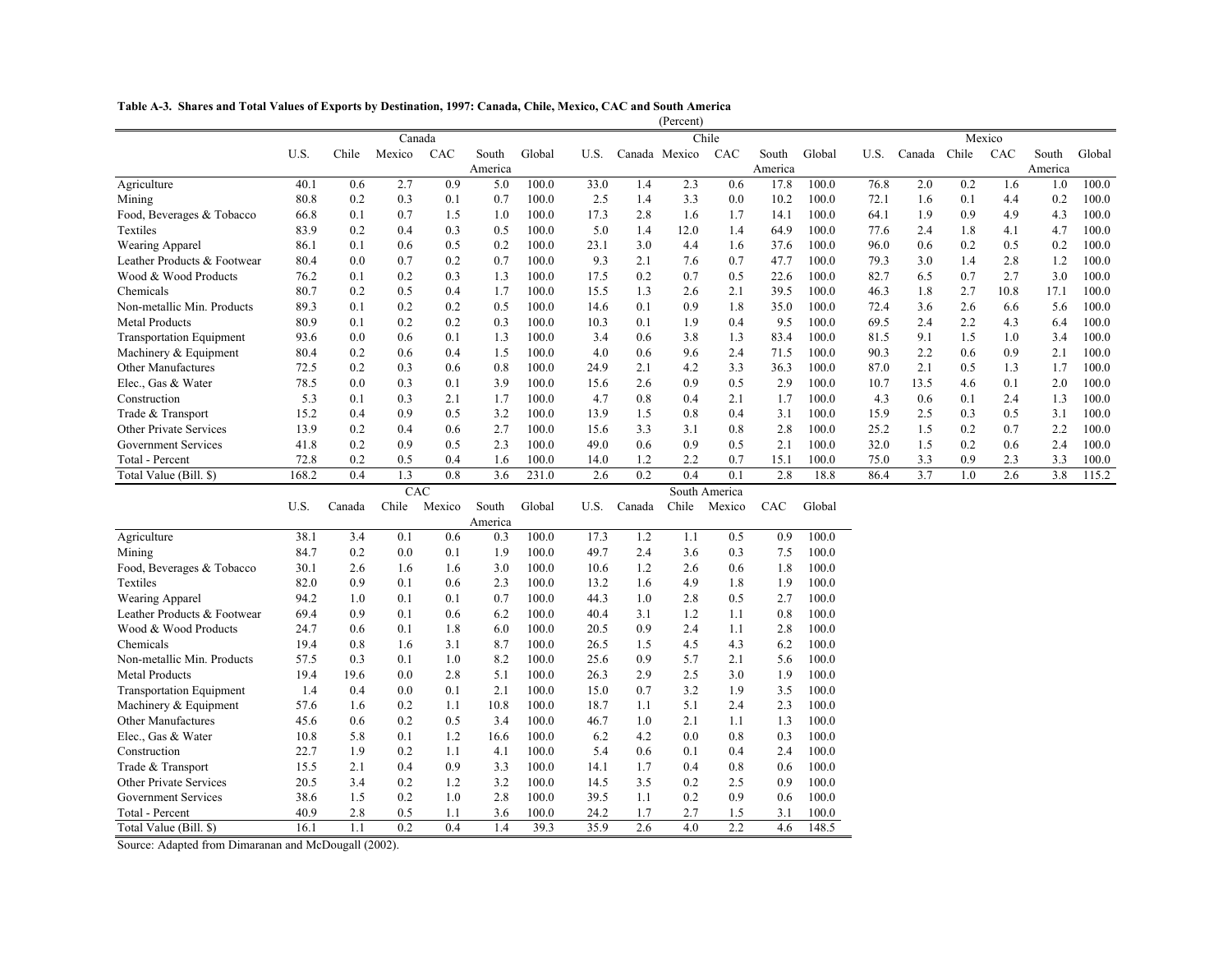**Table A-4. Shares and Total Values of Imports by Origin, 1997: Canada, Chile, Mexico, CAC and South America**

|                                 |              |            |            |            |                         |                |              |               | (Percent)  |               |                  |                |      |        |       |        |         |        |
|---------------------------------|--------------|------------|------------|------------|-------------------------|----------------|--------------|---------------|------------|---------------|------------------|----------------|------|--------|-------|--------|---------|--------|
|                                 |              |            |            | Canada     |                         |                |              |               |            | Chile         |                  |                |      |        |       | Mexico |         |        |
|                                 | U.S.         | Chile      | Mexico     | CAC        | South                   | Global         | U.S.         | Canada Mexico |            | CAC           | South            | Global         | U.S. | Canada | Chile | CAC    | South   | Global |
|                                 |              |            |            |            | America                 |                |              |               |            |               | America          |                |      |        |       |        | America |        |
| Agriculture                     | 39.0         | 0.6        | 2.7        | 1.0        | 5.0                     | 100.0          | 34.5         | 1.5           | 2.4        | 0.6           | 16.9             | 100.0          | 75.9 | 2.0    | 0.2   | 1.8    | 1.0     | 100.0  |
| Mining                          | 79.1         | 0.3        | 0.3        | 0.1        | 0.8                     | 100.0          | 2.9          | 1.4           | 3.3        | 0.0           | 10.1             | 100.0          | 71.4 | 1.6    | 0.1   | 4.5    | 0.2     | 100.0  |
| Food, Beverages & Tobacco       | 65.7         | 0.1        | 0.7        | 1.5        | 1.0                     | 100.0          | 17.8         | 2.8           | 1.6        | 1.6           | 14.1             | 100.0          | 63.6 | 1.9    | 0.9   | 5.0    | 4.4     | 100.0  |
| Textiles                        | 83.4         | 0.2        | 0.4        | 0.3        | 0.5                     | 100.0          | 5.0          | 1.3           | 12.0       | 1.3           | 65.2             | 100.0          | 77.0 | 2.4    | 1.8   | 4.2    | 4.8     | 100.0  |
| Wearing Apparel                 | 85.9         | 0.1        | 0.6        | 0.5        | 0.2                     | 100.0          | 23.2         | 3.0           | 4.5        | 1.6           | 38.0             | 100.0          | 96.0 | 0.6    | 0.2   | 0.5    | 0.2     | 100.0  |
| Leather Products & Footwear     | 80.1         | 0.0        | 0.7        | 0.2        | 0.7                     | 100.0          | 9.2          | 2.1           | 7.6        | 0.7           | 48.1             | 100.0          | 79.1 | 3.0    | 1.5   | 2.9    | 1.2     | 100.0  |
| Wood & Wood Products            | 74.8         | 0.1        | 0.2        | 0.3        | 1.4                     | 100.0          | 17.0         | 0.2           | 0.7        | 0.4           | 21.8             | 100.0          | 82.2 | 6.5    | 0.7   | 2.8    | 3.1     | 100.0  |
| Chemicals                       | 80.2         | 0.2        | 0.5        | 0.4        | 1.7                     | 100.0          | 15.4         | 1.3           | 2.7        | 2.1           | 39.4             | 100.0          | 45.7 | 1.8    | 2.8   | 11.0   | 17.3    | 100.0  |
| Non-metallic Min. Products      | 89.2         | 0.1        | 0.1        | 0.2        | 0.5                     | 100.0          | 13.7         | 0.1           | 0.8        | 1.6           | 33.2             | 100.0          | 70.7 | 3.5    | 2.9   | 7.0    | 5.9     | 100.0  |
| <b>Metal Products</b>           | 80.7         | 0.1        | 0.2        | 0.2        | 0.3                     | 100.0          | 10.3         | 0.1           | 1.9        | 0.4           | 9.6              | 100.0          | 68.8 | 2.5    | 2.3   | 4.4    | 6.6     | 100.0  |
| <b>Transportation Equipment</b> | 93.6         | 0.0        | 0.6        | 0.1        | 1.3                     | 100.0          | 3.3          | 0.6           | 3.8        | 1.3           | 83.6             | 100.0          | 81.4 | 9.1    | 1.6   | 1.0    | 3.5     | 100.0  |
| Machinery & Equipment           | 80.2         | 0.2        | 0.6        | 0.4        | 1.5                     | 100.0          | 4.0          | 0.6           | 9.6        | 2.4           | 71.6             | 100.0          | 90.2 | 2.2    | 0.6   | 0.9    | 2.2     | 100.0  |
| <b>Other Manufactures</b>       | 71.8         | 0.2        | 0.3        | 0.6        | 0.8                     | 100.0          | 24.6         | 2.1           | 4.3        | 3.3           | 37.1             | 100.0          | 86.7 | 2.1    | 0.5   | 1.4    | 1.7     | 100.0  |
| Elec., Gas & Water              | 78.5         | 0.0        | 0.3        | 0.1        | 3.9                     | 100.0          | 15.6         | 2.6           | 0.9        | 0.5           | 2.9              | 100.0          | 10.7 | 13.5   | 4.6   | 0.1    | 2.0     | 100.0  |
| Construction                    | 5.3          | 0.1        | 0.3        | 2.1        | 1.7                     | 100.0          | 4.7          | 0.8           | 0.4        | 2.1           | 1.7              | 100.0          | 4.3  | 0.6    | 0.1   | 2.4    | 1.3     | 100.0  |
| Trade & Transport               | 15.2         | 0.4        | 0.9        | 0.5        | 3.2                     | 100.0          | 13.9         | 1.5           | 0.8        | 0.4           | 3.1              | 100.0          | 15.9 | 2.5    | 0.3   | 0.5    | 3.1     | 100.0  |
| Other Private Services          | 13.9         | 0.2        | 0.4        | 0.6        | 2.7                     | 100.0          | 15.6         | 3.3           | 3.1        | 0.8           | 2.8              | 100.0          | 25.2 | 1.5    | 0.2   | 0.7    | 2.2     | 100.0  |
| Government Services             | 41.8         | 0.2        | 0.9        | 0.5        | 2.3                     | 100.0          | 49.0         | 0.6           | 0.9        | 0.5           | 2.1              | 100.0          | 32.0 | 1.5    | 0.2   | 0.6    | 2.4     | 100.0  |
| Total - Percent                 | 72.3         | 0.2        | 0.5        | 0.4        | 1.6                     | 100.0          | 14.6         | 1.2           | 2.1        | 0.7           | 15.2             | 100.0          | 74.7 | 3.2    | 0.9   | 2.3    | 3.3     | 100.0  |
| Total Value (Bill. \$)          | 171.4        | 0.4        | 1.3        | 0.9        | 3.8                     | 237.0          | 2.9          | 0.2           | 0.4        | 0.1           | 3.1              | 20.1           | 87.7 | 3.8    | 1.1   | 2.8    | 3.9     | 117.5  |
|                                 |              |            | CAC        |            |                         |                |              |               |            | South America |                  |                |      |        |       |        |         |        |
|                                 | U.S.         | Canada     | Chile      | Mexico     | South                   | Global         | U.S.         | Canada        | Chile      | Mexico        | CAC              | Global         |      |        |       |        |         |        |
|                                 |              |            |            |            | America                 |                |              |               |            |               |                  |                |      |        |       |        |         |        |
| Agriculture                     | 38.9         | 3.4        | 0.1        | 0.6        | 0.3                     | 100.0          | 17.6         | 1.1           | 1.1        | 0.5           | $\overline{0.9}$ | 100.0          |      |        |       |        |         |        |
| Mining                          | 84.8         | 0.2        | 0.0        | 0.1        | 2.0                     | 100.0          | 48.7         | 2.4           | 3.5        | 0.3           | 7.3              | 100.0          |      |        |       |        |         |        |
| Food, Beverages & Tobacco       | 30.0         | 2.6        | 1.6        | 1.6        | 3.0                     | 100.0          | 10.2         | 1.2           | 2.5        | 0.6           | 1.8              | 100.0          |      |        |       |        |         |        |
| Textiles                        | 82.0         | 0.9        | 0.1        | 0.6        | 2.3                     | 100.0          | 13.2         | 1.6           | 4.9        | 1.8           | 1.8              | 100.0          |      |        |       |        |         |        |
| Wearing Apparel                 | 94.3         | 1.0        | 0.1        | 0.1        | 0.7                     | 100.0          | 44.5         | 1.0           | 2.8        | 0.5           | 2.6              | 100.0          |      |        |       |        |         |        |
| Leather Products & Footwear     | 69.4         | 0.9        | 0.1        | 0.6        | 6.3                     | 100.0          | 40.4         | 3.1           | 1.2        | 1.1           | 0.8              | 100.0          |      |        |       |        |         |        |
| Wood & Wood Products            | 24.9         | 0.5        | 0.1        | 1.9        | 6.0                     | 100.0          | 20.6         | 0.9           | 2.3        | 1.1           | 2.7              | 100.0          |      |        |       |        |         |        |
| Chemicals                       | 19.8         | 0.8        | 1.6        | 3.1        | 8.7                     | 100.0          | 26.8         | 1.5           | 4.5        | 4.3           | 6.2              | 100.0          |      |        |       |        |         |        |
| Non-metallic Min. Products      | 57.9         | 0.3        | 0.1        | 1.0        | 8.2                     | 100.0          | 26.6         | 0.9           | 5.7        | 2.0           | 5.5              | 100.0          |      |        |       |        |         |        |
| <b>Metal Products</b>           | 19.4         | 19.3       | 0.0        | 2.9        | 5.3                     | 100.0          | 26.2         | 2.8           | 2.6        | 3.0           | 1.9              | 100.0          |      |        |       |        |         |        |
| <b>Transportation Equipment</b> | 1.3          | 0.3        | 0.0        | 0.1        | 2.1                     | 100.0          | 15.0         | 0.7           | 3.2        | 1.9           | 3.5              | 100.0          |      |        |       |        |         |        |
| Machinery & Equipment           | 57.5         | 1.6        | 0.2        | 1.1        | 10.8                    | 100.0          | 18.6         | 1.1           | 5.1        | 2.4           | 2.3              | 100.0          |      |        |       |        |         |        |
| <b>Other Manufactures</b>       | 45.7         | 0.6        | 0.2        | 0.5        | 3.5                     | 100.0          | 46.4         | 1.0           | 2.2        | 1.2           | 1.3              | 100.0          |      |        |       |        |         |        |
| Elec., Gas & Water              | 10.8         | 5.8        | 0.1        | 1.2        | 16.6                    | 100.0          | 6.2          | 4.2           | 0.0        | 0.8           | 0.3              | 100.0          |      |        |       |        |         |        |
| Construction                    | 22.7         | 1.9        | 0.2        | 1.1        | 4.1                     | 100.0          | 5.4          | 0.6           | 0.1        | 0.4           | 2.4              | 100.0          |      |        |       |        |         |        |
| Trade & Transport               | 15.5         | 2.1        | 0.4        | 0.9        | 3.3                     | 100.0          | 14.1         | 1.7           | 0.4        | 0.8           | 0.6              | 100.0          |      |        |       |        |         |        |
| <b>Other Private Services</b>   | 20.5         | 3.4        | 0.2        | 1.2        | 3.2                     | 100.0          | 14.5         | 3.5           | 0.2        | 2.5           | 0.9              | 100.0          |      |        |       |        |         |        |
| <b>Government Services</b>      | 38.6<br>41.2 | 1.5        | 0.2<br>0.5 | 1.0        | 2.8                     | 100.0<br>100.0 | 39.5         | 1.1           | 0.2        | 0.9           | 0.6              | 100.0          |      |        |       |        |         |        |
| Total - Percent                 | 17.0         | 2.8<br>1.1 | 0.2        | 1.1<br>0.5 | 3.6<br>$\overline{1.5}$ | 41.3           | 24.2<br>38.3 | 1.7<br>2.7    | 2.7<br>4.2 | 1.5<br>2.4    | 3.1<br>4.9       | 100.0<br>158.2 |      |        |       |        |         |        |
| Total Value (Bill. \$)          |              |            |            |            |                         |                |              |               |            |               |                  |                |      |        |       |        |         |        |

Source: Adapted from Dimaranan and McDougall (2002).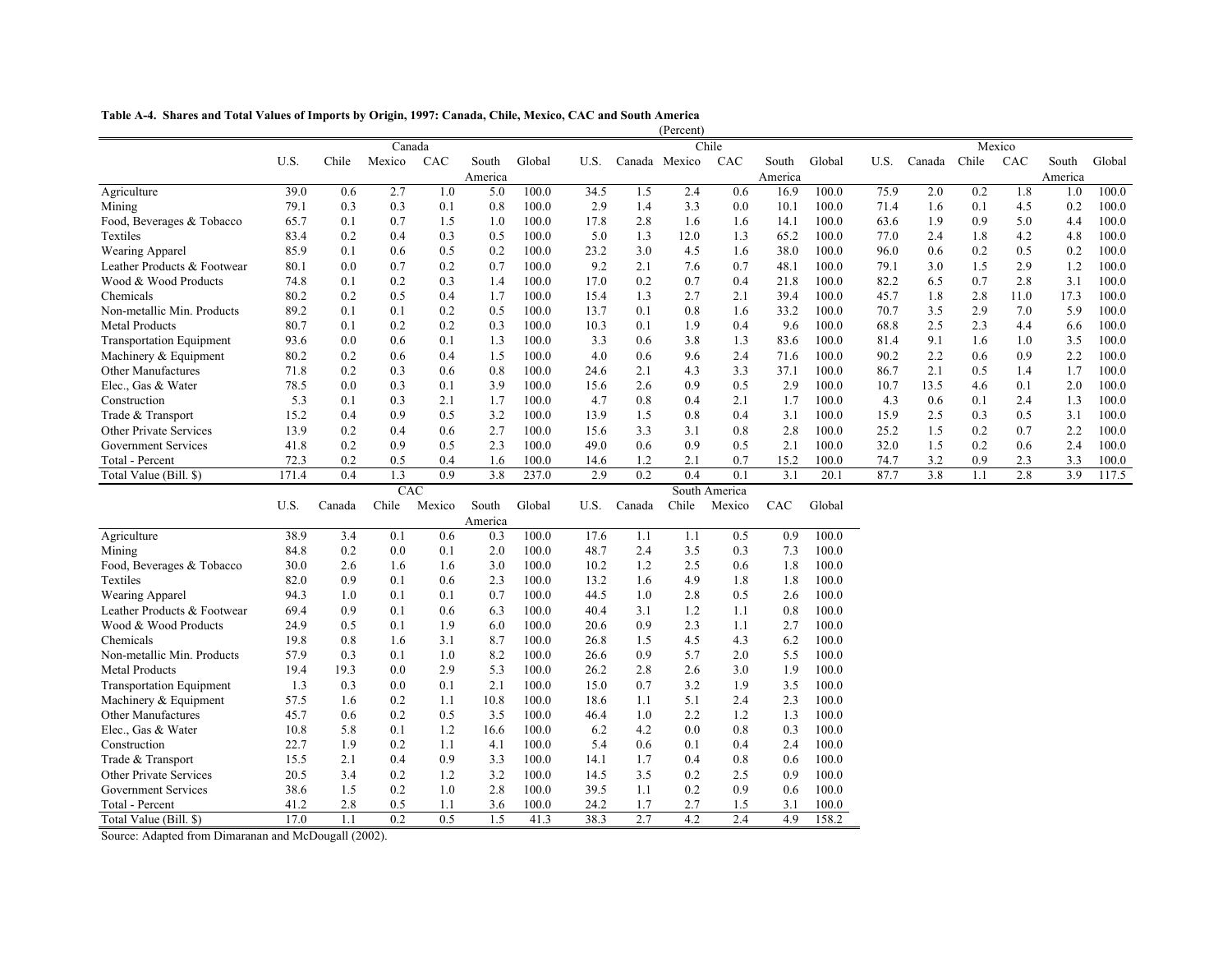|                                 |               | $\alpha$ creent of Employment and Funloce of $\alpha$ orders<br>United States |       | Canada     |       | Chile     |       | Mexico     |       | CAC        |       | South America |
|---------------------------------|---------------|-------------------------------------------------------------------------------|-------|------------|-------|-----------|-------|------------|-------|------------|-------|---------------|
|                                 | $\frac{0}{0}$ | Workers                                                                       | $\%$  | Workers    | $\%$  | Workers   | $\%$  | Workers    | $\%$  | Workers    | $\%$  | Workers       |
| Agriculture                     | 2.7           | 3,538,000                                                                     | 3.8   | 1,057,800  | 14.4  | 775,900   | 24.2  | 9,023,392  | 25.8  | 4,073,711  | 18.1  | 18,635,678    |
| Mining                          | 0.5           | 634,000                                                                       | 1.3   | 364,800    | 1.6   | 87,900    | 0.3   | 108,437    | 0.6   | 97,348     | 1.0   | 1,021,196     |
| Food, Beverages & Tobacco       | 1.7           | 2,144,942                                                                     | 2.0   | 543,754    | 5.2   | 277,309   | 4.2   | 1,556,262  | 4.6   | 725,235    | 3.6   | 3,657,121     |
| Textiles                        | 0.7           | 948,740                                                                       | 0.5   | 143,052    | 0.8   | 45,525    | 1.3   | 495,191    | 1.1   | 179,245    | 1.1   | 1,118,847     |
| Wearing Apparel                 | 0.6           | 796,958                                                                       | 0.6   | 160,479    | 0.7   | 40,186    | 0.4   | 161,768    | 3.3   | 512,837    | 1.1   | 1,103,914     |
| Leather Products & Footwear     | 0.1           | 111,039                                                                       | 0.1   | 32,309     | 0.5   | 27,909    | 0.5   | 172,152    | 0.4   | 63,601     | 0.4   | 456,190       |
| Wood & Wood Products            | 1.7           | 2,218,458                                                                     | 3.2   | 901,658    | 2.5   | 133,659   | 1.6   | 586,075    | 1.3   | 207,217    | 1.5   | 1,586,805     |
| Chemicals                       | 2.1           | 2,666,937                                                                     | 1.7   | 462,217    | 2.2   | 120,628   | 2.8   | 1,041,845  | 1.7   | 260,793    | 2.1   | 2,172,198     |
| Non-metallic Min. Products      | 0.5           | 689,823                                                                       | 0.4   | 115,557    | 0.6   | 34,859    | 0.9   | 325,305    | 0.6   | 88,125     | 0.9   | 887,379       |
| <b>Metal Products</b>           | 2.4           | 3,053,744                                                                     | 2.0   | 552,920    | 2.0   | 106,750   | 1.3   | 492,957    | 0.7   | 117,625    | 1.3   | 1,335,574     |
| <b>Transportation Equipment</b> | 1.7           | 2,244,402                                                                     | 1.9   | 534,043    | 0.5   | 26,358    | 1.6   | 583,420    | 0.2   | 28,232     | 0.5   | 522,903       |
| Machinery & Equipment           | 4.2           | 5,440,783                                                                     | 2.6   | 718,748    | 0.8   | 43,890    | 2.1   | 790,311    | 0.8   | 123,325    | 0.8   | 859,293       |
| Other Manufactures              | 0.4           | 519,174                                                                       | 0.2   | 68,962     | 0.1   | 3,728     | 0.2   | 61,762     | 0.2   | 33,932     | 0.2   | 168,550       |
| Elec., Gas & Water              | 1.2           | 1,493,000                                                                     | 0.9   | 256,000    | 0.6   | 31,100    | 0.5   | 187,564    | 0.9   | 137,560    | 0.2   | 212,583       |
| Construction                    | 6.4           | 8,302,000                                                                     | 5.3   | 1,478,000  | 9.1   | 488,800   | 4.7   | 1,759,103  | 6.2   | 982,142    | 6.8   | 6,973,844     |
| Trade & Transport               | 26.6          | 34,466,000                                                                    | 30.6  | 8,541,100  | 25.6  | 1,376,900 | 25.6  | 9,550,372  | 24.1  | 3,800,310  | 22.8  | 23,466,222    |
| <b>Other Private Services</b>   | 11.4          | 14,768,000                                                                    | 14.0  | 3,905,500  | 7.0   | 376,500   | 4.1   | 1,513,318  | 2.6   | 404,888    | 3.6   | 3,660,586     |
| Government Services             | 35.1          | 45,521,000                                                                    | 28.8  | 8,042,700  | 25.7  | 1,382,400 | 24.0  | 8,950,667  | 24.9  | 3,924,632  | 34.1  | 35,062,057    |
| Total                           | 100.0         | 129,557,000                                                                   | 100.0 | 27,879,600 | 100.0 | 5,380,300 | 100.0 | 37,359,900 | 100.0 | 15,760,757 | 100.0 | 102,900,940   |

#### **Table A-5. Employment by Sector, 1997: United States and Other FTAA Countries/Regions** (Percent of Employment and Number of Workers)

Sources: ILO website (2003); UNIDO (2003); and World Bank (2003).